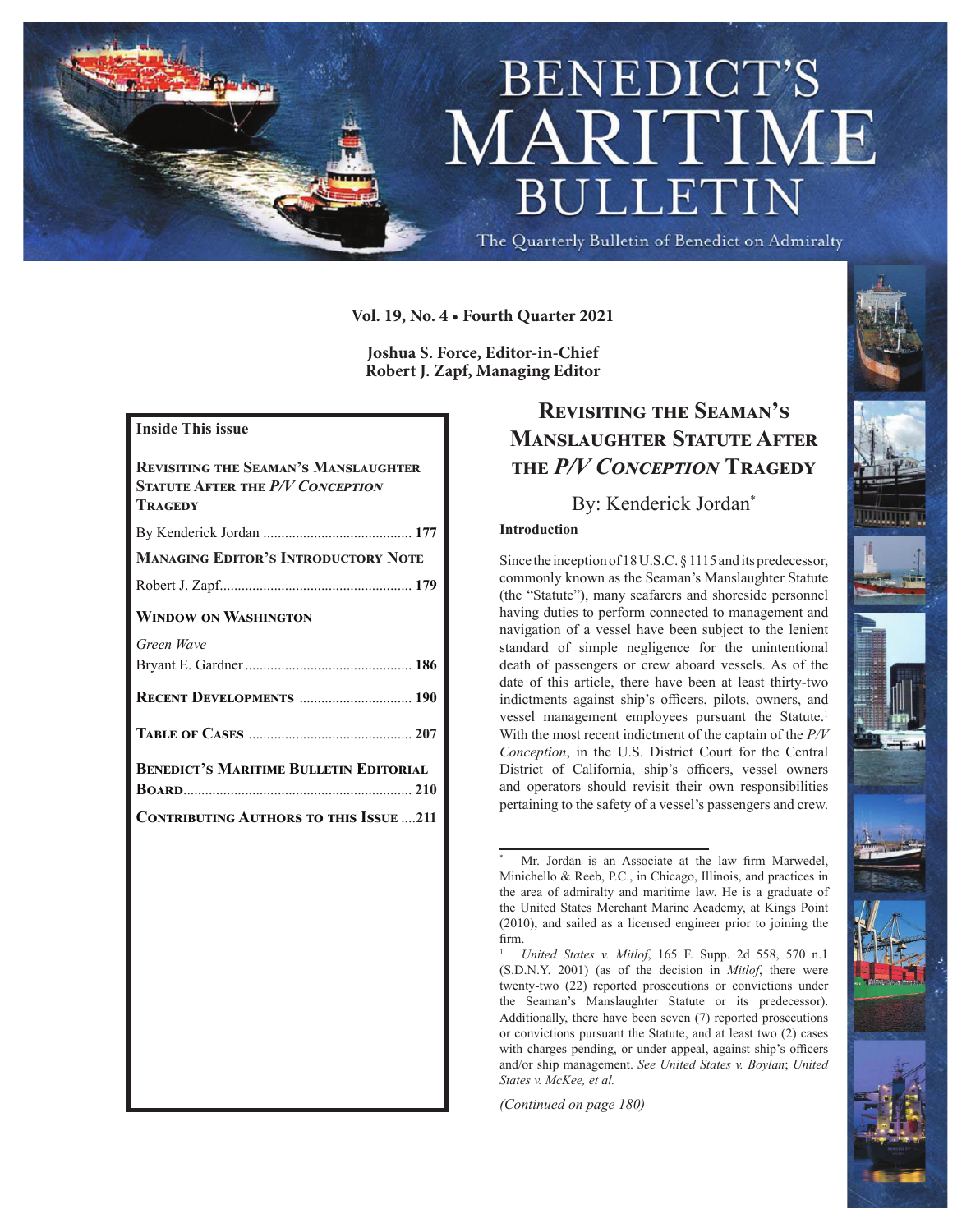### 19 Benedict's Maritime Bulletin

#### **EDITORIAL BOARD**

**Joshua S. Force Robert J. Zapf Bruce A. King Dr. James C. Kraska Dr. Norman A. Martinez-Gutiérrez Francis X. Nolan, III Anthony J. Pruzinsky Dr. Frank L. Wiswall, Jr., Editor Emeritus RECENT DEVELOPMENTS CONTRIBUTORS Jeffrey A. Yarbrough Joni Alexis Poitier Kevin M. McGlone Shea Michael Moser Samuel P. Blatchley COLUMNIST Bryant E. Gardner**

**EDITORIAL STAFF**

**James Codella** *Editorial Director* **Cathy Seidenberg** *Legal Editor*

#### **A NOTE ON CITATION:**

The correct citation form for this publication is: 19 BENEDICT'S MAR. BULL. [177] (Fourth Quarter 2021)

This publication is designed to provide accurate and authoritative information in regard to the subject matter covered. It is provided with the understanding that the publisher is not engaged in rendering legal, accounting, or other professional service. If legal or other expert assistance is required, the services of a competent professional should be sought.

*From the Declaration of Principles jointly adopted by a Committee of the American Bar Association and a Committee of Publishers and Associations.*



Copyright © 2021 LexisNexis Matthew Bender. LexisNexis, the knowledge burst logo, and Michie are trademarks of Reed Elsevier Properties Inc., used under license. Matthew Bender is a registered trademark of Matthew Bender Properties.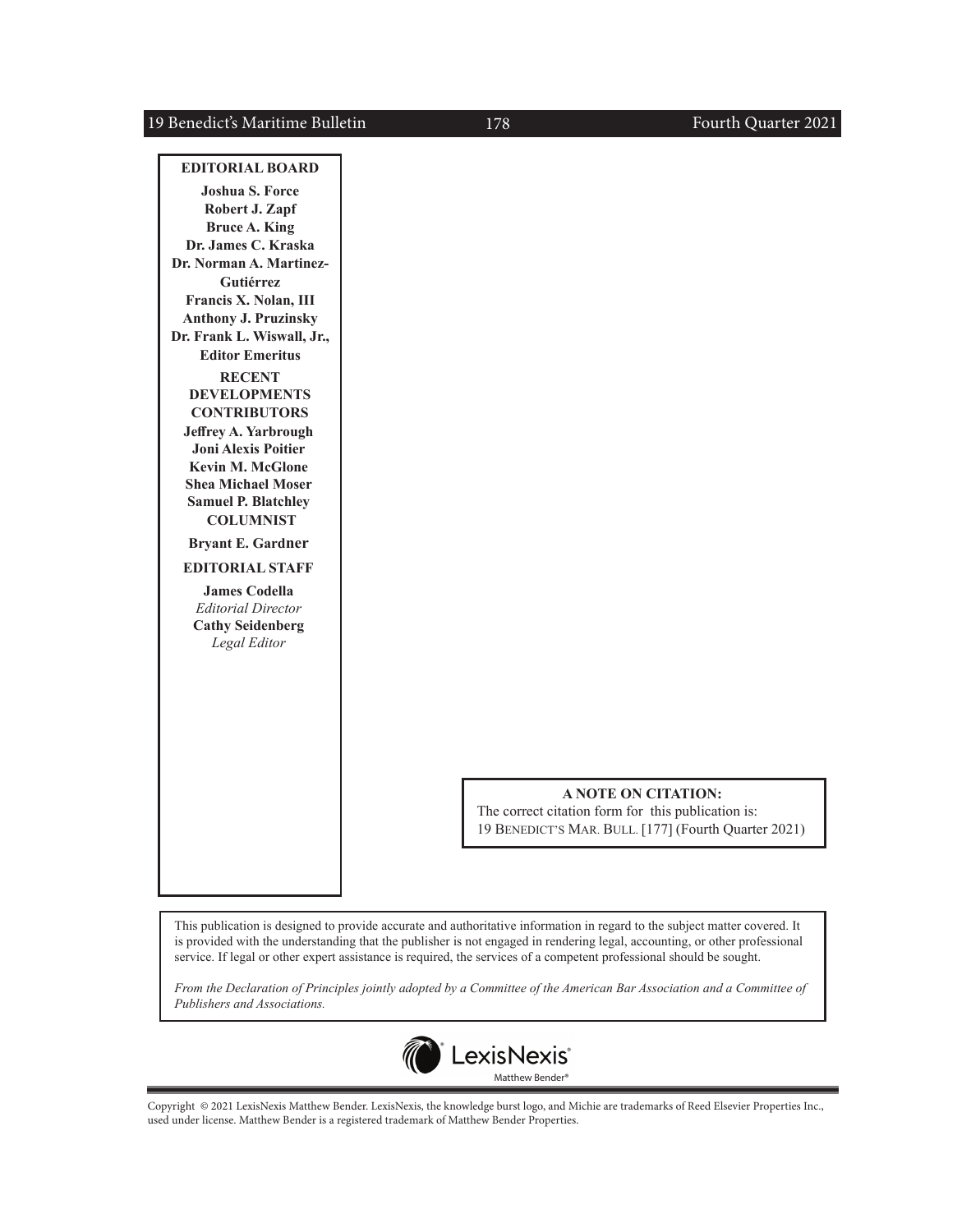## **Managing Editor's Introductory Note**

In this edition, we present an article on the Seaman Manslaughter Statute, 18 U.S.C. § 1115, by Kenderick Jordan. Kenderick provides an historical overview and analysis of the cases applying the Statute to seafarers and shoreside personnel having duties to perform connected to management and navigation of a vessel. Kenderick points out that, although this is a criminal statute, simple negligence alone is sufficient to trigger exposure to culpability under the Statute. He suggests that ship's officers, vessel owners and operators should revisit their own responsibilities pertaining to the safety of a vessel's passengers and crew.

Next, in his regular column, Window on Washington, Bryant Gardner reports on legislative, regulatory, international, and private efforts to address greenhouse gas emissions and the goal of de-carbonizing the shipping industry. More broadly, he also reports on efforts by companies making claims and disclosures related to environmental, social, and governance (ESG) compliance, some of which have only a passing relationship with actual compliance, and regulators' efforts to reign in fanciful claims. Bryant concludes that "[t]he sustainability movement is upon us and its waves will soon break on our shores."

We conclude with the Recent Development case summaries. We are grateful to all those who take the time and effort to bring us these summaries of developments in maritime law.

We urge our readers who may have summer associates or interns from law schools working for them to encourage them to submit articles for publication in our Future Proctors section.

As always, we hope you find this edition interesting and informative, and ask you to consider contributing an article or note for publication to educate, enlighten, and entertain us.

**Robert J. Zapf**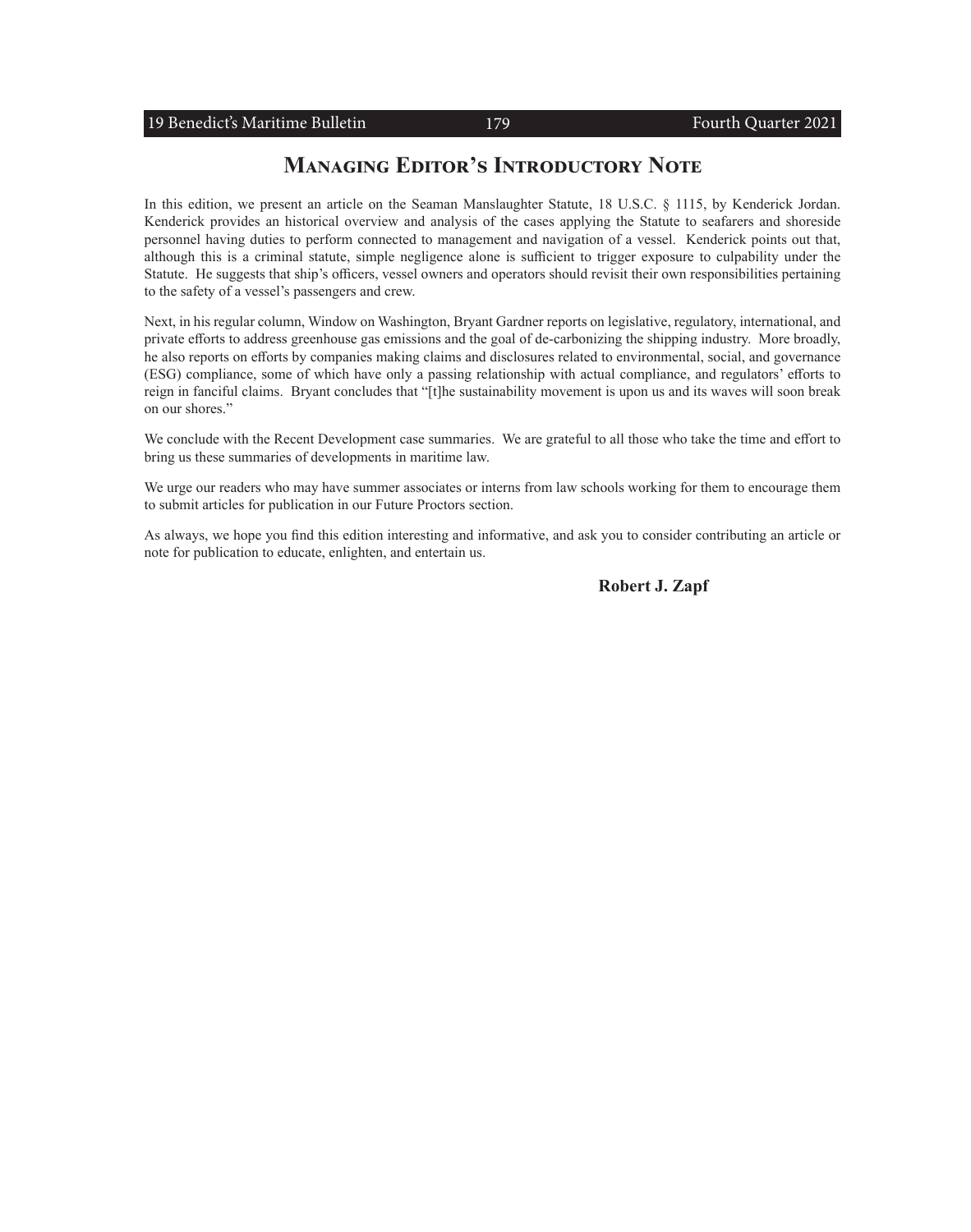## **Revisiting the Seaman's Manslaughter Statute After the** *P/V Conception* **Tragedy**

### By Kenderick Jordan

#### *(Continued from page 177)*

On September 2, 2019, the dive boat *P/V Conception* was off the coast of Santa Barbara, California when the vessel caught fire, killing thirty-three (33) passengers and one (1) crew member. The captain was indicted for misconduct and negligence of a ship's officer's duty under the Statute, namely, not having a night roving fire watch.

The Statute states:

Every captain, engineer, pilot, or other person employed on any steamboat or vessel, by whose misconduct, negligence, or inattention to his duties on such vessel the life of any person is destroyed, and every owner, charterer, inspector, or other public officer, through whose fraud, neglect, connivance, misconduct, or violation of law the life of any person is destroyed, shall be fined under this title or imprisoned not more than ten years, or both.

When the owner or charterer of any steamboat or vessel is a corporation, any executive officer of such corporation, for the time being actually charged with the control and management of the operation, equipment, or navigation of such steamboat or vessel, who has knowingly and willfully<sup>2</sup> caused or allowed such fraud, neglect, connivance, misconduct, or violation of law, by which the life of any person is destroyed, shall be fined under this title or imprisoned not more than ten years, or both.

18 U.S.C. § 1115. In addition to potential imprisonment, individuals are also subject to fines not to exceed \$250,000, and corporations not to exceed  $$500,000.<sup>3</sup>$ 

As such, any person employed on or for a vessel with authoritative duties over the operation of the vessel – or employed for the operations or navigation of the vessel – may be subject to prosecution under 18 U.S.C. § 1115 if their negligence in carrying out the mission of the

ship causes death.<sup>4</sup> This statute extends to the owners and management of vessels, as well.<sup>5</sup>

#### **History**

In response to the vast increase of casualties aboard steamships in the early 1800's, the United States codified a criminal remedy for negligence resulting in death aboard steamships. On July 7, 1838, the United States enacted the Seaman's Manslaughter Statute "to provide for the better security of the lives of passengers on board of vessels propelled in whole or in part by steam."6 The purpose of the act was to "prevent the constant recurrence of the serious accidents then prevailing in the navigation of the waters of the United States by vessels using steam."7

However, the legislation passed was not initially effective in preventing steamship casualties. "In the period 1841-48, there were some seventy marine explosions that killed about 624 persons."<sup>8</sup> Congress began investigating the actual construction and inspection of boilers and steam plants seeking testimony from the Commissioner of Patents for recommendations on how to prevent boiler explosions.<sup>9</sup> Subsequently, Congress passed the Act on August 30, 1852, which created the Steamboat Inspection Service within the Department of the Treasury.10 This newly created agency had the power to appoint inspectors of steam plants, rather than having U.S. District Court Judges appoint inspectors with minimal qualifications under the Act of 1838.<sup>11</sup>

Again, in 1871, Congress revised the language of the Statute to include the prosecution of inspectors and

It should be noted that courts have held there is a higher standard for corporate executives – "knowingly and willfully" allowing for the negligence. *United States v. Ryan*, 364 F. Supp. 2d 338 (E.D.N.Y. 2005).

<sup>3</sup> 18 U.S.C. § 3561 (b) and (c).

<sup>4</sup> *United States v. Kaluza*, 780 F.3d 647 (5th Cir. 2015).

<sup>5</sup> *United States v. Allied Towing Corp.*, 602 F.2d 612, 613 (4th Cir. 1979) (holding that the Double Jeopardy Clause of the Fifth Amendment was not violated when a company knowingly allowed a violation of United States Coast Guard regulations).

<sup>6</sup> *United States v. Holmes*, 104 F. 884, 885 (C.C.N.D. 1900). <sup>7</sup> *Id.*

<sup>8</sup> *United States v. Ryan*, 365 F. Supp. 2d 338, 344 (E.D.N.Y. 2005) (quoting John G. Burke, *Bursting Boilers and the Federal Power*, in *Technology & History* 119 (Stephen H. Cutcliffe and Terry S. Reynolds eds., 1997)).

S. Rep. Exec. Doc. No. 18, at 1 (1848).

Act of August 30, 1852, ch.106, 10 Stat. 61 (1852).

<sup>11</sup> *Id.*; *see also*, *Ryan*, 365 F. Supp. 2d at 344-45.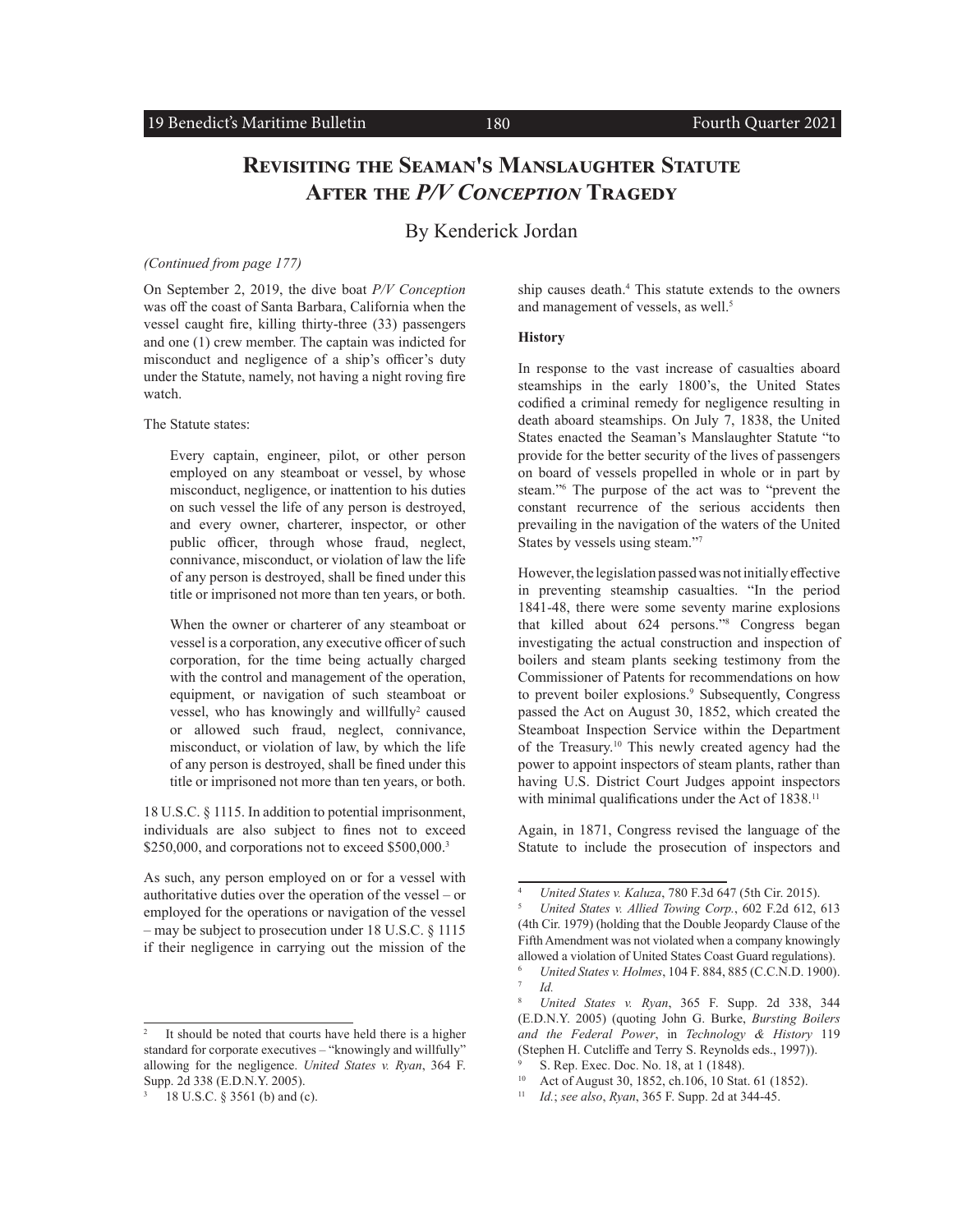#### 19 Benedict's Maritime Bulletin 181 and 181 Fourth Quarter 2021

public officers under the Statute for "fraud, misconduct, or violation of any law."12 The Statute largely exists today as it did when it was first enacted, being recodified to its current location and form in 1948. However, its use has evolved over time to include the advances in technology on vessels, and ensure the proper inspection and testing the vessel's equipment.

In its current version, the Statute applies to ship's officers, pilots and other persons employed; owners, charterers, inspectors or other public officers; and corporate executives and officers.13 With regards to ship's officers, pilots and other persons employed, the United States has indicted captains, chief officers, engineers, pilots, and wheelsmen, $14$  but courts have stopped short of allowing prosecution of every worker on board for criminal liability under the Statute.15 Nevertheless, inspectors of vessels and public officers are also open to culpability under the Statute if, by their negligence, they fail in their duty to properly certify a vessel for safe navigation.<sup>16</sup>

#### **Application and Jurisdictional Limitations**

While the Statute has been used broadly to indict persons employed on a vessel having duties to perform connected to management and navigation, it still has its jurisdictional limits. In an unreported order and opinion by the U.S. District Court for the Western District of Missouri, *United States v. McKee, et al.*, the United States indicted the captain of a duck boat, which operated on Table Rock Lake in Branson, Missouri, as well as the general manager and operations supervisor of the company that operated the vessel.17 The United States alleged that the captain and management employees disregarded weather reports that forecasted

severe storms over the Table Rock Lake. While on the lake, the vessel was caught in a storm with winds reported up to 65 miles per hour. As a result of the storm, the vessel took on water and ultimately capsized, killing seventeen (17) passengers and one (1) crew member. The criminal defendants moved to dismiss the government's charges, stating that Table Rock Lake was not a navigable waterway within the jurisdiction of the admiralty court. The court agreed and dismissed the charges against the defendants for lack of jurisdiction. The court reasoned that the Statute, and its historical revisions and legislative history warrant reviewing the court's power to hear the case under general admiralty jurisdiction. The court held that Table Rock Lake is not navigable as "[t]he lake has not been susceptible of use for commercial shipping and in fact has been used exclusively for recreational activities."18 The court in *McKee* citied to previous Eight Circuit case law which held the Table Rock Lake was non-navigable. In citing the Eighth Circuit's "navigability in fact," test, the *McKee* court continued to hold that the Table Rock Lake could not be used as an "interstate highway of commerce."

The actual application of the statute is also limited by the type of operation of the vessel – commercial or recreational. By its plain language, the Statute only applies to persons employed having duties to perform connected to management and navigation of vessels in commerce.19 This is further evident by Congress's authority to enact the Statute by its commerce governance power. Consequently, *United States v. La Brecque* addressed the very reach and purpose of the statute with respect to "all captains."20 In *La Brecque*, the court held that a captain of a non-commercial vessel could not be convicted under the Statute because it was intended for employees of commercial vessels and their management. "Thus, although the defendant is a captain, he is the captain of a non-commercial pleasure vessel. Section 1115 only reaches commercial vessels. Accordingly, the defendant may not be prosecuted under Section 1115 as a captain of a vessel." The court also held that no other person under the statute, not involved in commerce, may be prosecuted under the statute.<sup>21</sup> Upon the plain language of the statute, and

<sup>12</sup> *Id.* at 345.

<sup>13</sup> 18 U.S.C. § 1115.

<sup>14</sup> *See United States v. Oba*, 317 Fed. App'x. 698, 2009 U.S. App. LEXIS 4705 (9th Cir. March 9, 2009) (captain); *United States v. Thurston*, 362 F.3d 1319 (11th Cir. 2004) (chief mate); *United States v. Abbott*, 89 F.2d 166 (2d Cir. 1936) (chief engineer); *United States v. Warner*, 28 F. Cas. 404, 4 McLean, 463, 1848 U.S. App. LEXIS 469, 6 West. Law J. 255 (C.C.D. Ohio 1848) (wheelsman).

<sup>15</sup> *See United States v. Kaluza*, 780 F.3d 647, 662-64 (5th Cir. 2015) (holding that two petroleum engineers aboard a drilling rig were not within the definition of "other person employed," as their function aboard was not for marine operations).

<sup>16</sup> *Van Schaick v. United States*, 159 F. 847 (2d Cir. 1908).

<sup>17</sup> *United States v. McKee*, Case No. 18-CR-05043-01/03- MDH, Doc. No. 104 (W.D. Mo. Dec. 3, 2020).

<sup>18</sup> *Id.* (quoting *Edards v. Hurtel*, 717 F.2d 1204, 1205 (8th Cir. 1983).

<sup>19</sup> *United States v. La Brecque*, 419 F. Supp. 430, 435 (D. N.J. 1976).

*Id.* at 435-36.

<sup>21</sup> *Id.* at 437, n.8.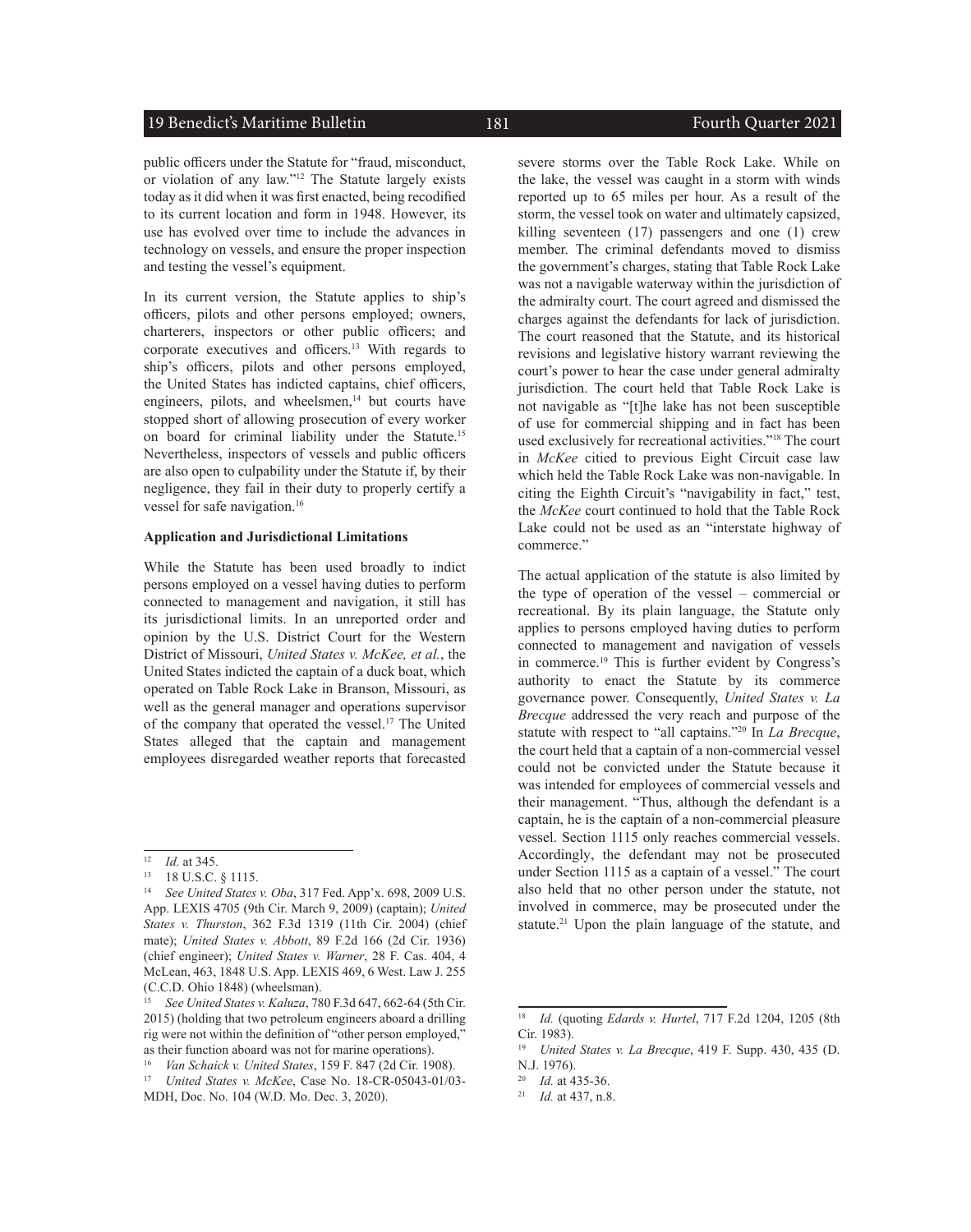#### 19 Benedict's Maritime Bulletin 182 Fourth Quarter 2021

the holding in *La Brecque*, the application of the statute only applies to commercial situations.<sup>22,23</sup>

It should come as no surprise that, when read together with *Le Brecque*, the Statute should apply to bareboat charters that are completely commercial in nature  $-$  i.e., vessels being used for trade and established commercial passenger-for-hire purposes. However, there is a modern trend for owners of recreational vessels to "bareboat charter" or "rent out" their boat to others in an attempt to offset the costs of owning a vessel. This has become an increasing area of interest for the United States Coast Guard ("USCG"). In recent years, the USCG has been cracking down on recreational boat owners illegally operating as a vessel for-hire. The USCG has considered a passenger "for-hire" if someone has given "consideration … as a condition of carriage of the vessel."<sup>24</sup> The main issues that USCG has been faced with in combating illegal recreational chartering operations are bareboat chartering recreational boats as a passenger-for-hire vessel without proper USCG credentialing, or being operated by someone without a valid USCG license.<sup>25</sup>

But, does the Statute apply to purely recreational charters, whether done legally or illegally? Because the Statute only applies to commercial ventures, where exactly does a commercial venture begin and end in the context of a recreational vessel owner who bareboat charters out his or her vessel? Is it considered a commercial transaction only between the recreational vessel owner and the charterer? Or, does the commercial transaction extend throughout the bareboat charterer's purely recreational use of the vessel? Would the charterer be subject to this duty under the Statute operating the vessel for solely recreational purposes?

#### **Negligence Standard**

As the Statute's language for criminal culpability has remained unchanged, courts have remained true to

precedent setting forth the negligence standard. Cases, as far back as 1848, recognized the plain language of the statute, that any "misconduct, negligence, or inattention" on a vessel, causing death, constitutes manslaughter, and that no criminal intent was required.<sup>26</sup> The same standard of negligence under the statute still holds true today.27 "The term 'negligence' is defined as a breach of duty … A breach of duty is defined as an omission to perform some duty, or it is a violation of some rule or standard of care, which is made to govern and control one in the discharge of some duty."28 Simple negligence under the Statute is a major departure from the Statute's sister section for federal manslaughter, 18 U.S.C. § 1112. Under federal manslaughter, a person is guilty of manslaughter for the unlawful killing under a "heat of passion" or acting "grossly negligent."29,30,31

 $\frac{28}{29}$  *Id.* <sup>29</sup> 18 U.S.C. § 1112; *United States v. Pardee*, 368 F.2d 368, 374 (4th Cir. 1966) (stating that there is no general federal criminal common law, however, "Federal crimes being exclusively dependent upon statutes of the United State – certainly the statute's terms, when known to and often derived from common law, are referable to it for interpretation … 'Gross negligence' is to be defined as exacting proof of a wanton or reckless disregard for human life.").

<sup>30</sup> *See United States v. Thurston*, 362 F.3d 1319 (11th Cir. 2004). In *Thurston*, the defendant was originally charged under the Statute for simple negligence. *Id.* at 1322. The Defendant moved the trial court to dismiss the indictment, claiming that the United States must plead gross negligence under the Statute. *Id.* The trial court denied the defendant's motion to dismiss, stating that only simple negligence was needed under the Statute. *Id.* The defendant asked the trial court to reconsider its denial of the motion to dismiss. *Id.* After reconsideration, the trial court concluded that gross negligence was an essential element under the Statute. *Id.* at 1321-22. The United States reindicted the defendant, alleging the defendant acted grossly negligent. *Id.* at 1322. The trial court then denied the defendant's motion to dismiss on the basis of double jeopardy. *Id.* The defendant appealed the trial court's decision. *Id.* Although the *trial court* in *Thurston* held that gross negligence was required under the Statute, the Eleventh Circuit only addressed the issue of double jeopardy – not the gross negligence standard under the Statute. Subsequently, the Eleventh Circuit cleared up any doubt holding that the Statute only required simple negligence in *United States v. Alvarez,*  809 Fed. Appx. 562, 569, 2020 U.S. App. LEXIS 10839 (11th Cir. April 7, 2020).

<sup>22</sup> *Id.* at 437. *But see Hoopengarner v. United States*, 270 F.2d 465 (6th Cir. 1959) (affirming the conviction of a pleasure craft operator that recklessly killed another boater; however, the issue of the Statute's applicability to pleasure crafts was not raised by the defendant).

<sup>23</sup> *See Sisson v. Ruby*, 497 U.S. 358 (1990) (holding that a fire at a marina satisfies the admiralty jurisdictional test for disrupting maritime commerce). The act of paying a captain, even for charters, would seem inherently maritime in nature and satisfy any commerce concerns under the Statute. *Sisson*, read together with *La Brecque*, seemingly implies that a captain that was paid to pilot a vessel would be subject to the Statute.<br> $24 \tAC1$ 

<sup>&</sup>lt;sup>24</sup> 46 U.S.C.  $\S 2101(30)$ .<br><sup>25</sup> Namely charters of u

Namely, charters of uninspected vessels that exceed the passenger limitations set forth in 46 U.S.C. § 2101(51).

<sup>26</sup> *Warner*, 28 F. Cas. 404 (1848); *see also United States v. Farnham*, 2 Blatchf. 528, 25 F. Cas. 1042, 1044, F. Cas. No. 15071, 1853 U.S. App. LEXIS 776 (S.D.N.Y.1853); *United States v. Collyer*, 25 F. Cas. 554, 578, 1855 U.S. App. LEXIS 695 (S.D.N.Y. 1855); *United States v. Keller*, 19 F. 633, 638 (D. W. Va. 1884); *Van Schaick*, 159 F. at 850 (2d Cir. 1908). <sup>27</sup> *United States v. O'Keefe*, 426 F.3d 274, 278 (5th Cir.

 $\frac{2005}{28}$ .

However, the United States Appeals Court for the Sixth Circuit has allowed for any heightened negligence standard in *Hoopengarner*, 270 F.2d at 467.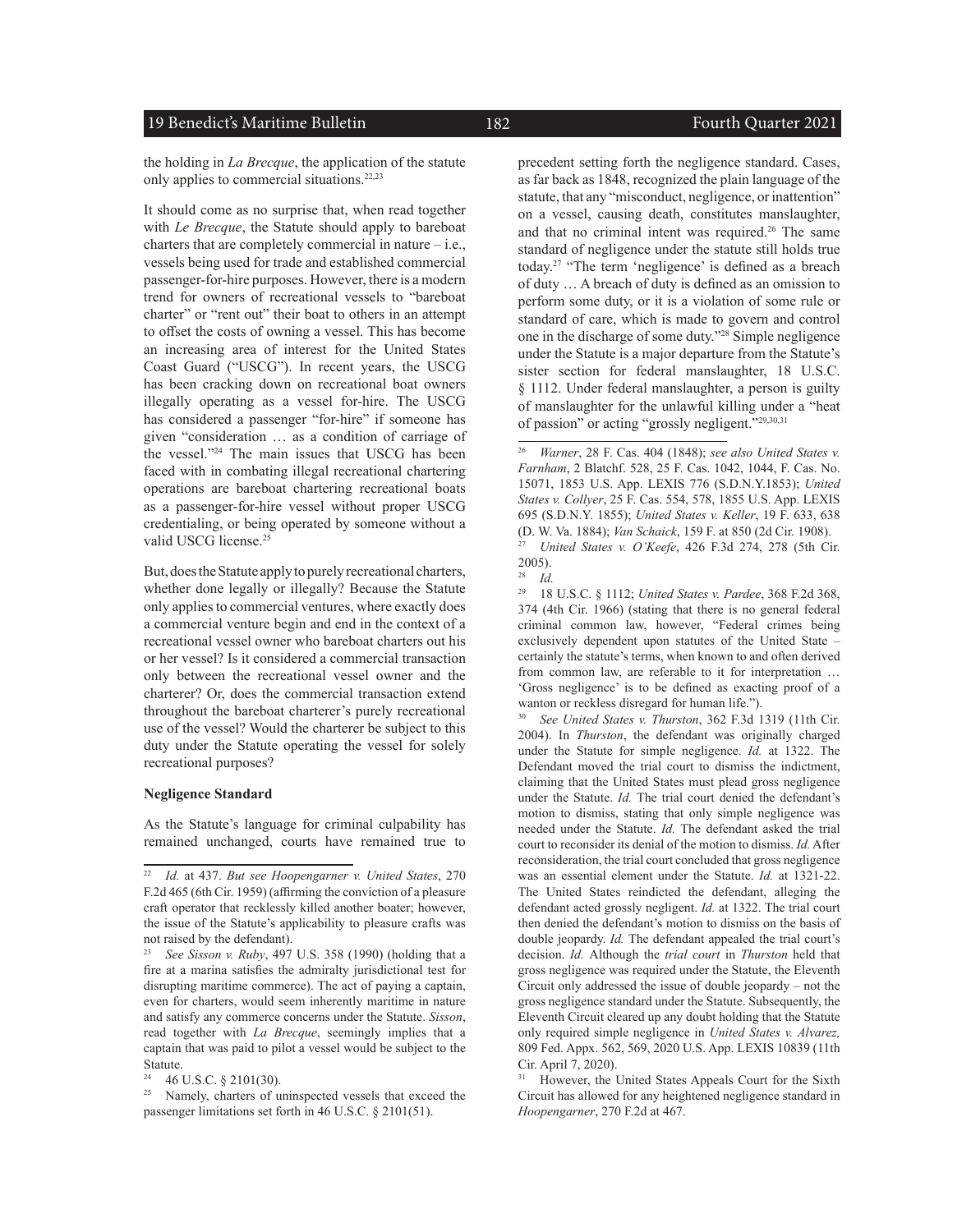#### 19 Benedict's Maritime Bulletin 183 Fourth Quarter 2021

In fact, the court in *United States v. O'Keefe* analyzed the specific distinction between the negligence standards under 18 U.S.C. § 1112 (General Manslaughter) and 18 U.S.C. § 1115 (Seaman's Manslaughter).<sup>32</sup> In *O'Keefe*, the defendant-captain of the *M/V Mary Ann* was indicted on a charge of misconduct or negligence by a ship's officer, causing death, pursuant the Statute.<sup>33</sup> The vessel was operating on the Mississippi River and capsized, resulting in the drowning of a passenger on board.<sup>34</sup> Immediately following the accident, the defendant was instructed to take a drug test, which revealed the captain was under the influence of cocaine.<sup>35</sup> During trial, the defendant requested that the jury be instructed that in order for him to be found guilty under the Statute, the government must prove he was "grossly negligent" instead of simple negligence.<sup>36</sup> The trial court refused the defendant's request, and a jury found the defendant guilty of criminal negligence under the Statute.<sup>37</sup> The defendant appealed the jury instruction, and the U.S. Court of Appeals for the Fifth Circuit held that the trial court did not abuse its discretion in rejecting the defendant's jury instruction request.<sup>38</sup> The court pointed out that the there is a clear difference in the plain meaning of  $\S$  1112 and  $\S$  1115.<sup>39</sup> While neither statute requires malice, the long historical interpretation of § 1115 and its predecessor statute have made clear "that any degree of negligence is sufficient to meet the culpability threshold."<sup>40</sup>

With the application of the simple negligence standard pursuant to the Statute, the United States seemingly has broad discretion when it comes to prosecuting violations of the Statute. For example, the United States has indicted captains, mates and engineers for failing to have U.S. Coast Guard licenses;<sup>41</sup> failing to ensure the vessel was properly equipped with firefighting equipment and life preservers that were ready for immediate use; $42$ failing to divert course pursuant U.S. Coast Guard weather and restricted area warnings;<sup>43</sup> failure to assess incoming weather and allowing a vessel to operate in

- <sup>33</sup> *Id.* at 276.
- $\frac{34}{35}$  *Id.*

- $rac{37}{38}$  *Id.*
- $\frac{38}{39}$  *Id.* at 278. <sup>39</sup> *Id.*
- <sup>40</sup> *Id.*; *Alvarez*, 809 F. App'x at 569.
- <sup>41</sup> *Id.* at 564.
- <sup>42</sup> *Van Schaik*, 159 F. at 848-49.
- <sup>43</sup> *Oba*, 317 Fed. App'x. at 699-700.

excess of its Certificate of Inspection:<sup>44</sup> among many other allegations of misconduct and negligence, which includes any violation of statute or rule of navigation.<sup>45</sup> It should be noted that only the Sixth Circuit has held someone to a higher negligence standard under the Statute.<sup>46</sup>

However, while the simple negligence standard certainly applies in the majority of the Circuit Courts, it seems that the government has alleged or proven something more than just simple negligence. When taking a closer look at the facts surrounding the reported case law regarding the Statute, the government tends to show that the indicted person(s) had some element of knowledge or willfulness as to the negligent act – seemingly a willful disregard, even though the Statute does not require this elevated standard, i.e., willingly taking banned substances (cocaine) while performing duties aboard a vessel;<sup>47</sup> willfully ignoring U.S. Coast Guard warnings and reports;<sup>48</sup> knowingly failing to implement customary rules of navigation:<sup>49</sup> and willfully and knowingly engaging in an excessive rate of speed, leading to a fire.<sup>50</sup> One could argue that when the government indicts a person under the Statute, the government will look for something more than an act of simple negligence, because "[a]n error of judgment merely … is not sufficient to fix such misconduct or negligence upon the person against whom such error of judgment is proved."<sup>51</sup>

#### **Constitutionality**

The Statute's reach, however, raises a question on Congress's ability to lower the standard of criminal culpability. Does this statute infringe on a person's constitutional rights of due process or equal protection?52 The simple negligence standard's low bar was also brought to Congress's attention in 1848. While informing Congress of the lenient boiler and steam

- <sup>47</sup> *O'Keefe*, 426 F.3d at 276.
- <sup>48</sup> *Oba*, 317 Fed. App'x. at 699-700.
- <sup>49</sup> *Ryan*, 365 F. Supp. 2d at 340.
- <sup>50</sup> *Collyer*, 25 F. Cas. at 580.
- $\frac{51}{52}$  *Id.* at 578.

<sup>32</sup> *O'Keefe*, 426 F.3d at 278*.*

 $rac{35}{36}$  *Id.* 

*Id.* at 277.

<sup>44</sup> *United States v. McKee*, Case No. 18-CR-05043-01/03- MDH, Doc. No. 104 (W.D. Mo. Dec. 3, 2020).

<sup>45</sup> *See Indictment of Boylan*, CR 2:20-cr-00600-GW, Doc. No. 1, p.3 (C.D. Cal. Dec. 1, 2020).

<sup>&</sup>lt;sup>46</sup> *Hoopengarner*, 270 F.2d at 467.<br><sup>47</sup> *O'Keefe*, 426 F.3d at 276

While the constitutionality of the Statute has been challenged, there does not appear to be any challenges to the Statute based on Equal Protection under the Fourteenth Amendment.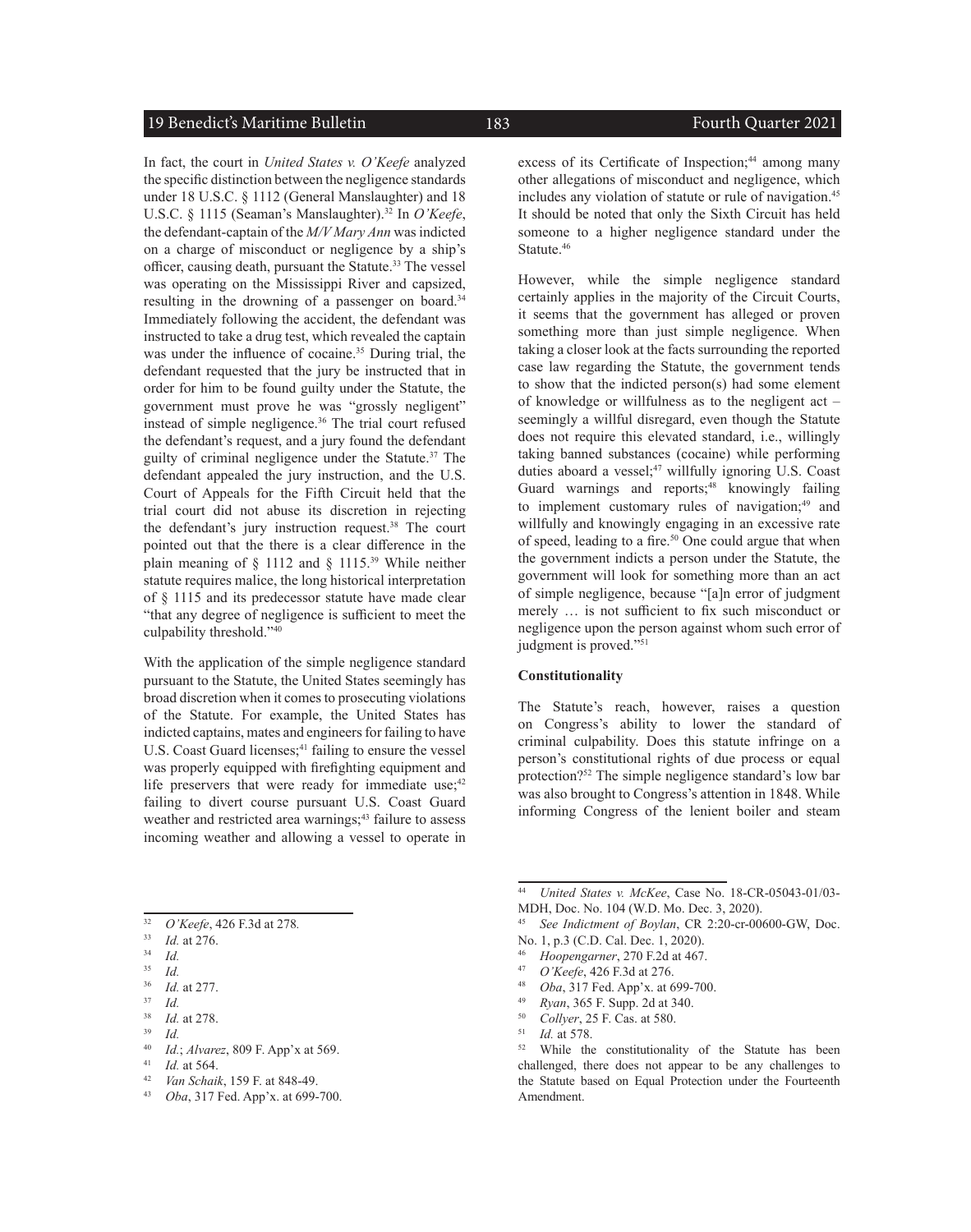#### 19 Benedict's Maritime Bulletin 184 and 184 Fourth Quarter 2021

plant inspection process, the Commissioner of Patents testified in reference to the Statute:

The penalties provided in the twelfth section of the law are regarded as too harsh, and it is found that on that account they cannot be enforced. Juries cannot be induced to subject a man to the penalties of manslaughter for an act of negligence to which they find it impossible to attach the degree of guilt which so severe a sentence would seem to imply.<sup>53</sup>

However, U.S. courts still hold simple negligence is all that is required to find someone guilty of manslaughter aboard a vessel.<sup>54</sup>

In *United States v. Alvarez*, the defendant challenged his sentence under the Statute, arguing that Congress unconstitutionally criminalized negligence.<sup>55</sup> The court addressed the Statute's history, language, and purpose when reviewing the constitutionality of the Statute.<sup>56</sup> The court held that it was well within the power of Congress to criminalize negligence, and, relying on Eleventh Circuit precedent, explained that courts will give Congress "the strong presumption of validity" to their ability to enact statutes.<sup>57</sup> The court further stated that the United States Supreme Court has long held that Congress, by unambiguously codifying the culpability requirement, may criminalize negligence for the benefit of the public when the mere negligence may be dangerous to others.<sup>58</sup> As to the defendant's challenges to the Statute's violation of his presumption of innocence, the court stated, "[n]or would we have any basis to hold that  $\S$  1115 alters the government's burden to prove a defendant's negligence beyond a

reasonable doubt or disturbs a defendant's presumption of innocence or right to be compelled to testify."59

Additionally, the Seaman's Manslaughter Statute is not the only federal statute that imposes a simple negligence standard for criminal culpability. In fact, 33 U.S.C. §  $1319(c)(1)$  (the "Clean Water Act") criminalizes simple negligence for the violation of many of the Clean Water Act's subparts. The Ninth Circuit directly addressed the constitutionality of criminalizing negligence under the Clean Water Act in *United States v. Hanousek*. 60

In *Hanousek*, the defendant was charged with negligently discharging oil into a navigable waterway under 33 U.S.C.  $\frac{1319(c)(1)(A).^{61}}{A}$  The defendant challenged his conviction as the language of the Clean Water Act only required ordinary negligence, thus, violating his due process rights.62 The court upheld the defendant's conviction, and stated that the language of 33 U.S.C.  $\delta$  1319(c)(1) was unambiguous, and the plain meaning of negligence applies to the criminal statute.<sup>63</sup> As to the due process concerns, the court held that when legislation is passed for the public welfare, Congress "may render criminal 'a type of conduct that a reasonable person should *know* is subject to stringent public regulation and may seriously threaten the community's health or safety.'"<sup>64</sup> Interestingly, the court found that the defendant "*knew*" that the type of work being done involved the operation of dangerous equipment, and that was enough to satisfy the language of the Supreme Court in *Liparota v. United States*, when addressing due process under regulations for the public welfare.<sup>65</sup>

<sup>53</sup> S. Rep. Exec. Doc. No. 18, at 29 (1848).<br>54 Abarez 809 Eed. Appy. at 568: see al.

<sup>54</sup> *Alvarez,* 809 Fed. Appx. at 568; *see also O'Keefe*, 426 F.3d at 279 ("After evaluating § 1115, we hold that its terms are unambiguous and therefore must be given their plain meaning.").

<sup>55</sup> *United States v. Alvarez,* 809 Fed. Appx. 562, 564, 2020 U.S. App. LEXIS 10839 (11th Cir. April 7, 2020).

<sup>56</sup> *Id.* at 567-69.

<sup>57</sup> *Id.* at 568 (quoting *United States v. Lebowitz*, 676 F.3d 1000, 1012 (11th Cir. 2012)).

<sup>58</sup> *Id.* (citing *United States v. Balint*, 258 U.S. 250, 252-53 (1922)); *see also O'Keefe*, 426 F.3d at 278 n.1 (noting the importance of the Statute and its relation to the well-being of passengers, "[o]n the other hand, § 1115 applies only to commercial vessels whose operators and owners, historically speaking, 'daily have the lives of thousand (*sic*) of helpless humans (*sic*) beings in their keeping.'").

<sup>59</sup> *Alvarez*, 809 F. App'x at 567 n.1. *See also*, *Collyer*, 25 F. Cas. At 576-78 (stating that the government must prove beyond a reasonable doubt that the negligence was the direct cause of the deaths). *But see¸ People v. Hao Quan Ye*, 55 Misc. 3d 1214(A), 57 N.Y.S.3d 676, 2017 N.Y. Misc. LEXIS 1574, 2017 NY Slip Op 50580(U) (N.Y. Crim. Ct. 2017) (holding that a statute was unconstitutional on its face for applying an ordinary negligence standard sufficient for culpability, "… utilizing a civil tort liability standard of ordinary negligence in a criminal case violates defendant's rights to due process and his right to be presumed innocent by criminalizing conduct based upon what a 'reasonable person' may think or do, irrespective of the subjective intent ('guilty mind') of the person being charged.") (citing *Elonis v. United States*, 575 U.S. 723 (2015)).

<sup>60</sup> *United States v. Hanousek*, 176 F.3d 1116 (9th Cir. 1998).

 $\frac{61}{62}$  *Id.* at 1119.

 $\frac{62}{63}$  *Id.* at 1118. *Id.* at 1121.

<sup>64</sup> *Id.* (quoting *Liparota v. United States*, 471 U.S. 419, 433 (1985)).

<sup>65</sup> *Id.*at 1122.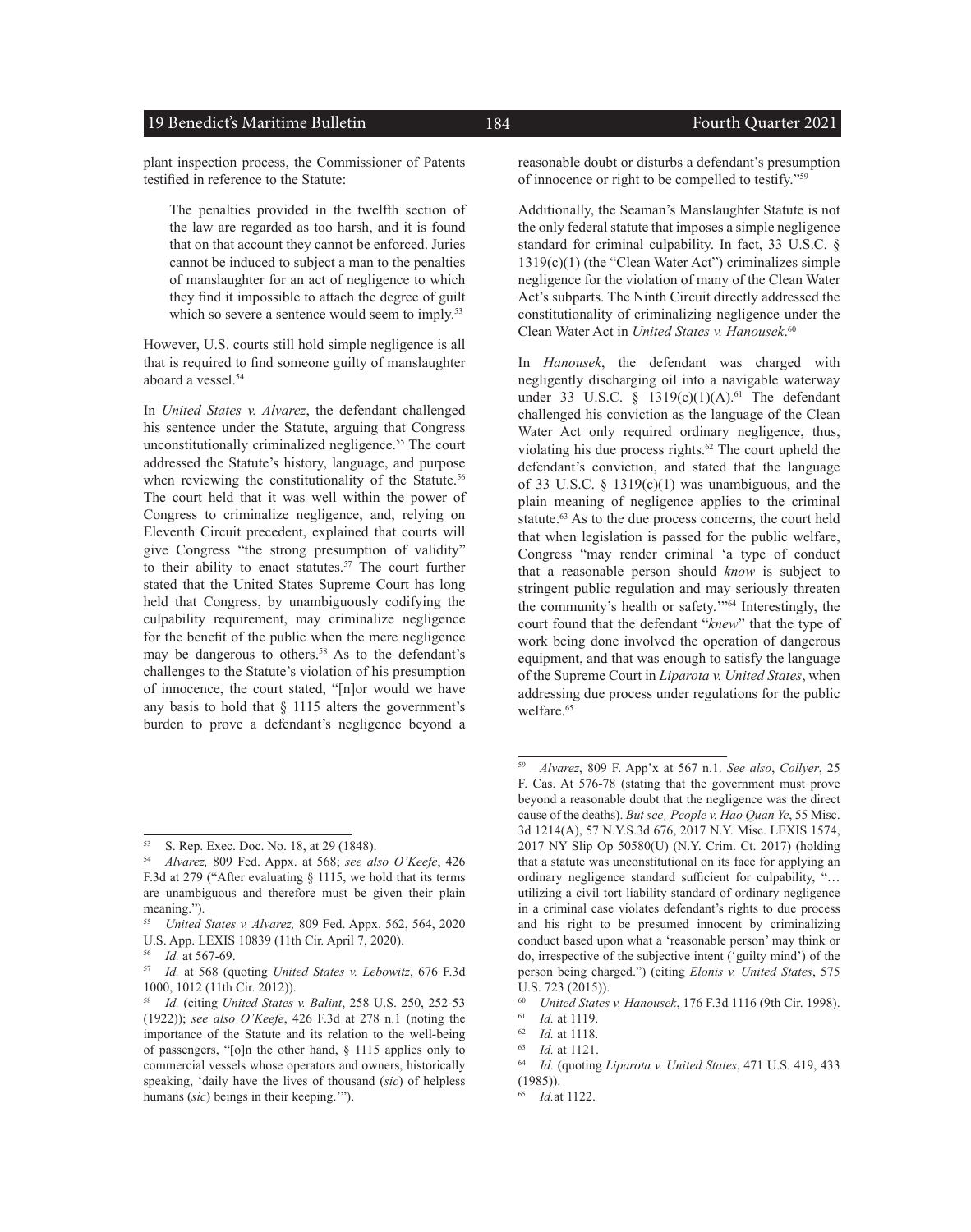#### 19 Benedict's Maritime Bulletin 185 185 Fourth Quarter 2021

The logic of upholding the constitutionality of the Statute as one of public welfare parallels *Hanousek*. However, it should also be noted that the Supreme Court denied defendant's petition for writ of certiorari in *Hanousek v. United States*, with Justices Thomas and O'Connor dissenting to the denial of certiorari.<sup>66</sup> In his dissent, Justice Thomas took issue with defining every part of the Clean Water Act as public welfare legislation, and questioned that the public welfare doctrine applied to "persons using standard equipment to engage in a broad range of ordinary industrial and commercial activities."67

Justice Thomas's dissent may be illustrative of how the Statute should be viewed presently, as opposed to the view at the time of the Statute's inception in 1836. Looking at the legislative history of the Statute, it was enacted to combat mass casualties as a result of boiler explosions. While it is clear that the Statute was public welfare legislation at the time of its passage, boiler explosions and catastrophic plant failures resulting in death do not pose the same threat today as they did when the Statute was first enacted. It can be argued that operations on vessels today are much safer than the 1800's, thus, the risk to public welfare does not rise to the level that would allow for the criminalization of simple negligence. Courts have held that the negligence standard of the Statute is constitutional, but it seems questionable when applied to a crime as serious as manslaughter. The past need of the Statute, as one of public welfare, may need to be readdressed.

#### **Conclusion**

After a thorough reading of the Statute and associated reported cases, a person may be indicted under the Statute, if: (1) they are personnel with authoritative duties that relate to the management or navigation of a vessel; (2) the vessel is operating on a navigable waterway; and (3) the vessel is engaged in commercial

activity. As of now, the Statute is in full force and effect, and federal courts have upheld its constitutionality. There is a serious concern that the U.S. Department of Justice is becoming more likely to use the Statute in marine casualties causing fatalities than in its previous use of the Statute from 1836 to 2001. While there appears to be an uptick in the number of reported cases interpreting the Statute, the government has been more active in indicting ship's personnel and managing staff ashore for knowingly and willfully ignoring customary navigation rules and advisories.

A ship's captain, and all officers with authority over the vessel's operation, have a duty to carry out their responsibilities with vigilance and prudence. It is incumbent on the ship's captain to ensure a vessel is seaworthy, even while the vessel is at the dock before the vessel gets underway. The ship captain's responsibilities, which are entrenched in the long history of tradition and maritime law, include the safety of the passengers and crew of the vessel. It is also imperative that all officers properly inspect the vessel's machinery, systems, and lifesaving equipment to confirm their proper operation and integrity, most importantly for the safety of the vessel, crew and passengers, but also to shield themselves from criminal culpability.

Vessel operating companies may want to revisit their implementation and maintenance of vessel safety management systems, shipboard operations and checklists. An increased scrutiny of current company policies and increased internal standards to ensure compliance with all maritime rules, crew competence standards, and regulatory standards may be in the best interest of ship's officers, shoreside management personnel and owners to protect their crew and passengers, and hopefully avoid another disaster like the one aboard the *P/V Conception*, and the potential for criminal culpability.

<sup>66</sup> *Hanousek v. United States*, 528 U.S. 1102 (2000).

<sup>67</sup> *Id.* at 1104.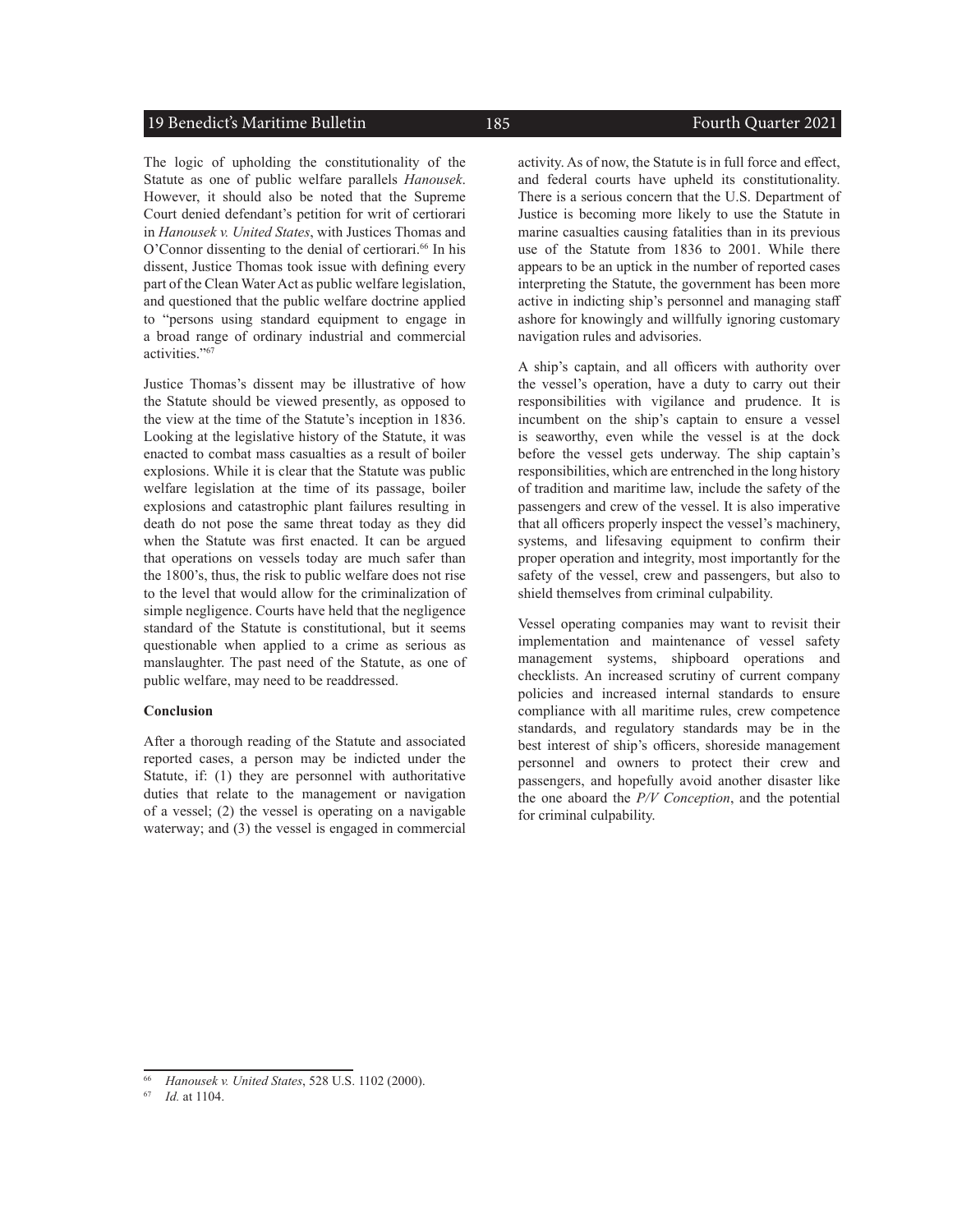#### 19 Benedict's Maritime Bulletin 186

## **Window on Washington**



*Green Wave* By Bryant E. Gardner\*

Green shipping and the decarbonization of the industry have been coming for a long time. When Democrats took control of both houses of Congress and the White House earlier this year, it was no surprise that global warming and climate change concerns began sprouting up all around the beltway. Early executive actions, congressional hearings, and legislative proposals all took on a verdant hue, and the maritime industry has not escaped notice. With container shipping capacity extremely tight, supply chains stretched to the breaking point, and record industry profits, policymakers in Washington are looking at new rules and new ways to enforce old rules to decarbonize shipping.

#### **House Lawmakers Look Toward A Carbon-Free Maritime Industry**

Earlier this year, the House Committee on Transportation and Infrastructure, Coast Guard and Maritime Transportation Subcommittee held a hearing on a "Carbon-Free Maritime Industry".<sup>1</sup> At the outset of the hearing, the Chairman of the full Committee on

Transportation and Infrastructure Rep. Peter DeFazio (D-OR) reported that he has tasked every subcommittee to look at ways to reduce carbon emissions within its jurisdiction, and stated that ocean shipping accounts for 3% of global carbon emissions today, increasing to 10% without significant changes. Subcommittee Chairman Salud Carbajal (D-CA) noted the International Maritime Organization (IMO) goal of reducing carbon dioxide emissions 50% before 2050, and expressed hope that American industry would be able to innovate and lead the way into new energy technologies, creating green jobs at home and eliminating carbon emissions from vessels entirely.

Hearing witnesses presented contrasting views. A witness from the nonprofit research group International Council on Clean Transportation (ICCT) stated that meeting the IMO goal of a 50% reduction in greenhouse gas (GHG) emissions by 2050 relative to 2008 levels will require net zero emission deep sea ships on the water no later than 2030. The witness opined that the technologies to achieve this will include batteryelectric ships for near-port operations and short sea routes, hydrogen pressured or cryogenic fuel cells, and ammonia as a hydrogen carrier. He also suggested that wind propulsion and hull air lubrication may be deployed to aid in the competitiveness of zero-carbon fuels. However, the ICCT witness cautioned against reliance on liquefied natural gas (LNG) because of

Bryant E. Gardner is a Partner at Winston & Strawn, LLP, Washington, D.C. B.A., summa cum laude 1996, Tulane University of Louisiana; J.D. cum laude 2000, Tulane Law School.

<sup>1</sup> *Carbon-Free Maritime Industry: Hearing Before the Subcomm. on Coast Guard and Maritime Transp. of the House Committee on Transportation*, 117th Cong. (2021).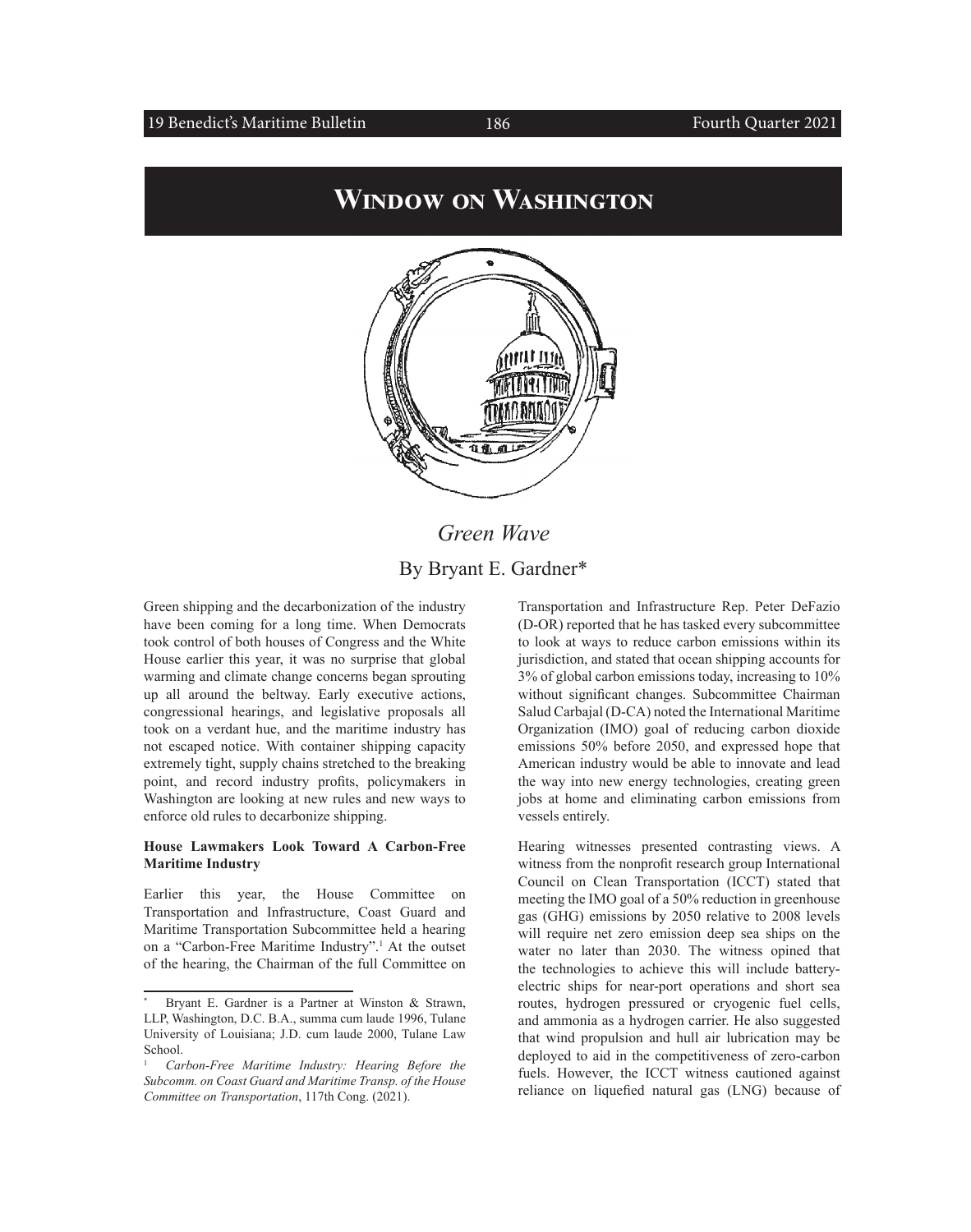#### 19 Benedict's Maritime Bulletin 187 187 Fourth Quarter 2021

methane released during upstream LNG production and from the engine itself downstream, which may make LNG worse for the climate than conventional fuels when accounting for full life-cycle emissions. He also cautioned against reliance upon biofuels because of limited supply, the need to generate them from limited waste, and deforestation concerns.

The ICCT witness suggested that the U.S. Government take action to encourage the development and deployment of zero-emission vessels and fuels along with supporting port and electrification infrastructure, using the Jones Act fleet as a protected market launch platform for new technologies. He also suggested that the development of these technologies in the U.S. would position U.S. businesses to compete for the global deep sea vessel fueling market, contrasted with conventional bunkering hubs often located in overseas ports such as Singapore. Lastly, he advised the Committee that the U.S. should work with key trading partners, including China, Mexico, the European Union (EU), and Canada, to establish zero-emission vessel corridors and associated infrastructure, in addition to the zeroemission vessel cabotage trades proposal.

Striking a similar tone, a witness from the U.S.-based naval architecture firm Glosten called for significant new Federal investments led by the U.S. Department of Energy (DOE) and the U.S. Maritime Administration (MARAD). Also focusing on the domestic Jones Act fleet, the witness suggested that the DOE and MARAD together develop a strategic plan and timeline for achieving low GHG vessel technologies. First, he proposed significant new DOE funding of port infrastructure for electric vessel fueling and alternative fuel bunkering. Second, he proposed MARAD lead and fund collaborative technology development consortia among government, academia, vessel operators, and vessel developers such as Glosten, which was recently awarded a grant by the Federal Transit Administration to design an all-electric passenger ferry in cooperation with MARAD.

The World Shipping Council (WSC), which represents major container carriers in international liner service, also testified before the Subcommittee. WSC offered a marked channel forward to decarbonization through proposals pending before the IMO. Specifically, the industry has proposed to establish an International Maritime Research and Development Board (IMRB) and International Maritime Research Fund (IMRF) under IMO oversight to develop and fund the research work needed to create the technology needed for ships to use low and zero-carbon fuels. Industry advanced the IMRF/IMRB proposal in December 2019, further expanded and detailed in 2021, and it is slated for

consideration by the IMO Marine Environment Protection Committee (MEPC) in Fall 2021.

Although meeting the IMO's 2030 GHG goal of increasing overall fleet efficiency by 40% is achievable by operational and design modifications to the current fleet based on fossil fuels, WSC asserted that achieving the 2050 IMO goal of a 50% absolute reduction in emissions will require new fuels and related propulsion, fuel storage, and fuel infrastructure systems not yet in existence. None of the current candidate fuels available today can power large ships in trans-oceanic routes, indicated WSC. Even the rosiest forecasts admit that battery solutions do not work at those ranges. Hydrogen, ammonia, and other fuels have been identified as potential replacements for fossil fuels, but present safety, storage, handling, and production challenges that must be overcome before they are practically available. Overcoming those challenges, or finding other alternatives technologies not yet conceived, will require a well funded, centralized research effort.

To meet the 2050 goal on time, the WSC stated that action must be taken immediately to set the standards for new builds today with a useful life extending 20- 25 years. Furthermore, the industry is keen on ensuring that there is a level playing field for all with shared lowcarbon fuel technology, shared international standards, and shared research and development costs allocated by a mandatory charge on each ton of vessel GHG emissions, expected to generate approximately \$500 million per year over a 10-year period—or \$5-\$6 billion of industry funding. The WSC indicated that nationbased initiatives or regional initiatives are likely to lead to slower development, patch-work methods, and patch-work rules which may further delay development of the needed technologies and make compliance more challenging. For example, WSC noted that in the absence of prompt forward movement by IMO, the EU has begun unilaterally seeking to extend its own Emissions Trading System (ETS) to the global shipping sector by imposing extraterritorial GHG rules on the last voyage leg into the EU and last voyage legal out of the EU for all vessels calling EU ports. While some observers have suggested the EU's move is intended to spur IMO's progress, the threat is real and another reason to expeditiously move toward a global standard.

#### *U.S. Enforcers Clamping Down on Sustainability Disclosures, Greenwashing*

In Washington, it has become fashionable to paint every new policy idea as a green one, in hopes of giving it more appeal to the Democratically controlled legislative and executive branches— even in cases of proposals that are not really that green to begin with. Companies have also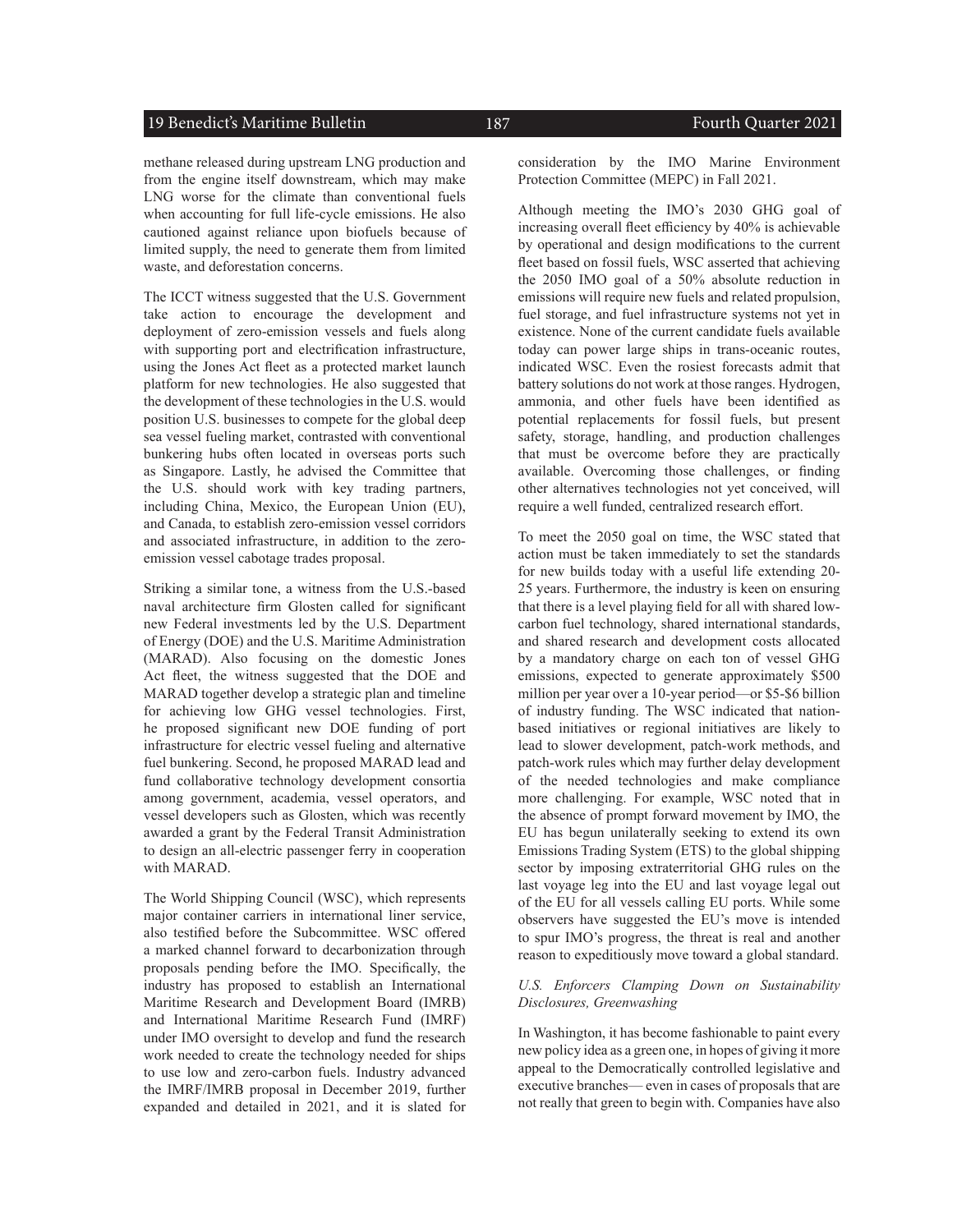#### 19 Benedict's Maritime Bulletin 188 Fourth Quarter 2021

ventured out on this limb with marketing and investment materials, sometimes without sufficiently verifying and vetting the truth of environmental and sustainability claims made, and always amid varying interpretations of what disclosures are appropriate. Regulators have taken note, and are now beginning to clamp down on claims and disclosures related to environmental, social, and governance (ESG) compliance.

On May 20, 2021, President Biden issued an Executive Order calling for a comprehensive government-wide strategy aimed at climate-change financial risks.<sup>2</sup> The Order will require enhanced reporting and disclosure obligations regarding climate risks and expanding scrutiny of those subject to the Order. It will also require new sustainability disclosures by Federal contractors. The Securities and Exchange Commission (SEC) announced the creation of a Climate and ESG Task Force within the Division of Enforcement, and solicited comments regarding new disclosure rules. Senator Elizabeth Warren (D-MA) and Representative Sean Casten (D-IL), who have introduced the Climate Risk Disclosure Act of 2021,<sup>3</sup> submitted comments calling for new climate-related disclosures tracking those which would be required under the Act, including governance structures to identify climate risks, actions being taken to address climate risks, and likely financial impacts. A dozen Democratic State Attorneys General submitted comments encouraging the SEC to "mandate that both public and private companies provide specific, standardized climate-related disclosures as part of their securities filings."4 Furthermore, they opined that "a majority of public companies are failing to publicly reckon with the likely impact of climate change on their businesses."5 By contrast, comments submitted by a group of 16 Republican State Attorneys General questioned the SEC's authority to require expanded ESG disclosures and called on the SEC to "remain focused on its historic mission and role rather than seeking to expand its congressional mandate into unrelated social matters—particularly where companies are showing themselves adept to provide the type of information that customers and investors actually demand in this area."6

Senator Rubio (R-FL), introduced the "Mind Your Own Business Act of 2021"7 which would empower shareholders to sue corporations and their executives if their business strategies deviate from fiduciary duties to maximize investor returns in pursuit of "'woke' social policy actions."8 The SEC has announced it expects to issue proposed new disclosure rules in late 2021.

Regulators are moving forward with legal action on climate-related ESG without waiting for new rules. Connecticut, Delaware, Minnesota, Massachusetts, New York, and the District of Columbia have all commenced legal action against corporate defendants alleging failures to disclose climate-related risks in violation of existing laws, including consumer protection, fraud, and unfair trade acts.<sup>9</sup> Last summer, the Federal Trade Commission issued a final report on its settlement with Volkswagen stating that the automaker had repaid a total of more than \$9.5 billion to car buyers from the company's deceptive "clean diesel" advertising.10 Shortly thereafter, the SEC announced that Fiat Chrysler agreed to settle charges it made misleading disclosures about its emissions control systems under a \$9.5 million civil penalty.<sup>11</sup>

Private litigants have also commenced actions pursuing companies for alleged "greenwashing" of their businesses through false sustainability and decarbonization claims. Greenpeace and other environmental groups recently filed a complaint against Chevron before the Federal Trade Commission alleging deceptive advertisements overstating the energy company's investment in renewable energy and commitment to reducing fossil fuel pollution.<sup>12</sup> Moreover, plaintiffs filed a class action

<sup>&</sup>lt;sup>2</sup> Exec. Order No. 14,030, 86 Fed. Reg. 27,967 (May 25, 2021).

<sup>3</sup> S. 1217, 117th Cong. (April 19, 2021); H.R. 2570, 117th Cong. (April 15, 2021).

Letter from R. Bonta, Attorney General, State of California et al. to Hon. Gary Gensler, Chair, Securities and Exchange Commission (June 14, 2021).

<sup>5</sup> *Id.*

Letter from P. Morrissey, Attorney General, State of West Virginia et al. to Hon. Gary Gensler, Chair, Securities and Exchange Commission (June 14, 2021).

 $\frac{7}{8}$  S. 2829, 117th Cong. (Sept. 23, 2021).

<sup>8</sup> *Id.*

State of Connecticut v. Exxon Mobil Corp., Docket No. HHDCV206132568S (Conn. Super. Ct. Sept. 14, 2020); *State of Delaware v. BP Am., Inc. et al.*, Docket No. N20C-09-097 (Del. Super. Ct. Sept. 10, 2020); *Dist. of Columbia v. Exxon Mobil Corps., et al.*, 2020 CA 002892 B (D.C. Super. Ct. June 25, 2020); *State of Minnesota v. Am. Petroleum Institute et al.*, Docket No. 62-CV-20-3837 (Minn. Dist. Ct. June 24, 2020); *Commonwealth of Massachusetts v. ExxonMobil Corp.*, Docket No. 1984CV03333 (Mass. Super. Ct. Oct. 24, 2019); *People of the State of New York v. Exxon Mobil Corp*., Docket No. 452044/2018 (N.Y. Sup. Ct. Oct. 24, 2019).

<sup>10</sup> Federal Trade Commission, *In Final Summary, FTC Reports Volkswagen Repaid More than \$9.5 billion to Car Buyers Who Were Deceived by "Clean Diesel" Ad Campaign* (July 27, 2020).

<sup>11</sup> Securities and Exchange Commission, *Fiat Chrysler Agrees to Pay \$9.5 Million Penalty for Disclosure Violations* (Sept. 28, 2020).

<sup>12</sup> R. Schleeter, Greenpeace, *Greenpeace jointly files FTC complaint against Chevron* (Mar. 16, 2021).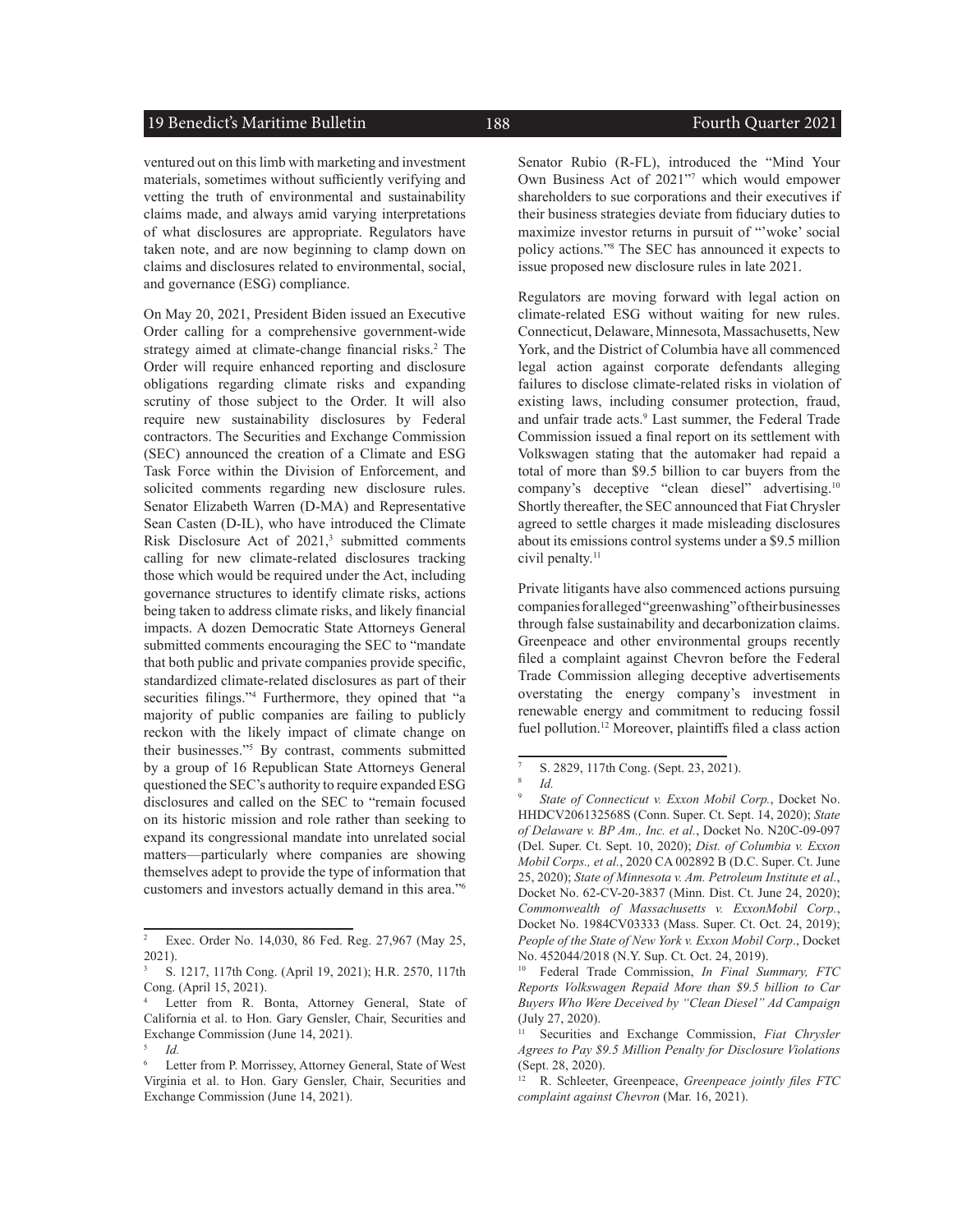#### 19 Benedict's Maritime Bulletin 189 189 Fourth Quarter 2021

in the United States District Court for the Southern District of New York alleging that Oatley, a vegan milk maker, misled consumers about its green credentials, causing shares to tumble by 7%.13 Management will face challenges from both sides of the issue. Tracing the concepts outlined in Senator Rubio's "Mind Your Own Business Act of 2021," private litigants are also sharpening their pencils in preparation for actions against companies allegedly pursuing social goals at the expense of fiduciary duties to maximize investor returns under state law.

Retail and institutional investors such as Blackrock, Inc., have also doubled-down on the ESG movement and committed to increase sustainable investing. Recently, Blackrock suggested ESG investing will become a \$1 trillion category by 2030.14 Commentators from Deloitte predict that ESG-mandated assets in the U.S. will grow at triple the rate of non-ESG assets and will comprise half of all professionally managed assets by 2025.15 Morningstar, among others, offers a suite of ESG products intended to assist investors with selection of sustainable and socially conscious ventures.16 ESG investor ratings differ in their emphasis on whether the evaluated company is one an investor might consider

for ethical reasons, versus whether the company has substantial financial or structural risk arising out of a changing ESG and sustainability landscape. Moreover, this Spring the SEC issued a "risk alert" warning that in many cases investment portfolio practices are not keeping up with ESG claims and investment advisers' internal controls to track ESG compliance are often inadequate.<sup>17</sup>

Private capital flows, increased disclosure rules, mounting enforcement efforts, and new litigation risks all point towards additional ESG disclosures. But hand in glove with such disclosures are the risks of navigating the different interpretations advanced by regulators, investors, environmental groups, and the courts amid accusations of "greenwashing" and violations of securities disclosure rules, fiduciary duties to investors, and consumer protection rules. The maritime industry, particularly tanker operators, offshore service providers, and others dependent upon traditional fossil fuels as part of their business model and not just for bunkers, should take note and review their current ESG disclosure policies. The sustainability movement is upon us and its waves will soon break on our shores.

<sup>13</sup> *Bentley v. Oatly Group AB*, No. 1:21-cv-06485 (S.D.N.Y. July 30, 2021).

<sup>14</sup> L. Gurdus, *ESG investing to reach \$1 trillion by 2030, says head of iShares Americas as carbon transition funds launch*, CNBC (May 8, 2021), [https://www.cnbc.com/2021/05/09/](https://www.cnbc.com/2021/05/09/esg-investing-to-reach-1-trillion-by-2030-head-of-ishares-americas.html) [esg-investing-to-reach-1-trillion-by-2030-head-of-ishares](https://www.cnbc.com/2021/05/09/esg-investing-to-reach-1-trillion-by-2030-head-of-ishares-americas.html)[americas.html](https://www.cnbc.com/2021/05/09/esg-investing-to-reach-1-trillion-by-2030-head-of-ishares-americas.html).

<sup>15</sup> S. Collins & K. Sullivan, *Advancing environmental, social, and governance investing* (Feb. 20, 2020), [https://](https://www2.deloitte.com/us/en/insights/industry/financial-services/esg-investing-performance.html) [www2.deloitte.com/us/en/insights/industry/financial](https://www2.deloitte.com/us/en/insights/industry/financial-services/esg-investing-performance.html)[services/esg-investing-performance.html](https://www2.deloitte.com/us/en/insights/industry/financial-services/esg-investing-performance.html).

<sup>16</sup> *See* [https://www.morningstar.com/products/esg-investing.](https://www.morningstar.com/products/esg-investing)

<sup>17</sup> Securities and Exchange Commission, *The Division of Examination's Review of ESG Investing* (April 9, 2021), [https://www.sec.gov/files/esg-risk-alert.pdf.](https://www.sec.gov/files/esg-risk-alert.pdf)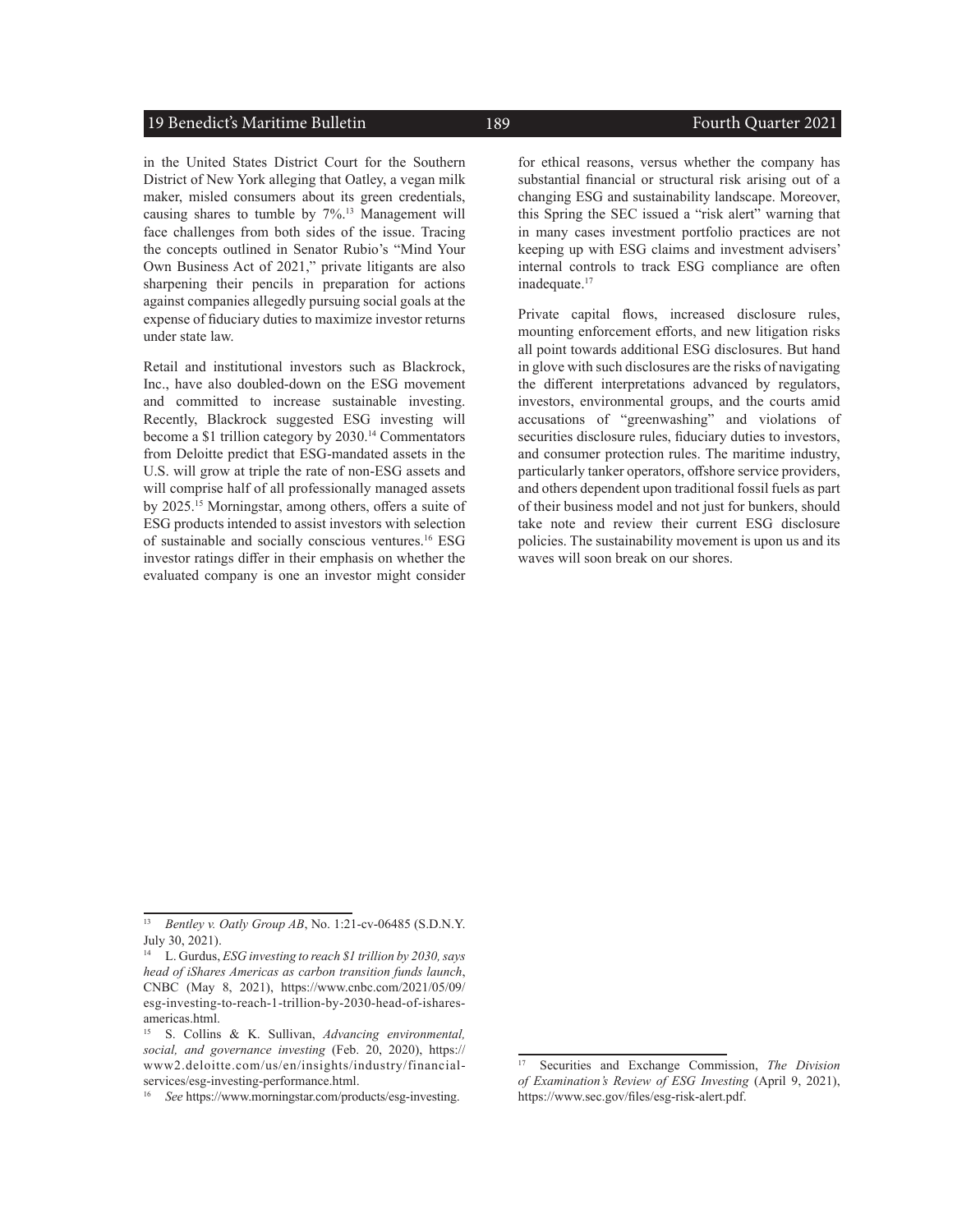#### 19 Benedict's Maritime Bulletin 190 190 Fourth Quarter 2021

## Recent Developments

#### **Arbitration**

*Pacelli v. Vane Line Bunkering, Inc.*, 2021 U.S. Dist. LEXIS 133033 (S.D.N.Y. July 16, 2021) (Cronan)

Holding: The court declined to overturn an arbitration award to a tankerman on a barge based on manifest disregard of the law or for evident partiality based on disclosures because the tankerman had heard of the conflict prior to arbitration and failed to object.

Daniel Pacelli was a tankerman for the Vane Brothers working on a barge in New York Harbor. Pancelli was injured when he slipped on the icy deck of a barge during a nor'easter. Pacelli brought a JAMS arbitration action against the brothers, which assigned an arbitrator and disclosed that the arbitrator had no prior or open cases with any of the parties but did have one open case involving counsel for the vessel owner.

After the arbitration hearing, the arbitrator disclosed he was an owner panelist of JAMS. Upon learning this information, Pacelli did not object at that time, but eight months later, once the arbitrator had issued an award of \$986,750 in damages, Pacelli petitioned to vacate the award.

Pacelli argued that the arbitrator acted in "manifest disregard of the law" and there was "evident partiality . . . in the arbitrator." Pacelli argued the arbitrator's partial ownership of JAMS and JAMS's business relations were alone enough to establish evident partiality. Judge Cronan held that Pacelli could not meet the "high hurdle" that an award may not be vacated for manifest disregard of the law if there is a "barely colorable justification" for the outcome.

Judge Cronan disagreed with Pacelli's argument that he failed to object to the disclosure that was made because he did not want to antagonize the arbitrator. Further, Pacelli failed to show the arbitrator's ownership in JAMS was material or connected to the ultimate outcome.

The court declined to modify the award and Pacelli's petition to vacate the arbitration was denied.

Submitted by SPB

#### **Asbestos**

*Barrosse v. Huntington Ingalls Inc., et al.*, 2021 U.S. Dist. LEXIS 182939 (E.D. La. Sept. 24, 2021)

Decedent filed suit for alleged asbestos exposure that occurred between 1969 and 1979 while working for defendant Avondale Shipyards. Following decedent's death, his spouse and children amended the claim to assert a survival action and claimed they were injured through exposure to asbestos on decedent's work clothes. Plaintiffs disclaimed any rights under the Longshore and Harbor Workers' Compensation Act. Avondale moved for summary judgment seeking dismissal of plaintiffs' claims as barred by the LHWCA, which Avondale argued preempted any state law claims.

The first issue for the court to determine was the applicable version of the LHWCA. Avondale argued that the post-1972 amendments applied because decedent's mesothelioma was not manifest until 2020. Plaintiffs argued that the pre-1972 version of LHWCA applied because exposure occurred before 1972. The court found that Fifth Circuit precedent required that it apply the manifestation rule meaning that the version of the statute in effect in 2020 would apply to the claim.

Applying the post-1972 amendments to the LHWCA, the court concluded that decedent could have brought a claim for benefits under the LHWCA against Avondale because he met both the status and situs requirements. Decedent worked on vessels under construction at the time of his exposure and was, thus, a "harbor worker" under the LHWCA. The court further found that any exposure plaintiff had after leaving the Avondale premises occurred as a result of his work at Avondale, thus making his off-site exposure subject to the LHWCA.

The court then considered whether the LHWCA preempts state tort law claims. Although plaintiff was in "a twilight zone" and could have asserted claims for Louisiana workers' compensation benefits, the same did not hold true for state tort claw claims. The court concluded that state tort law claims were preempted by the LHWCA and that plaintiffs' exclusive remedy was for workers' compensation benefits.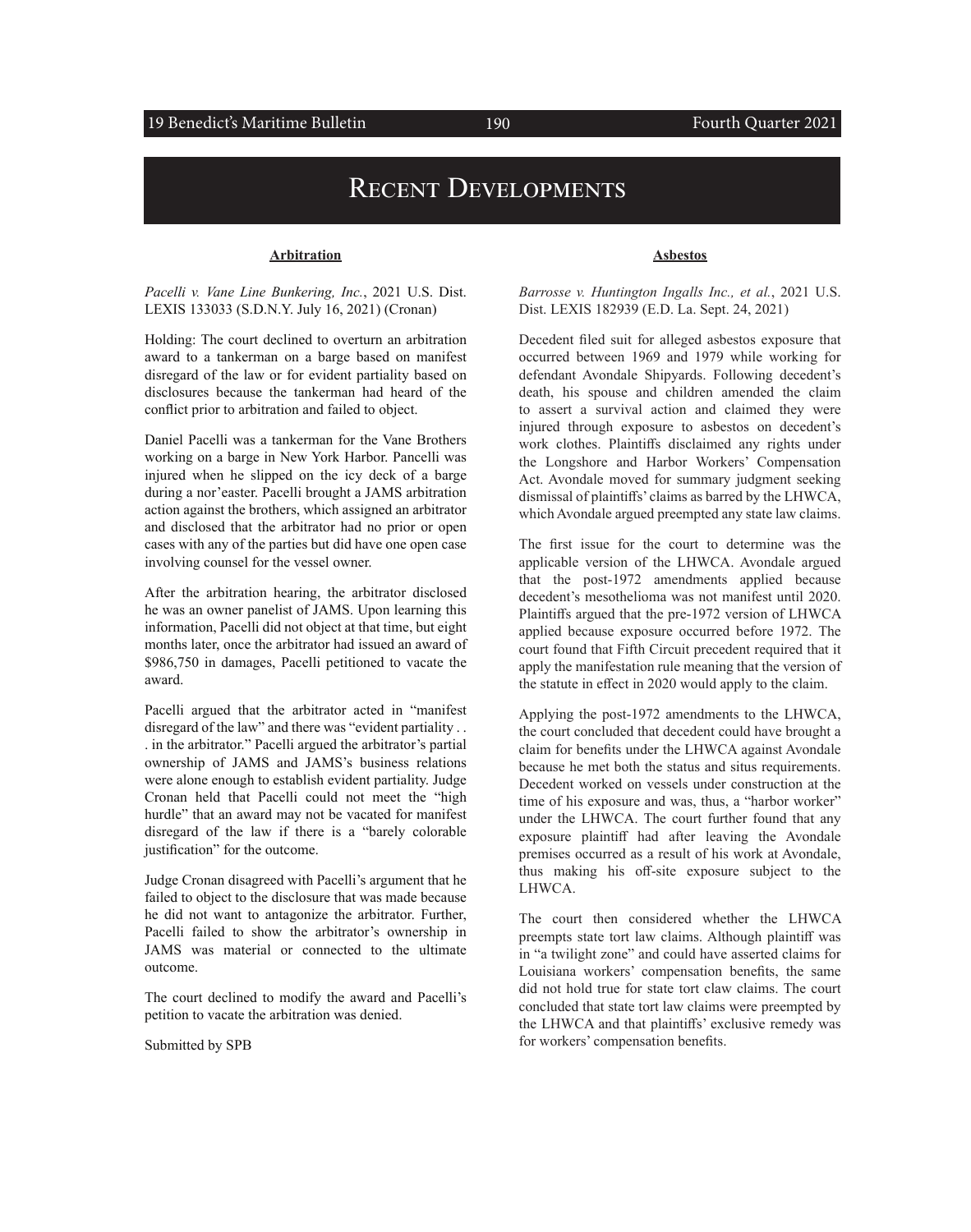#### 19 Benedict's Maritime Bulletin 191 191 Fourth Quarter 2021

The court also rejected plaintiffs' argument that retroactive application of the LHWCA was unconstitutional. The court found that Congress could retroactively expand the extent of the LHWCA's coverage to asbestos exposure cases. Application of the manifestation rule was appropriate and protected workers by allowing them to seek compensation benefits. Thus, the court granted Avondale's motion for summary judgment and dismissed all claims against Avondale.

Submitted by KMM

*Gay v. A.O. Smith Corp*., 2021 U.S. Dist. LEXIS 119013, 119065 (W.D. Pa. June 25, 2021) (Stickman)

Holding: The District court held Pennsylvania substantive law applied because, although some of his exposures occurred on a Navy submarine, "a court may apply state law if it does not conflict with federal admiralty law."

Plaintiff-Allisa Gay brought claim alleging Decedent Carl Gay developed mesothelioma from exposure to Defendant-A.O. Smith Corporation, *et al.*'s asbestoscontaining products. Gay also argued Pennsylvania law would apply to the action.

Judge Stickman held Pennsylvania law applied because "a court may apply state law if it does not conflict with federal admiralty law." The judge also applies the "substantial factor" test and concluded that the evidence was insufficient to establish that the decedents were exposed to asbestos from the defendant's products.

The District Court granted summary judgment in favor of the Defendants.

Submitted by SPB

*In re Asbestos Products Liability Litigation (No. VI), DeVries v. General Electric Co.*, 2021 U.S. Dist. LEXIS 127023 (E.D. Pa. July 8, 2021) (Robreno)

Holding: The Court held the Supreme Court precedent *Air & Liquid v. DeVries* which established a two-prong test called the "bare metal defense" applied. The Court held the family of a Navy sailor failed to satisfy the requirement of the bare metal defense that the turbines required the incorporation of asbestos insulation.

Plaintiffs, the beneficiaries of John DeVries, contend that DeVries was exposed to asbestos while in the United States Navy between 1957 and 1960 while serving on the U.S.S. TURNER, a Gearing class destroyer. The beneficiaries allege DeVries was exposed to asbestos

dust from insulation attached to the turbines which had been delivered by GE to the shipyard "bare metal," which led to his asbestos-related injury.

The District Court previously granted summary judgment in favor of GE and CBS after finding that they were not liable in light of the "bare metal defense," holding that a manufacturer was not liable for injuries caused by asbestos parts not supplied by that manufacturer.

The Supreme Court remanded the case after announcing the rest for the bar metal defense under maritime law *Air & Liquid v. DeVries*, and Judge Robreno applied the newly formulated test. The first prong of the test enunciated by the Supreme Court is whether the "product requires incorporation of the part" which makes "the integrated product . . . dangerous for its intended uses." The Plaintiffs were unable to show that the turbines required asbestos insulation, that GE and CBS had reason to believe these hypothetical turbines were dangerous, and where they had no reason to believe the turbines' users would realize that danger. Therefore, the Plaintiffs were unable to fulfill the first prong of the test.

Because the Plaintiffs failed to meet the first prong of the bare metal test, the Court granted summary judgment in favor of GE and CBS.

Submitted by SPB

*Mann v. A.O. Smith Corp. (In re Asbestos Products Liability Litigation (No. VI))*, 2021 U.S. Dist. LEXIS 111559 (E.D. Pa. June 15, 2021) (Goldberg)

Holding: The District Court held maritime law was applicable, reasoning "it is well established that a lawsuit arising from alleged asbestos exposure while working aboard a Naval ship, whether at sea or at drydock, is governed by maritime law."

Richard Nybeck originally filed a personal injury action against multiple defendants asserting claims for alleged harmful, occupational exposure to asbestos and his development of lung cancer. Plaintiff-Barbara Mann, Personal Representative of the Estate of Richard Nybeck, was substituted as plaintiff upon Nybeck's passing.

Mann claimed Nybeck's exposure to asbestos occurred aboard the battleship *USS New Jersey* and the exposure was a substantial factor in causing Nybeck's lung cancer. Mann alleged Pennsylvania law applied, while Defendant-Buffalo alleged maritime law applied.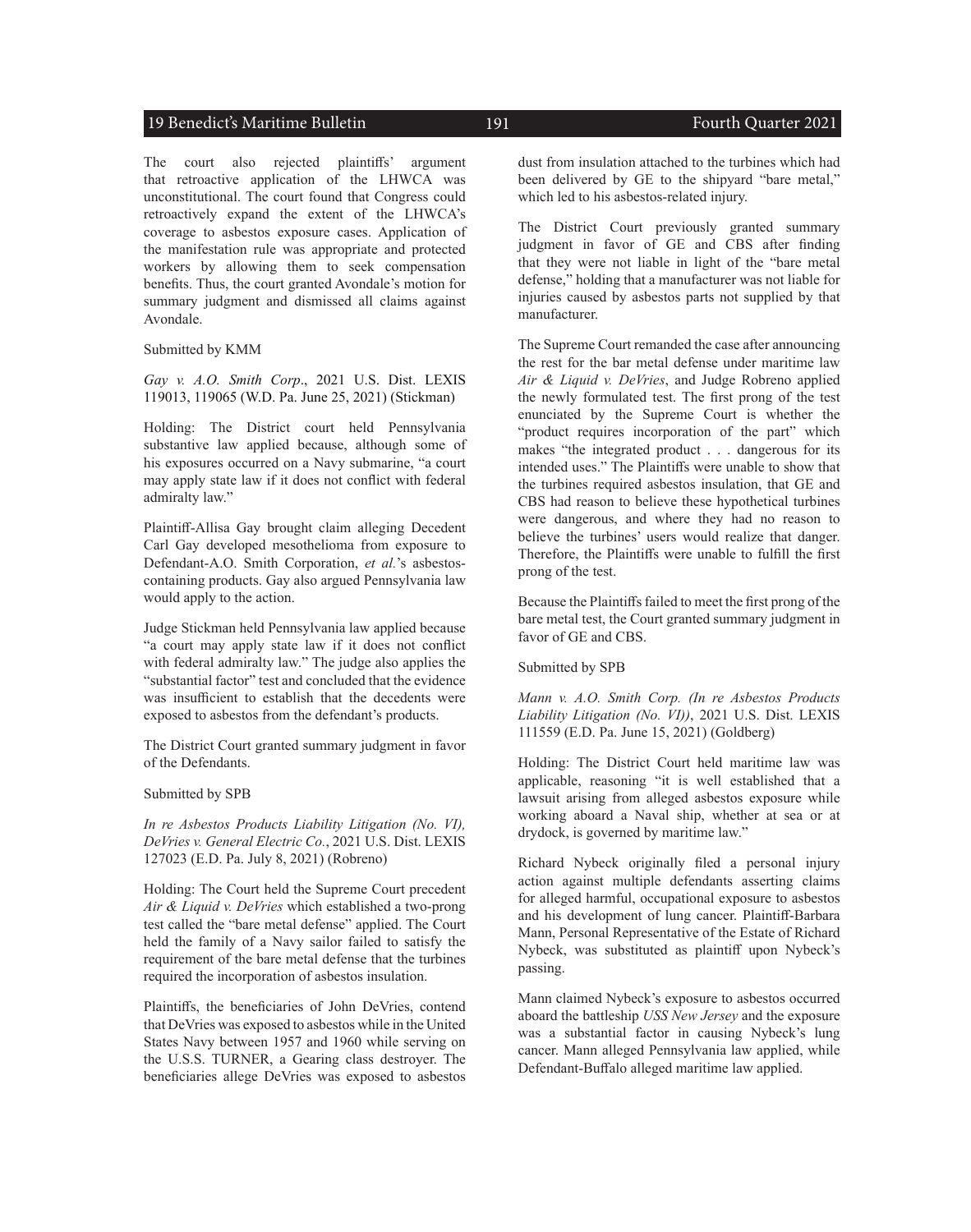#### 19 Benedict's Maritime Bulletin 192 Fourth Quarter 2021

Judge Goldberg decided that alleged asbestos exposure while working aboard a Naval ship is governed by maritime law and decided a two-factor test must be met in order for the Plaintiff to succeed: showing 1) that the plaintiff was exposed to the defendant's product, and 2) that the product was a substantial factor in causing the plaintiff's injury.

The District Court held there was insufficient evidence for any reasonable jury to determine that Nybeck was exposed to Buffalo asbestos-ridden products such that they were a substantial factor in his development of lung cancer. The District Court granted summary judgment in favor of Buffalo.

Submitted by SPB

#### **Choice of Law**

*RMI Holdings v. Aspen Am. Ins. Co.,* 2021 U.S. App. LEXIS 20926 (11th Cir. July 15, 2021)

RMI Holdings (RMI), a Georgia corporation, insured its vessel the *Leelanau* with Aspen American Insurance Company (Aspen), a Texas insurer headquartered in Connecticut. Offshore Risk Management (ORM), a Florida LLC, represented RMI as the broker who secured the insurance policy. The *Leelanau* was damaged by a hurricane while moored in a Florida port. RMI filed an insurance claim on the vessel and Aspen denied coverage.

RMI filed suit in the United States District Court for the Northern District of Florida against Aspen for breach of the insurance policy and other claims against ORM and USI Insurance Services LLC, RMI's agent for the renewal of the insurance policy which had an office in Florida. Aspen asserted a counterclaim against RMI seeking a declaration that its policy did not cover the vessel damages. All parties other than USI moved for summary judgment. The district court determined that Florida law applied by using the Second Restatement's most significant relationship test, granted summary judgment for RMI and, under Florida law, held that RMI was entitled to attorney fees. Aspen appealed.

The United States Court of Appeals for the Eleventh Circuit, reviewing the district court's determination on choice-of-law *de novo*, upheld the ruling. The Eleventh Circuit also applied the Second Restatement's most significant relationship test and considered the five factors in Section 188 of the Restatement. Applying these factors, the Court found that the majority of the

factors favored the application of Florida law. As the most important contacts were that the contract was negotiated in Florida, finalized by delivery to a Florida insurance broker, the parties expected the *Leelanau* would be moored in Florida, and Aspen calculated its rates based on the risk being in Florida, the Eleventh Circuit affirmed the district court's grant of summary judgment and supplemental order awarding attorney fees.

Submitted by JAY

#### **COGSA**

*MOL (America), Inc. v. Hepta Run, Inc.*, 2021 U.S. Dist. LEXIS 155032 (S.D. Tex. Aug. 17, 2021) (Hughes)

Holding: Judge declined to apply COGSA in international shipments; COGSA (with its package limit) did not preempt state law and bailment claims for damage after discharge from vessel.

Nike, Inc. hired Mitsui O.S.K. Lines, Ltd., to ship its sportswear from factories overseas to the U.S. Nike shipped four containers through Mitsui's agent in America, MOL, Inc.

MOL sent the four containers from Vietnam on its ship, the MOL COMMITMENT, which arrived in Los Angeles. From there the BNSF Railway Company carried the containers from the ship to Texas. MOL hired Hepta Run, Inc. a trucking company to move the containers from the train to the Academy store in Katy, but all four contains were stolen.

Mitsui brought the action against Hepta Run for breach of bailment and moved for summary judgment. Hepta Run responded by claiming the package limitation from the Carriage of Goods by Sea Act ("COGSA") that was allegedly applicable to Hepta Run under the Himalaya Clause in Mitsui's bill of lading and the US Clause Paramount that made COGSA applicable throughout the contract of carriage. Hepta Run argued that its liability was limited to \$2000, (\$500 for each of the containers).

Judge Hughes held that Mitsui's state law and bailments claims were not preempted by COGSA and Hepta Run failed to exercise requisite care in storing the containers, they were left in an open air lot without security offices or alarms. Therefore, Judge Hughes awarded judgment to Mitsui in the amount of \$1,346,920.82.

Submitted by SPB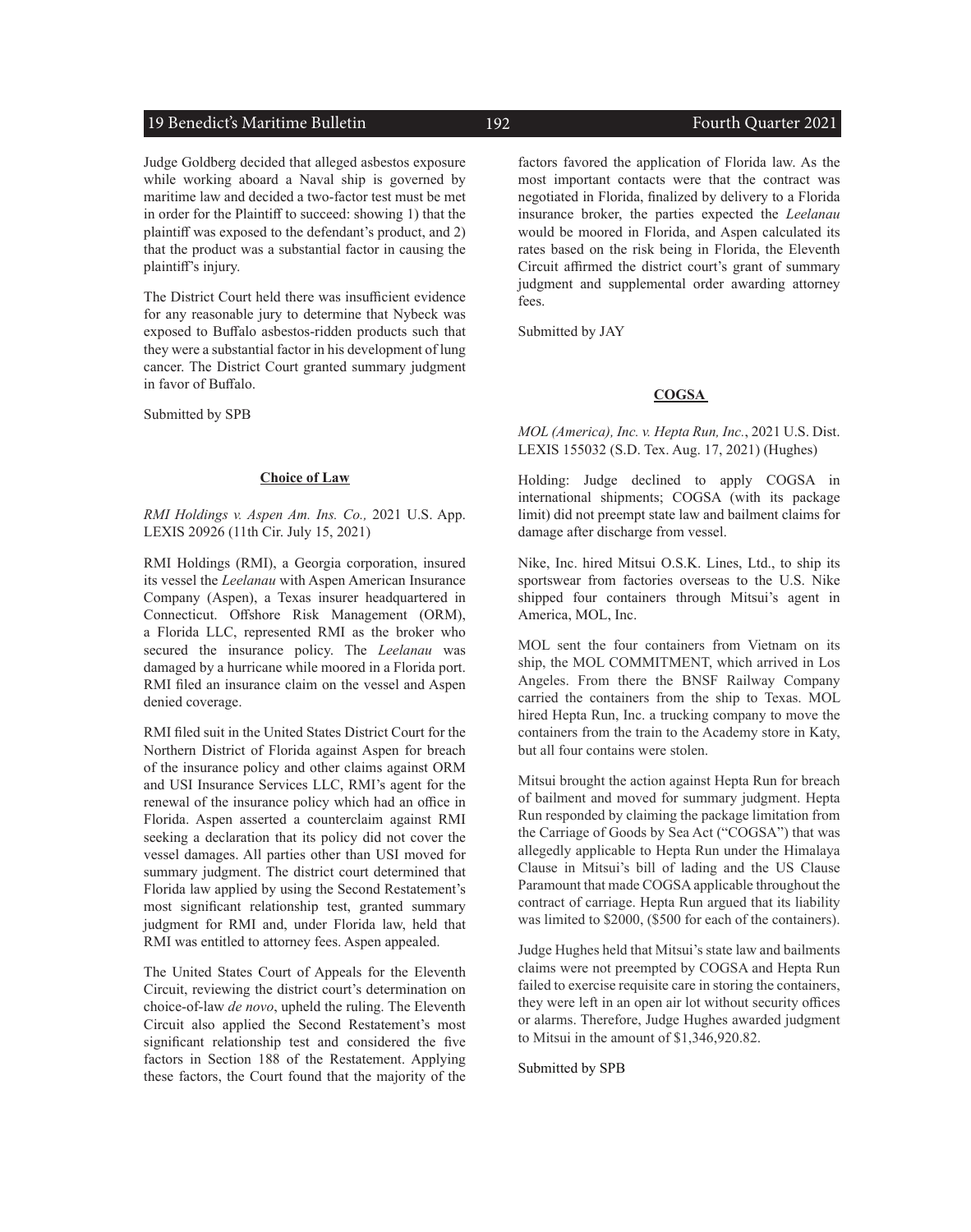### 19 Benedict's Maritime Bulletin 193 and 193 Fourth Quarter 2021

*Woods Hole Oceanographic Institution v. ATS Specialized, Inc.*, No. 17-12301 (D. Mass. Aug. 20, 2021) (Gorton)

#### *\*Undersigned counsel represented a party in the matter.*

Holding: The court decided COGSA did not apply to a truck fire prior to the ocean carriage because there was no bill of lading in place and there was no documentation of the parties agreeing to the application of COGSA.

The Australian National Maritime Museum arranged for the transportation of Woods Hole Oceanographic Institution's submarine, the DEEPSEA CHALLENGER, to the Australian Museum for a two-year loan of the submarine. Ocean carrier Wallenius agreed to donate the ocean carriage of the submarine from Baltimore, and ATS Specializes was engaged to transport the submarine via tractor-trailer from Woods Hole, Massachusetts to the Port of Baltimore.

During the transport, the rear wheel of the trailer caught fire during the inland carriage, and the fire spread to the submarine, causing substantial damage. Woods Hole brought this action against ATS, which asserted that the suit was untimely based on the one-year limitation in the Carriage of Goods by Sea Act since WHOI filed this lawsuit more than two years after the fire.

The fire occurred before the ocean carriage, therefore no bill of lading had been issued by Wallenius and Wallenius never issued any waybill because the submarine caught fire before reaching the Port. Nor was any documentation containing contractual language expressly extending the application of COGSA ever agreed to. Judge Gorton held the shipment was outside the scope of COGSA, and therefore was not barred by the limitation period in COGSA.

Submitted by SPB

#### **Cruise Lines**

#### *Yusko v. NCL (Bah.), Ltd.*, 4 F.4th 1164 (11th Cir. 2021)

Plaintiff Joann Yusko (Yusko) sued Defendant NCL (Bahamas) Ltd. in the United States District Court for the Southern District of Florida for injuries she sustained while a passenger aboard a cruise ship owned by NCL. Yusko was injured on the cruise ship when she danced with a crewmember in an event sponsored on the cruise. NCL moved for summary judgment. The district court granted NCL's summary judgment motion and held that a shipowner is not liable to a passenger under general

maritime law unless it had actual or constructive notice of the risk-creating condition that led to her injury under the ruling of the United States Court of Appeals for the Eleventh Circuit in *Keefe v. Bahama Cruise Line, Inc.,*  867 F.2d 1318 (11th Cir. 1989). Yusko appealed.

The Eleventh Circuit reversed the district court's grant of summary judgment and remanded the case for further proceedings. The Court held that the district court applied the wrong standard in applying the holding in *Keefe*. While the Court had required in *Keefe* and in other maritime cases that the shipowner have actual or constructive notice of the risk-creating condition that caused an injury, those cases addressed the direct liability of the shipowner, not a tort claim based on vicarious liability. Yusko's tort claim was based on vicarious liability and the Eleventh Circuit never meant the notice requirement in *Keefe* to apply to maritime negligence claims proceeding under a theory of vicarious liability. The Court noted that while *Keefe* and other cases cited by NCL involved dancing on a cruise ship, Yusko's complaint alleged vicarious liability (unlike those cases) and thus the district court should not have applied the notice requirement it did in granting summary judgment in favor of NCL.

Submitted by JAY

#### **Forum Selection Clause**

*In re Hapag-Lloyd Aktiengesellschaft*, 2021 U.S. Dist. LEXIS 123150 (S.D.N.Y. June 30, 2021) (Lehrburger)

Holding: Court declined to enforce forum-selection clauses in bills of lading as they would lessen the carrier's liability under COGSA.

This case arose out of a fire on a containership, the M/V YANTIAN EXPRESS, during its transatlantic journey from Sri Lanka to New York. After damage to a number of containers on board, the owner and operator of the vessel, Hapag-Lloyd brought this limitation action in the United States District Court for the Southern District of New York seeking exoneration from or limitation of liability pursuant to 46 U.S.C. §§ 30511. Ocean Network, a vessel-owning common carrier, entered into service contracts and bills of lading with most of its customers for the carriage of its customers' cargoes. The bills of lading contained a Singapore forum-selection clause and the service contracts contained a New York arbitration clause.

Following the incident, various cargo interest brought claims against Hapag, ONE and Yang Ming for damage,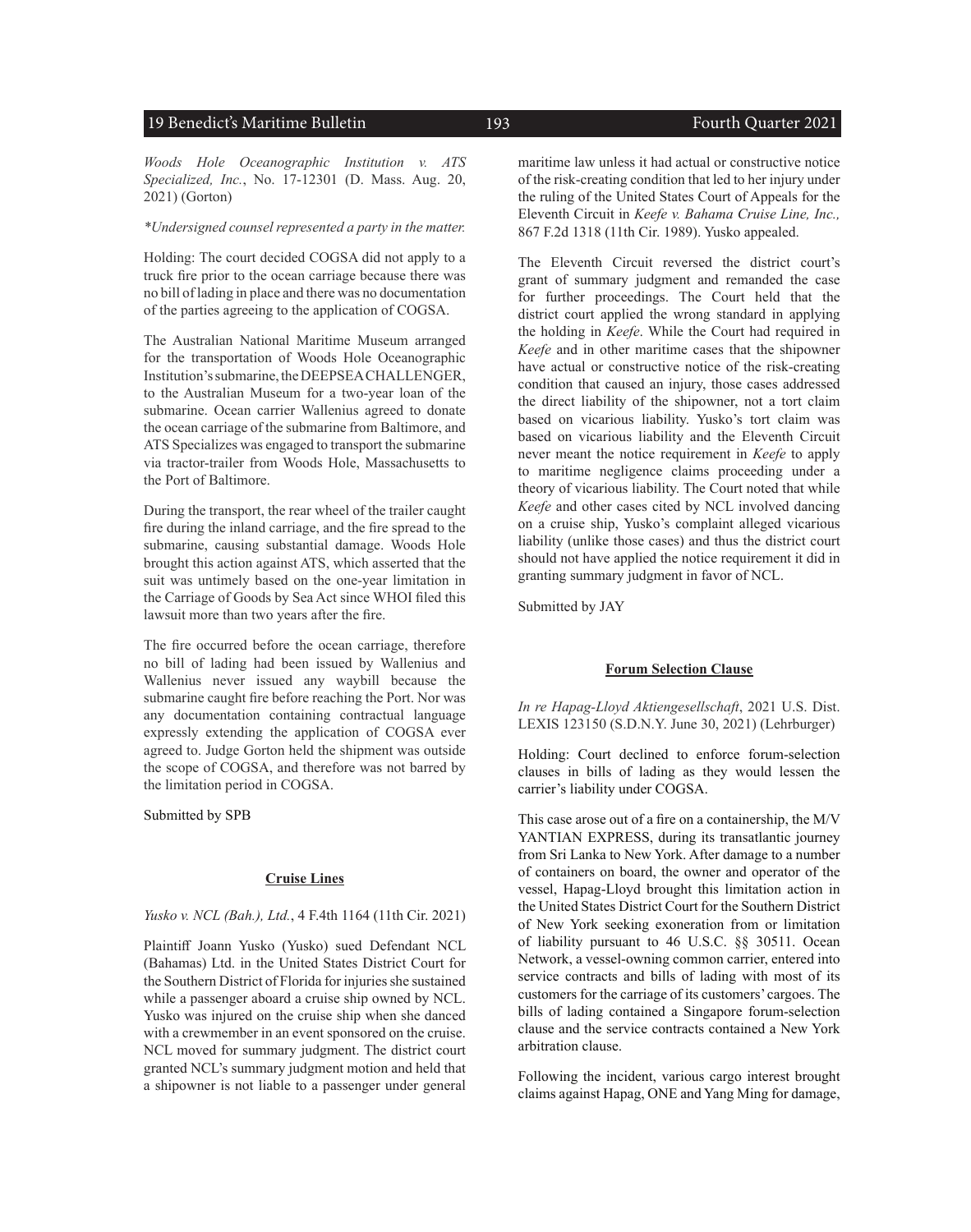#### 19 Benedict's Maritime Bulletin 194 Fourth Quarter 2021

loss or delay arising from the fire and salvage efforts; and for reimbursement for any amounts the cargo interests might be called upon to pay for general average or salvage. Ocean Network moved to dismiss the thirdparty complaints based on the forum-selection clauses.

Magistrate Judge Lehrburger concluded that the clause was mandatory and binding on the cargo claimants as it included the language "must be brought." However, Magistrate Judge Lehrburger recognized if the clause were enforced, the court in Singapore would apply the limitation of liability in the 1976 Limitation Convention that would limit the recovery to an amount substantially less than the recovery under the Carriage of Goods by Sea Act (COGSA). Magistrate Judge Lehrburger recommended that Ocean Network's motion to dismiss the third-party actions be denied.

In making his decision, Magistrate Judge Lehrburger considered the argument that the forum-selection clauses should not be enforced because it would frustrate the purpose of the Limitation Act to resolve all issues in a single proceeding. He did not conclude that the complexity of the limitation proceedings was sufficient to render the clauses unenforceable.

Magistrate Judge Lehrburger did not have to address whether there was a conflict in the forum selections as the claimants had not sought to enforce the arbitration agreement and the clauses in the bills of lading were unenforceable.

#### Submitted by SPB

#### *Turner v. Costa Crociere S.P.A.*, 9 F.4th 1341 (11th Cir. 2021)

Plaintiff Paul Turner (Turner) sued Defendants Costa Crociere S.P.A. and Costa Cruise Lines, Inc. in the United States District Court for the Southern District of Florida seeking damages for himself and a putative class under general maritime law on various grounds, including negligence, intentional affliction of emotional distress, and misleading advertisement. Turner and other passengers aboard Defendants' cruise ship were exposed to, and contracted, COVID-19. Turner's passage ticket contained a *forum non conveniens* clause that provided that all claims associated with the cruise be litigated by an Italian court. Defendants moved to dismiss Turner's claim in the Southern District on *forum non conveniens* grounds. The district court granted Defendants' motion as the forum selection cluse was enforceable, did not contravene public policy, was not fundamentally unfair, and the *forum non conveniens* clause favored dismissal. Turner appealed the ruling.

The United States Court of Appeals for the Eleventh Circuit upheld the district court's dismissal and held that the passage ticket clause was enforceable under general maritime law as such clauses are presumptively valid and Turner failed to make a strong showing that the enforcement would be unfair or unreasonable. While Turner alleged enforcement of the clause would be fundamentally unfair to require the class members to travel to Italy during COVID times, Defendants produced evidence that the plaintiffs would not necessarily need to appear in person. The Court also rejected Turner's claim that the district court failed to apply the proper analysis; the lower court properly applied the modified approach set forth in *Atlantic Marine Constr. Co., v. United States Dist. Court.,* 571 U.S. 49 (2013) in analyzing the forum selection clause. Therefore, the Eleventh Circuit upheld the district court's dismissal of the case.

Submitted by SMM

#### **Jones Act**

*Witbart v. Mandara*, 2021 U.S. App. LEXIS 29285 (11th Cir. Sept. 28, 2021)

This action arose when Appellant brought an action against Appellee under the Jones Act and General Maritime Law alleging failure to provide maintenance and cure for the condition in her neck and spine.

After the bench trial, the district court found that: (1) Appellant had a serious, debilitating medical condition that predated her employment with Appellee; (2) Appellant intentionally misrepresented and concealed her preexisting condition from Appellee before her initial and subsequent employment contracts; (3) the undisclosed condition was material to Appellee's decision to hire Appellant; and (4) there was a causal connection between the withheld condition and the condition Appellant complained of in her lawsuit.

Appellant argued that the district court erred in not applying *Vaughan v. Atkinson*, 369 U.S. 527 (1962), to this case. Appellant claimed that *Vaughan* requires courts hearing maintenance cases to construe disputed medical evidence in the seaman's favor. The United States Court of Appeals for the Eleventh Circuit found this to be an incorrect reading of the case. *Vaughan* resolved an ambiguity in favor of a seaman regarding the amount of maintenance and cure owed by the shipowner. *Vaughan* did not state that all ambiguities, or even evidentiary ambiguities, were to be resolved in every seaman's favor.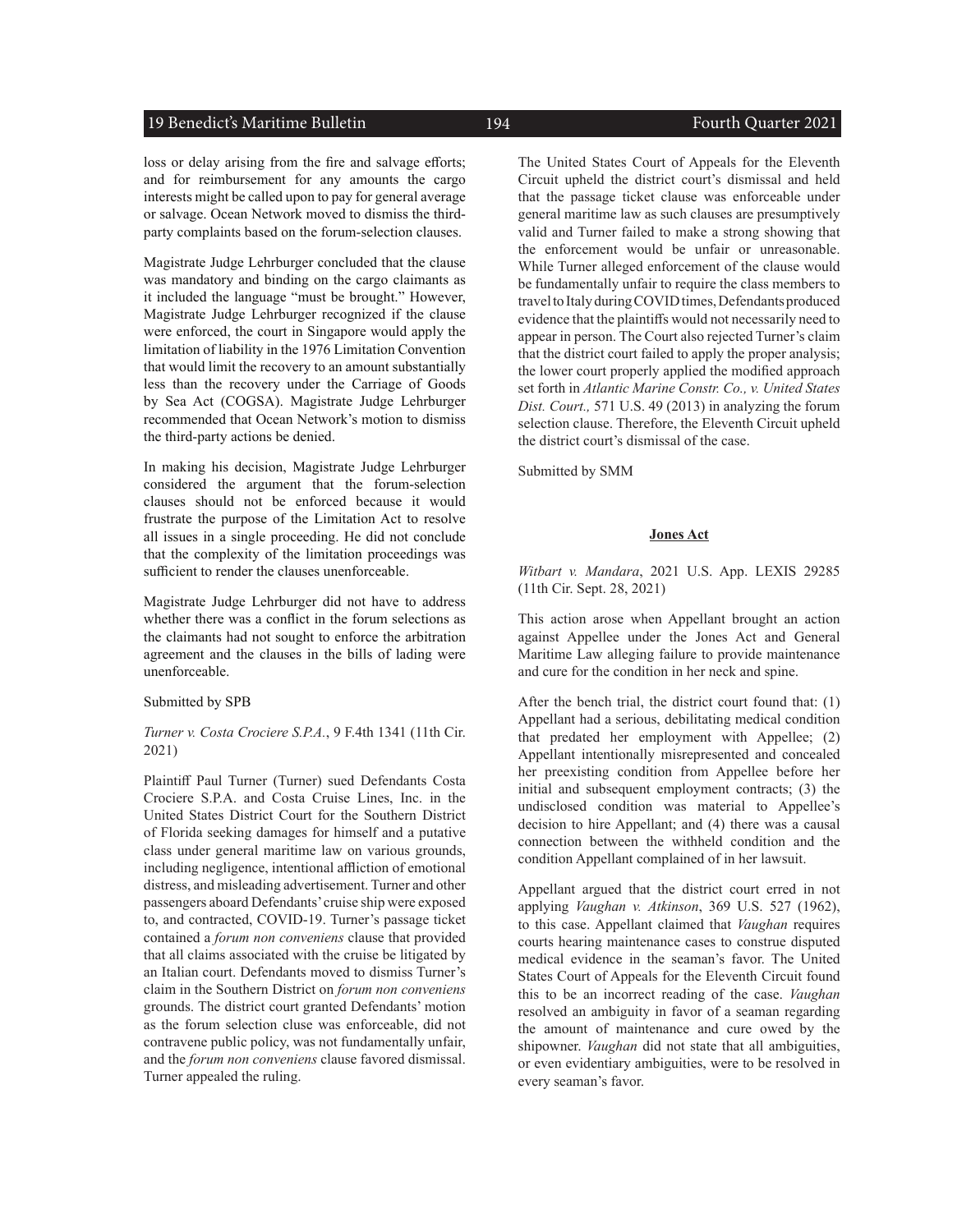#### 19 Benedict's Maritime Bulletin 195 195 Fourth Quarter 2021

The Eleventh Circuit affirmed the district court's final judgment in favor of Appellee.

Submitted by SMM

#### **LHWCA**

*Fetter v. Maersk Line Ltd.*, No. 20-1426 (3d Cir. July 15, 2021) (Jordan)

Holding: Circuit Court Judge Jordan affirmed the district court's decision finding the exclusive remedy of day engineer who performed repair and maintenance work on ships in port was the LHWCA and not the Jones Act.

Appellant Jason Fetter was injured while removing a stuck injector on the main engine of the M/V MAERSK MONTANA, owned by Maersk Line, Ltd. Fetter appealed the entry of summary judgment in favor of Appellees Maersk Line, Limited and 2MC Mobile & Mechanical Repair, LLC on his negligence and Jones Act claims.

Maersk hired temporary "day engineers" to perform repairs and maintenance when ships were called to port in Newark, New Jersey, and Maersk hired the engineers through its collective bargaining agreement with the seafarer's union, the Marine Engineers Beneficial Association. Pursuant to the collective bargaining agreement, Union billed Maersk for the day engineers' wages and Maersk paid the wages directly to the Union.

The MAERSK MONTANA's captain requested five Union day engineers to perform repair and maintenance tasks while the ship was at port. A 3MC employee, Greg Higgs, supervised the engineers. Fetter, a member of the Union, bid on and received one of the day engineer jobs aboard the MONTANA with the understanding the work was for one day and that he would not sail with the vessel.

As a result of Fetter's injury, he filed a common-law negligence suit against Maersk in the state court in Houston, Texas and Maersk removed the matter to The United States District Court for the Southern District of Texas, which was then transferred to the United States District Court for the District of New Jersey. Fetter then added a Jones Act claim against Maersk Line and added 3MC as a defendant.

The defendants moved for summary judgment, arguing Fetter was not a Jones Act seaman and that his negligence claims were barred by the exclusivity provisions of the Longshore and Harbor Workers' Compensation Act ("LHWCA").

Judge Hayden granted the motion and Fetter appealed the United States Court of Appeals for the Third Circuit. The Third Circuit addressed whether Fetter was a borrowed servant of Maersk Line, whether Griggs was a borrowed servant, thus barring Fetter from bringing a negligence claim against 3MC under LHWCA, and whether Fetter was a "seaman" for the purposes of the Jones Act. To determine if a borrowed servant relationship existed, the court applied the Ruiz factors enunciated by the United States Court of Appeals for the Fifth Circuit: 1) whether the borrowing employer was responsible for the borrowed employee's working conditions and 2) whether the employment was of such duration that the borrowed employee could be presumed to have acquiesced in the risks of his new employment.

The court found no reasonable juror could find that Fetter was not Maersk's borrowed servant as Maersk retained ultimate control over the Fetter, and thus, Fetter was barred from bringing a common law tort claim against Maersk. The court also decided Higgs was a borrowed servant of Maersk's, thus barring Fetter from suing 3MC for negligence. And finally, the court decided because Fetter was not regularly exposed to the perils of the sea during his employment, he was not a seaman covered by the Jones Act.

Submitted by SPB

#### **Limitation of Liability**

*Freedom Unlimited v. Taylor Lane Yacht & Ship, LLC*, 2021 U.S. App. LEXIS 24524 (11th Cir. Aug. 17, 2021)

This action arose when a crew member aboard the M/Y FREEDOM ("Vessel") was severely injured when a cable from the crane, owned and operated by Appellee, failed in the area where the crew member was working. Appellant was the owner of the Vessel and had a contract with Appellee to perform maintenance on the Vessel.

The injured crew member filed suit against Appellant and Appellee in state court. Appellant filed a limitation of liability action in federal district court and stipulated the value of the Vessel to be \$29,893,000. The crew member filed a claim in the limitation action for Jones Act negligence and unseaworthiness. Appellee also filed a claim seeking contribution and indemnity from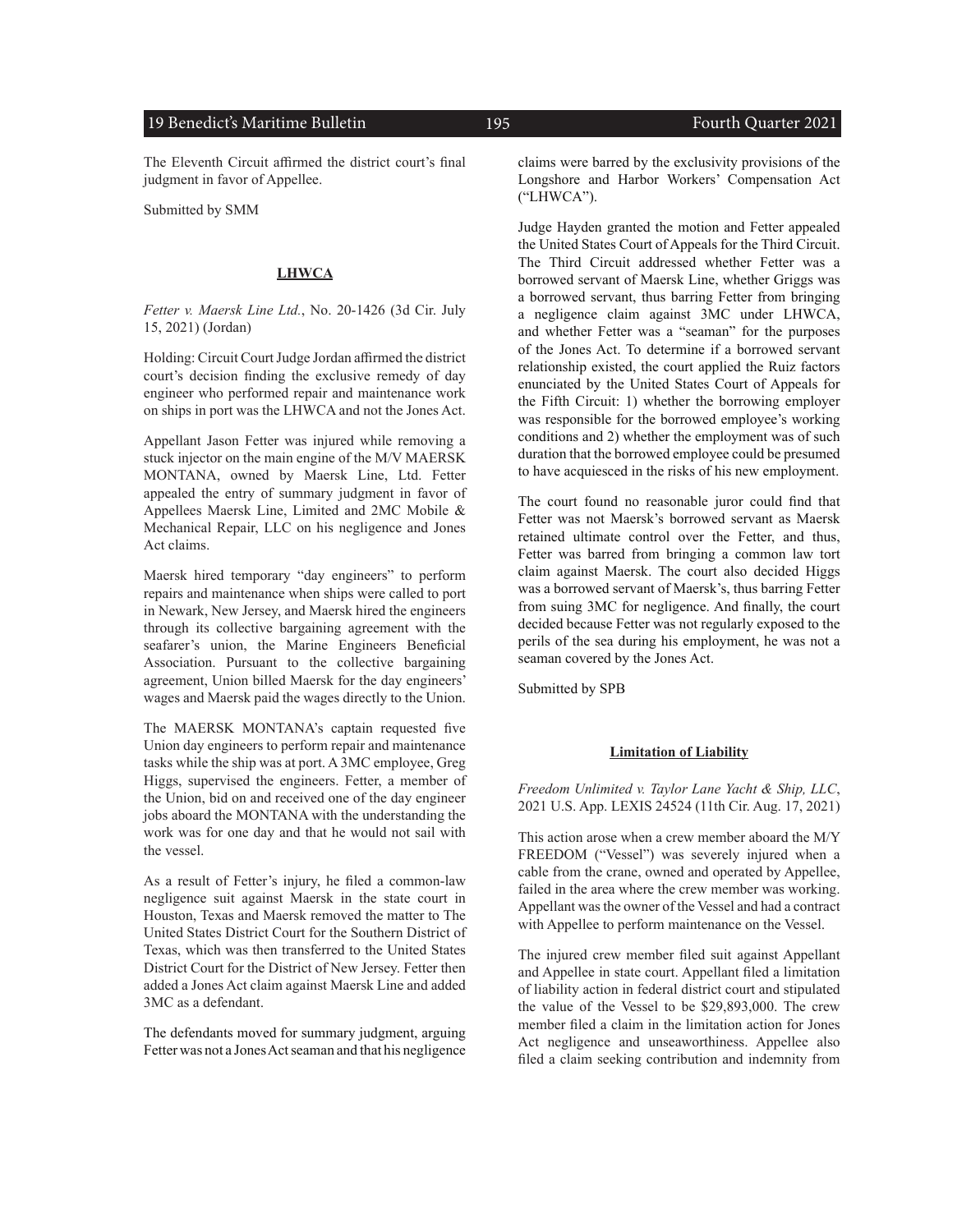#### 19 Benedict's Maritime Bulletin 196 196 Fourth Quarter 2021

Appellant arguing that although the contract with Appellant was unsigned, it was an implied contract.

The crew member filed a motion to lift the stay in federal court so he could pursue his action in state court. To permit the state court action to proceed while still preserving Appellant's rights under the Limitation Act, the crew member made six stipulations, two of which were at issue in this decision. First, he stipulated that he would wait until the Limitation Act limits were decided before seeking to enforce any judgments. Second, he stipulated that, once the court decided those limits, he would respect them, not seeking to "enforce any judgment that would require the Petitioner to pay for damages in excess of" the limitation fund.

Appellant objected to the motion to lift the stay, arguing that the injunction should not be stayed because Appellee did not file similar stipulations for its contribution claim and thus Appellee's claims for attorney's fees and costs under its implied contract theory were separate from any liability to the crew member. Because they were separate, the crew member's stipulations could not protect Appellant against excess liability. Appellant also argued that the crew member's stipulations were inadequate because this was not a single claim case and thus Appellee was required to enter into stipulations which it had not. The District Court lifted the stay and the Appellant appealed. The Eleventh Circuit affirmed the District Court's ruling.

In regard to Appellant's first argument, the Eleventh Circuit applied the personal contract doctrine in holding that the Limitation Act does not limit a ship owner's liability for the personal acts of the owners done with knowledge. The contract between Appellant and Appellee was a personal contract made with the owner's knowledge.

In regard to the second argument, the Eleventh Circuit held that because the only other claimant was Appellee and Appellee's only noncontractual claim was a claim for contribution, the crew member's stipulation that he would "not seek to enforce any judgment rendered in any state court, whether against the [shipowner] or another person or entity that would be entitled to seek indemnity or contribution from the [shipowner], by way of cross-claim or otherwise, that would expose the [shipowner] to liability in excess of [the limitation fund], until such time as [the district court] has adjudicated the [shipowner's] right to limit that liability" made this case the functional equivalent of a single claim case.

Submitted by SMM

#### **Marine Insurance**

*Great Lakes Insurance SE v. Andersson*, 2021 U.S. Dist. LEXIS 115267 (D. Mass. June 21, 2021) (Hillman)

Holding: The District Court upheld a choice-of-law clause in a marine insurance policy, deciding that the choice-of-law clause applies to all claims arising from the performance under the contract and subsequent coverage disputes, including bad-faith claims.

Martin Andersson, a Massachusetts citizen, purchased a marine insurance policy from Great Lakes Insurance PE for his catamaran, THE MELODY. The vessel sustained catastrophic damage when it hit a breakwater and became stranded in open water near the Port of Boca Chica in the Dominican Republic.

Plaintiff-Great Lakes Insurance SE declined to pay for the cost of the salvage or repair and sought declaratory judgment that it owed no coverage under the policy to Andersson. Great Lakes claimed it owed no coverage under the policy due to Andersson's failure to keep the vessel in seaworthy condition because the VHF radio transmitter broke, and that Andersson sailed outside the bounds of the Policy's navigational limits.

Andersson counterclaimed for breach of contract and for bad faith under Massachusetts law. Great Lakes moved to dismiss the bad faith count of the counterclaim, arguing New York law applied due to the choice-of-law clause in the policy. Andersson argued New York law applied to the contract claim, but the bad faith claim was an extra-contractual claim, and therefore Massachusetts law applied.

The District Court rejected Andersson's argument, finding the marine insurance policy's language, "any dispute arising hereunder" would be adjudicated under entrenched principles of federal admiralty law, "but where no such well-established, entrenched precedent exits, this insuring agreement is subject to the substantive laws of the State of New York" was controlling.

The District Court held New York law applies to all claims arising from the performance under the contract and subsequent coverage disputes, including bad faith claims. As a result, the District Court applied New York Law and dismissed the bad faith count of Andersson's counterclaim.

Submitted by SPB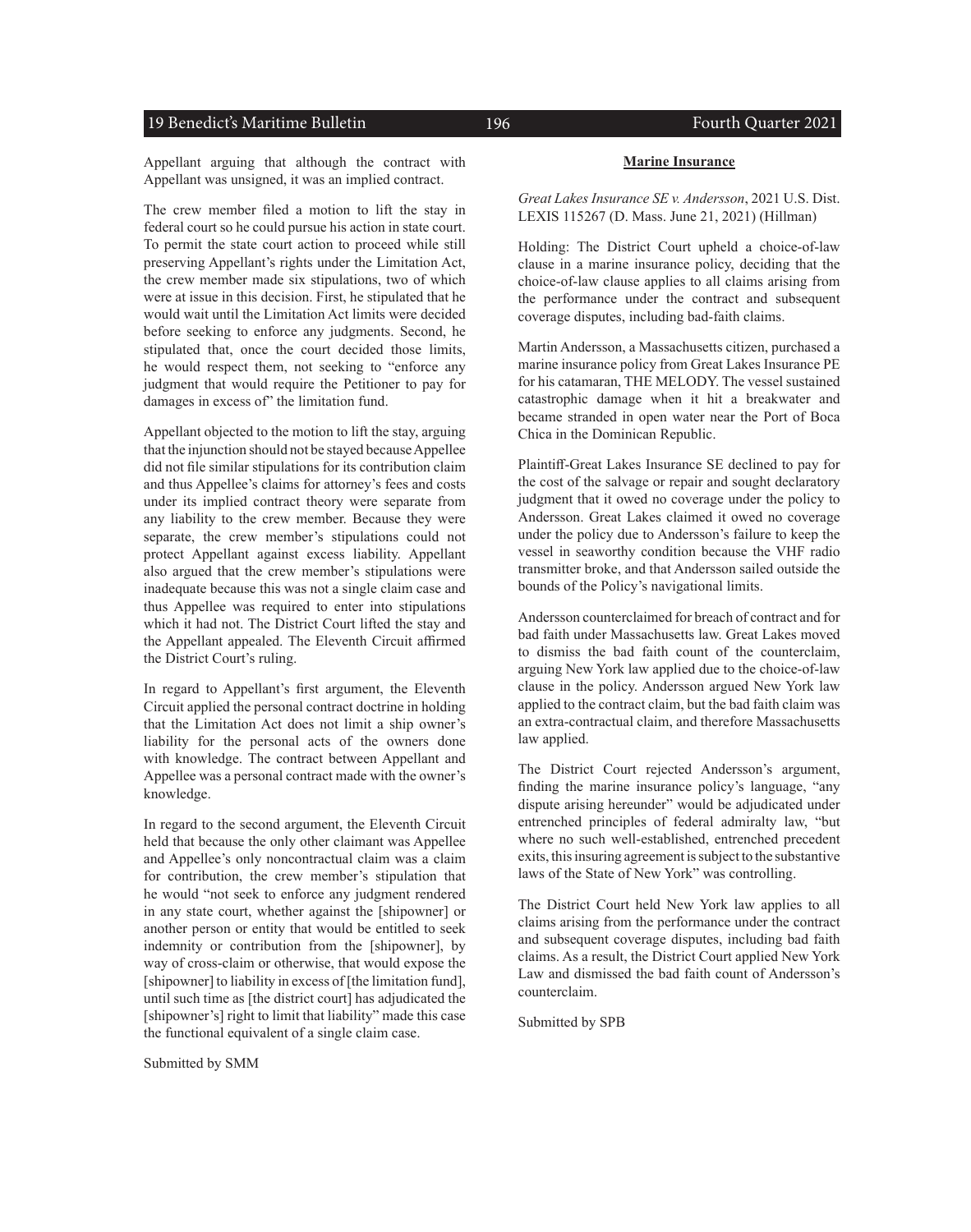### 19 Benedict's Maritime Bulletin 197 197 Fourth Quarter 2021

*Northwestern Selecta, Inc. v. Guardian Insurance Co.*, 2021 U.S. Dist. LEXIS 97991 (D.P.R. May 24, 2021) (Besosa)

Holding: The Court held the cargo policy excluded loss of cargo whose natural life expired through the passage of time, even if the delay was caused by a covered peril. The Court held the devaluation of perishable goods due to the Puerto Rican Governor's stay-at-home order did not fall within Northwestern Selecta's insurance policy which contained a Civil Authority clause since Northwestern Selecta was only indirectly impacted by the government shut down.

Northwester Selecta is a Puerto Rican importer of frozen and refrigerated foods, including cooked and sliced tentacles of giant squid/octopus. Guardian insured Northwestern Selecta's seafood imports under a Marine Cargo Stock Throughput Policy. The all-risk policy stated it was "principally but not limited to, seafood and meat of every description" from the time the subject matter became the insured's risk "until the insured's risk and/or interest finally ceased."

The policy contained a Civil Authority clause, which provided that the cargo was covered against damage or "destruction by civil or military authority for the purpose of preventing further damage or to prevent or mitigate a conflagration, pollution hazard or threat thereof provided that the damage or destruction was not caused by war, invasion, revolution, rebellion, insurrection or other hostilities or war like operations or by any risk specifically excluded in this insurance."

Prior to March 15, 2020, Northwestern Selecta imported more than a million dollars of squid/octopus and properly stored it in warehouses until it could sell it to customers. On March 15, 2020, the Governor of Puerto Rico issued an executive order with stay-athome requirements causing customers to suspend purchases of Northwestern Selecta's inventory. As a result, \$552,851.50 worth of product expired and lost its commercial value.

Guardian denied the claim on the ground it was not a loss caused by civil authority. Northwestern Selecta brought this action alleging breach of marine insurance policy.

Northwestern Selecta argued that the Civil Authority clause unambiguously applied because it had to throw away boxes of expired seafood when the government shut down the island's economy. Guardian argued that the clause only encompassed acts like embargo, confiscation, quarantine, seizure or other acts by civil

authority directed at the at the cargo. Guardian argued

since the stay-at-home requirements by the Governor did not apply to certain food retail and wholesale businesses, Northwestern Selecta was affected by the order indirectly, and thus not falling within the policy language.

Judge Besosa found Guardian's argument convincing. The Court held the indirect result was not a sufficient nexus for the clause to apply. Judge Besosa held that the exclusions unambiguously excluded loss of cargo that expires its natural life through the passage of time, even if the delay was caused by a covered peril. As a result, the Court granted Guardian's motion to dismiss.

#### Submitted by SPB

*Starr Indemnity & Liability Co. v. AGCS Marine Insurance Co.*, 2021 U.S. Dist. LEXIS 131239 (S.D.N.Y. July 14, 2021) (Failla)

Holding: The court held a P&I carrier may not have had a duty to defend its insured, but its duty to indemnify the insured for defense costs gave the commercial marine insurer the right to pursue the P&I carrier for reimbursement of defense costs

Plaintiff Daniel Lerma filed an amended complaint alleging that he was injured while standing on a barge owned by R.E. Staite as a result of the negligent operation of a shoreside crane by employees. Starr Indemnity and AGSC Marine Insurance Company, both insurers of non-party assured Staite, disputed which of them was liable for the costs of defending Staite in Lerma's personal injury lawsuit. Starr Indemnity defended the suit until the suit was discontinued, incurring \$164,053.77 in defense costs, causing Starr to then bring suit seeking the recovery of the defense costs from AGCS, and AGCS moved to dismiss the action.

Judge Failla determined California law should apply as the dispute implicated the parties' respective duties under the policy and the predominant hub of relevant activity took place in California. AGCS argued that its policy was a protection and indemnity policy that did not impose an affirmative duty to defend the insured arising out of occurrences covered under the policy, but rather required only that AGCS reimburse Staite after the fact for the costs Staite incurred in defending itself. Judge Failla agreed but noted the insurer has a duty to reimburse the costs of defense as long as the insured obtained the insurer's consent to incur defense costs.

Subsequently, Judge Failla found Star Indemnity had a right to seek reimbursement. AGCS argued that Staite's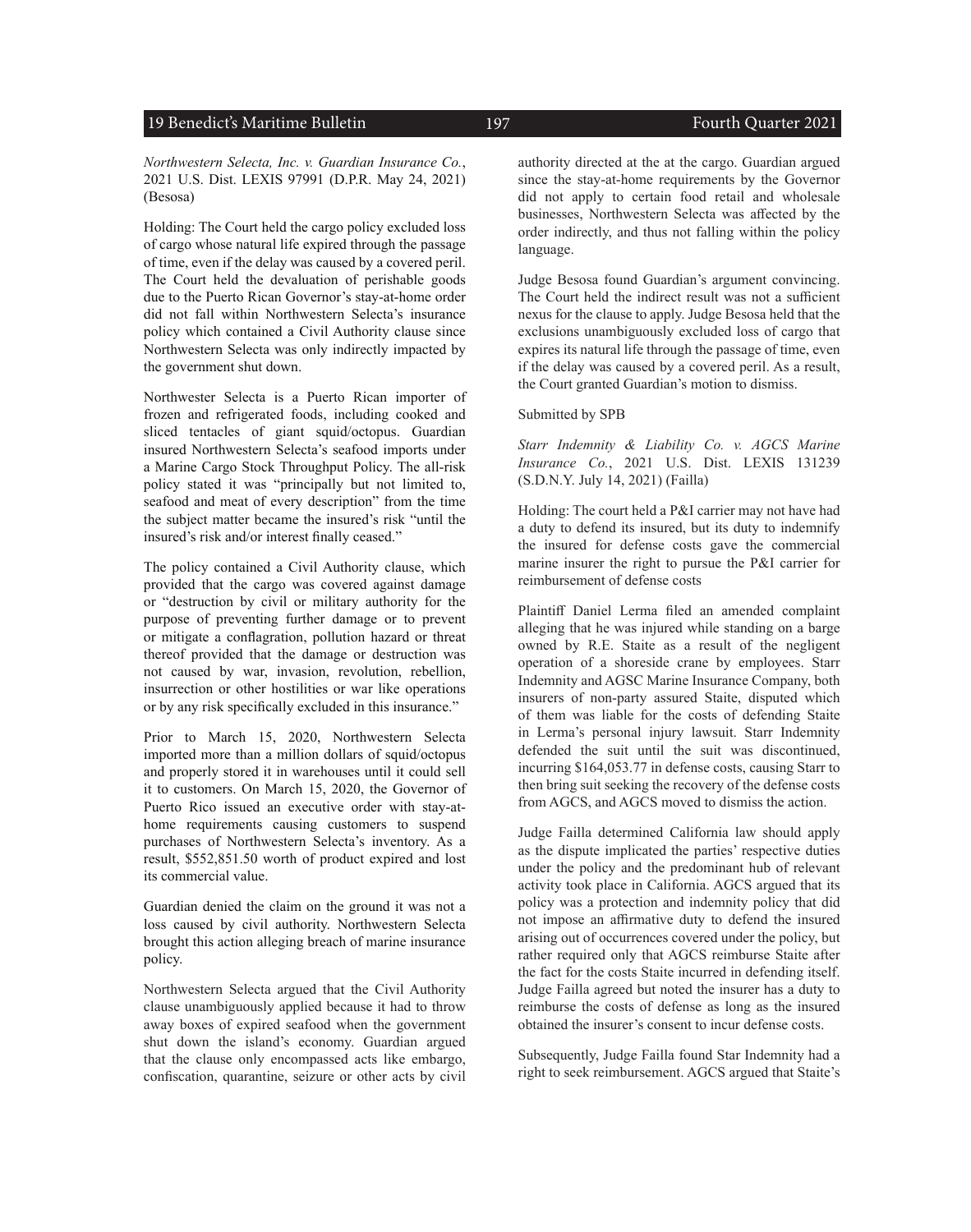#### 19 Benedict's Maritime Bulletin 198 198 Fourth Quarter 2021

liability did not arise out of its ownership of the barge. Judge Failla found that Starr had alleged a sufficient nexus between Lerma's injury and Staite's ownership of the vessel and Lerma sufficiently alleged negligence as part of the repair of the crane on the barge.

Judge Failla then addressed whether equitable subrogation was a proper basis for Star's Indemnity claim. Starr claimed the doctrine applied because more than one policy provided coverage for a dispute and the Starr policy acted as excess insurance to the other. Judge Failla decided that the Star Indemnity excess "other insurance" clause in the commercial marine policy provided a basis for full recovery as the Star Indemnity policy would not contribute until the AGCS policy was exhausted.

The court decided that Starr pleaded a viable claim for unjust enrichment and AGCS's motion to dismiss the claim was denied.

#### Submitted by SPB

*Stevanna Towing, Inc. v. Atlantic Specialty Insurance Co.*, 2021 U.S. Dist. LEXIS 111572 (W.D. Pa. June 15, 2021) (Eddy)

Holding: The District Court held an exception to the contractual liability exclusion did not circumvent the employee exclusion from the policy.

Raymond Robinson was injured while working as deckhand on the M/V TIMOTHY JAMES and made a claim against the vessel owner, Stevanna, for injuries he sustained as a result of the accident pursuant to the Jones Act. Stevanna reported the accident to Atlantic, it's insurer. Atlantic denied coverage because the M/V TIMOTHY JAMES was not included in the schedule of vessels covered.

Stevanna brought this action seeking coverage under the policies and set forth claims for declaratory judgment with respect to its three alleged policies. Atlantic filed for summary judgment with respect to the policy.

Atlantic argued that Robinson was an employee and employee claims are excluded from the policy. Stevanna argued that Atlantic had waived the right to assert the exclusion because it had never issued a declination for the policy.

The Court decided the policy expressly excluded the employee and found that an insured contract is an agreement under which the insured assumes the tort liability of another party for bodily injury to a third person. However, the Court found the contract with Robinson did not assume the tort liability to a third party and provided no basis for avoiding the employee exclusion.

Accordingly, the Court granted Atlantic's summary judgment motion.

Submitted by SPB

#### **Maritime Liens**

*G. Robert Toney & Assocs. v. M/Y Bad Boyz*, 2021 U.S. Dist. LEXIS 160237 (S.D. Fla. Aug. 24, 2021)

On February 12, 2021, Plaintiff, G. Robert Toney & Associates, Inc., filed its Verified Complaint against Defendant M/Y BAD BOYZ, a 1999 Sea Ray 400 da Motor Yacht, USCG Official Number 1087936, Hull Identification Number SERF7464E999, her engines, apparel, tackle, boats, appurtenances, etc. (the "Vessel"), *in rem*, pursuant to the Commercial Instruments and Maritime Lien Act, 46 U.S.C. §§ 31301 & 31341- 43. The Complaint alleged that, in October 2020, Hugo Mesias, on behalf of the Vessel's owner, HMC Investments, LLC ("HMC"), hired TowBoatUS Miami to tow the Vessel to Plaintiff's facilities for the purpose of turning the Vessel over to the mortgage holder, Bank of America. HMC knew that the Vessel would be stored at Plaintiff's facility at a rate of \$3.00 per foot per day for dockage plus Hull Insurance. HMC agreed to store the Vessel at Plaintiff's facility; however, despite demands for payment, HMC failed to pay dockage and other expenses. On April 17, 2021, the United States Marshal arrested the Vessel. On June 10, 2021, Plaintiff filed its Motion for Final Default Judgment and Order Selling Vessel.

The Verified Complaint alleged a single count for a maritime lien against the Defendant Vessel, pursuant to the Commercial Instrument and Maritime Lien Act, 46 U.S.C. §§ 31301 & 31341-43. The Federal Maritime Liens Act, 46 U.S.C. §§ 31341-31343, provides that any person who "provid[es] necessaries to a vessel on the order of the owner or a person authorized by the owner" has a maritime lien and may bring a civil suit in rem to enforce it. 46 U.S.C. § 31342. In order to establish the existence of a maritime lien on a vessel, a person must: (1) provide necessaries; (2) to a vessel; (3) on the order of the owner or agent; and (4) the necessaries must be supplied at a reasonable price.

Plaintiff established the existence of a maritime lien on the Vessel. First, Plaintiff established that it provided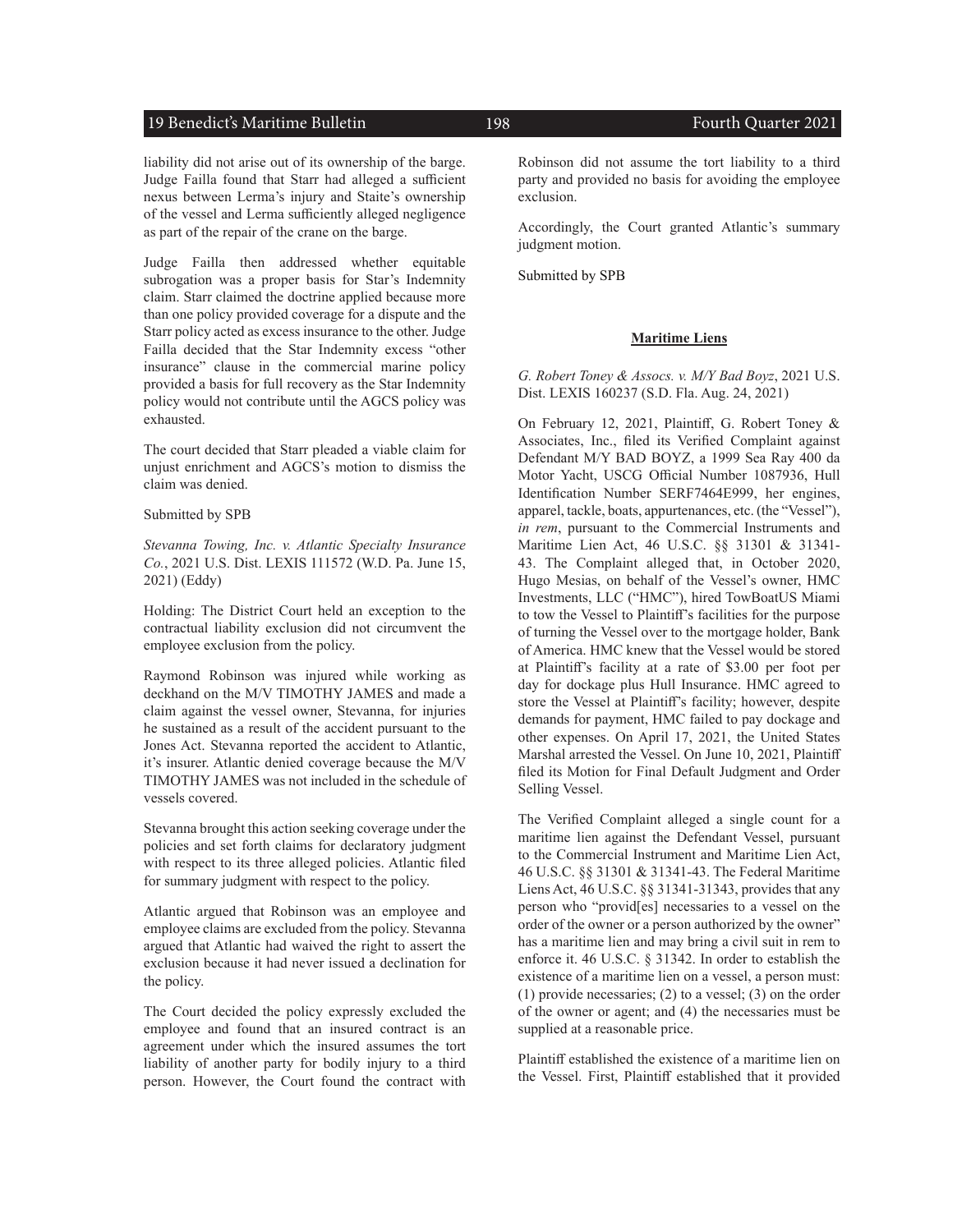### 19 Benedict's Maritime Bulletin 199 199 Fourth Quarter 2021

necessaries to the Vessel. Second, Plaintiff established that it provided the necessaries to the Vessel based upon an agreement by the Vessel's owner. The Court found that the necessaries appeared to be at a reasonable price, as the Vessel's owner agreed to the storage at the known rate.

The Court therefore granted in part Plaintiff's Motion for Final Default Judgment and Order Selling Vessel. The Court awarded Plaintiff \$25,406.18 for necessaries provided to the Vessel through April 17, 2021. Plaintiff's request for post-judgment interest, costs, and expenses was denied without prejudice and with opportunity to refile. The Court found that the M/Y BAD BOYZ, a 1999 Sea Ray 400 da Motor Yacht, USCG Official Number 1087936, Hull Identification Number SERF7464E999, her engines, apparel, tackle, boats, appurtenances, etc. would be sold by the United States Marshall Service as soon as a sale can take place after the publication of Notice of Sale has been made in accordance with Local Admiralty Maritime Rules.

Submitted by JAP

#### **Oral Contracts**

*In re Borghese Lane, LLC*, 2021 U.S. Dist. LEXIS 134623 (W.D. Pa. July 20, 2021) (Horan)

Holding: The court held there was an enforceable oral maritime service contract between the Plaintiff and the Defendant because the oral agreement incorporated the indemnity agreement from the parties contract.

This action arose from a breakaway of multiple barges from the Jacks Run fleet, located on the right descending bank on the Ohio River. Among several lawsuits stemming from the breakaway, Ingram filed a complaint against Borghese Lane, LLC.

Prior to the breakaway, Ingram had orally contracted with Industry Terminal and Salvage Company to provide fleeting services to Ingram on the same terms set forth in a written Harbor Service Agreement between the parties. The written terms provided for Industry Terminal to indemnify and hold Ingram harmless from all property damage, personal injury, or other liability incurred by or asserted against Ingram, excluding only those attributable to or arising solely out of the gross negligence or intentional acts of Ingram.

Ingram sought to recover for the damage to its barges, as well as expenses incurred for emergency response and recovery efforts, and removal, damage surveys, drydocking, temporary and permanent repairs, liability to third-parties, attorneys fees and expenses, and prejudgment interest. Ingram sought summary judgment as to its claim for breach of a maritime service contract against ITS.

Judge Horan concluded that there was an enforceable oral maritime service contract between Ingram and Industry Terminal and that the contract allocated responsibility for the claims to Industry Terminal. Judge Horan also concluded that the plain language of the contract confirmed that it applied regardless of fault or a determination of what or who caused the breakaway, except for exclusion for damage attributed to or arising solely out of the gross negligence or intentional acts of Ingram.

Consequently, Judge Horan granted summary judgment to Ingram as to Ingram's first and third-party claims, leaving the determination of damages and expenses for resolution after discovery.

Submitted by SPB

#### **Practice and Procedure**

*American Home Assurance Co. v. M/V ONE HELSINKI*, 2021 U.S. Dist. LEXIS 123501 (D. Mass. July 1, 2021)

*\*Undersigned counsel represented a party in this matter.* 

Holding: The Court held that two companies that owned and supplied the crew for a vessel were not subject to *in personam* jurisdiction in a dock damage case in Massachusetts.

On December 5, 2017 the ONE HELSINKI arrived at Boston Harbor and mooring lines were thrown to the employees of Boston Line. The employees secured the ship to the dock in preparation for high winds that were forecasted. On December 6, 2017 the ONE HELSINKI broke free from its mooring lines and collided with the pier of the Black Falcon Terminal. Massport, the owner of the terminal, suffered property damage and other damages as a result of the incident. The Plaintiff, American Home Assurance Co. indemnified Massport and brought this subrogation action in federal court in Massachusetts against the vessel, *in rem*, and various entities *in personam*.

The owner of the vessel and the entity that supplied the crew moved to dismiss the *in personam* claims against them on the grounds that the vessel was bareboat charted, and these entities did not direct the ship to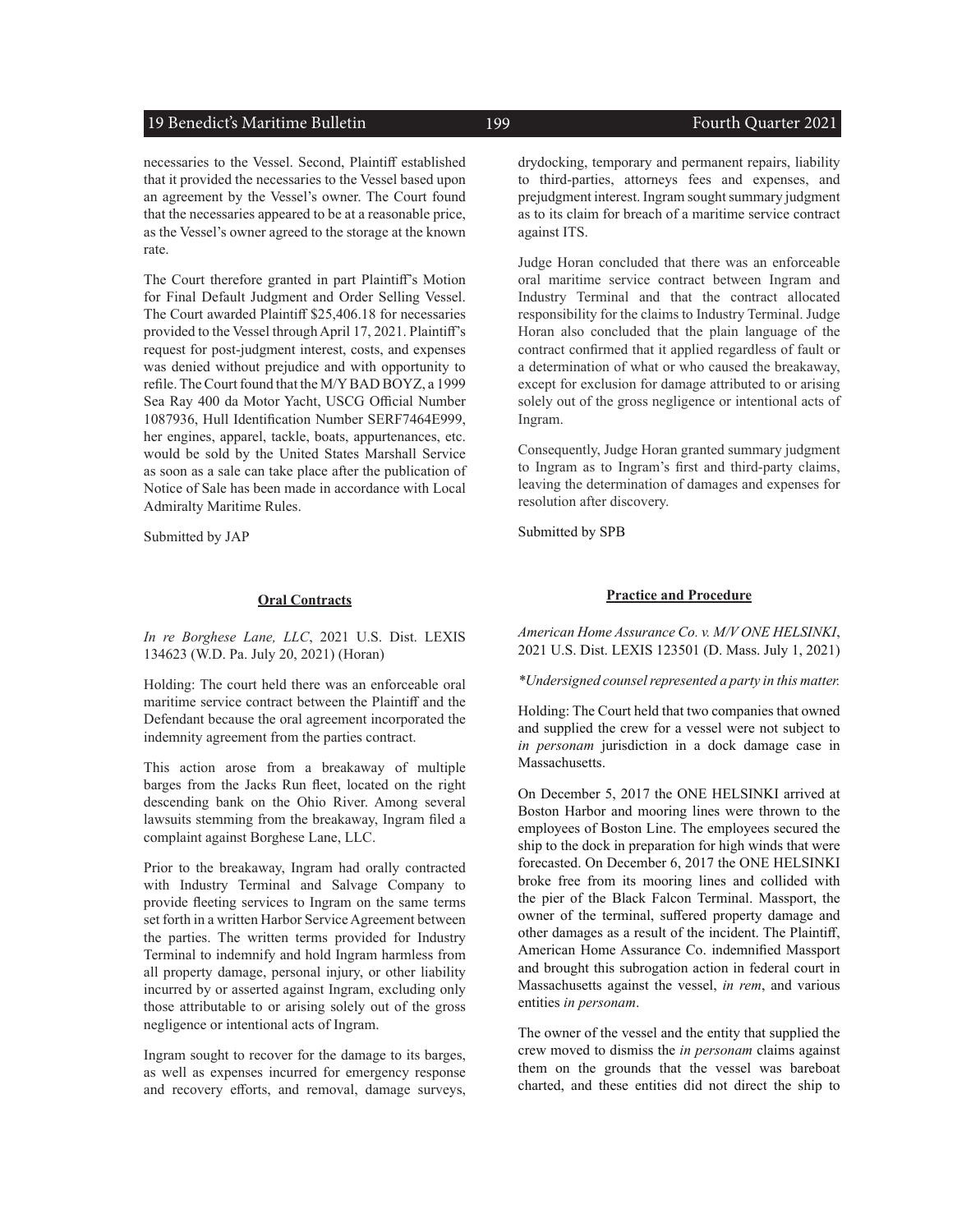### 19 Benedict's Maritime Bulletin 200 Fourth Quarter 2021

Massachusetts or take any steps to purposefully avail themselves of the privilege of conducting activities in Massachusetts.

Judge Saris dismissed the case finding the defendant had not purposefully availed themselves and the contacts were insufficient even if the court were to consider the contacts with the United States under Rule 4(k)(2). The court dismissed the case for lack of personal jurisdiction over the two defendants.

Submitted by SPB

*In re Bensch*, No. 20-2268-cv (2d Cir. June 23, 2021) (Lynch)

Holding: The United States Court of Appeals for the Court held the vessel owner should have been allowed to amend the complaint as limitation complaints are subject to the *Iqbal/Twombly* pleading standard of Rule 8(a).

This case arises from a boating accident on the Niagara River in August 2018 that resulted in the death of Ahmed Abdulla Umar when he was struck by a boat owned and operated by Christopher Bensch after Umar and his daughter fell off a jet ski that he rented from Waikiki Watercraft. Umar's wife brought suit against Bensch and Waikiki alleging that Bensch operated his boat negligently and that Waikiki failed to provide adequate instruction regarding the proper operation of the jet ski. Umar's wife sought to remove the action to federal court based on the federal court's original admiralty jurisdiction.

Bensch and Waikiki filed limitation actions invoking admiralty jurisdiction and seeking exoneration from or limitation of liability. Bensch did not include much detail about the accident in his complaint, and claimants moved to dismiss the complaint for failure to state a claim upon which relief can be granted. Magistrate Judge McCarthy recommended that the motion to dismiss be granted and motion for leave to amend be denied on grounds of futility. Magistrate Judge McCarthy also recommended Bensch's second motion for leave to amend be denied on grounds of bad faith. Further Magistrate Judge McCarthy recommended that the removal based on original admiralty jurisdiction was improper and should be remanded to state court.

Bensch appealed the dismissal of his limited action and the decision denying him leave to amend, arguing that *Iqbal/Twombly* plausibility standard for assessing the sufficient of complaints under Rule 8(a), is inapplicable to maritime complaints for exoneration

from or limitation of liability which are governed by the Supplemental Rules for Admiralty or Maritime Claims. Bensch relied on Judge Learned Hand's decision in *Colonial Sand*. However, Judge Hand's decision was rendered before the amendment to Rule 8 that resulted in *Iqbal/Twombly*.

The United States Court of Appeals for the Second Circuit held the allegations in the proposed Second Amended Complaint were sufficient to "nudge" the petitioner's "claims across the line from conceivable to plausible." Concluding that Bensch had not acted in bad faith in its original pleading, the Second Circuit the affirmed the judgment of the district court to the extent that it dismissed the initial complaint and denied Bensch's first motion to leave to amend but reversed the district court's decision on the motion for leave to amend on grounds of futility and bad faith.

#### Submitted by SPB

*Mackay v. Paliotta*, 2021 N.Y. App. Div. LEXIS 4470 (N.Y. Sup. Ct. App. Div. 2d Dept. July 14, 2021) (per curiam)

Holding: The Court held findings against the vessel owner in the federal limitation action were given res judicata effect in the state suit after the federal stay was lifted, but res judicata was not applicable to the claims against the marina defendant as the federal court only addressed whether the marina owner owed a duty.

The plaintiff owned and operated a marina known as the Last Chance Boat Club. The plaintiff's marina was situated nearby and to the south of another marina located on the Hudson River, known as the Tappan Zee Marina, which was owned by the defendants Audrey Schneider and Joellen Putter for Maffei Family Trust, doing business as Tappan Zee Marina ("TZM"). The defendant Chad Paliotta owned a 41-foot-long, 12-footwide sailboat known as the INVICTUS. In 2012, Paliotta moored the sailboat in a mooring field at TZM's marina. At some point either immediately before or during Hurricane Sandy, Paliotta's sailboat broke free from its moorings, floated in a southerly direction on the Hudson River toward the plaintiff's marina, and allided with the plaintiff's marina structures.

In August 2013, the plaintiff commenced an action against Paliotta and TZM to recover damages for the alleged injuries that the plaintiff's marina sustained as a result of the allision. In November 2013, Paliotta commenced a proceeding in the United States District Court for the Southern District of New York pursuant to the Limitation of Liability Act (46 USC § 30501),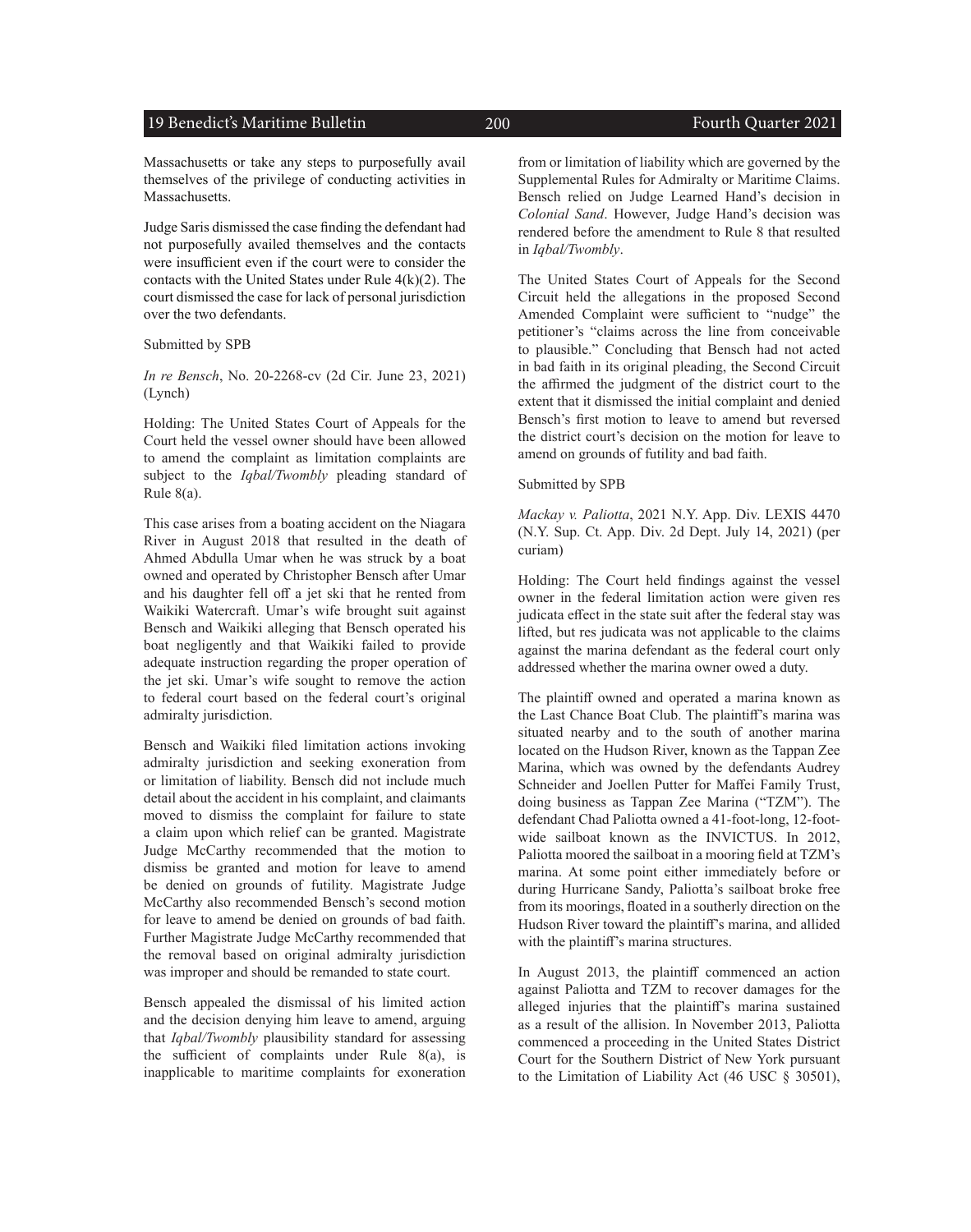#### 19 Benedict's Maritime Bulletin 201 201 Fourth Quarter 2021

seeking exoneration from or limitation of liability for the alleged damage caused by the sailboat to the plaintiff's marina.

The federal judge held that TZM owed a duty to Paliotta and denied limitation to Paliotta, holding that Paliotta failed to rebut the presumption of negligence for the allision. The federal judge lifted the stay, and the plaintiff then pursued Paliotta and TZM in the state action. The state judge gave res judicata effect to the finding of Paliotta's negligence but did not hold that res judicata required a finding that TZM was negligent. The appellate court agreed with both holdings, noting that the holding that TZM owed a duty to Paliotta was not the same as holding that TZM was negligent. Therefore, a trial to determine whether TZM was negligent was necessary rather than an immediate trial on damages.

#### Submitted by SPB

#### *McIntosh v. Royal Caribbean Cruises, Ltd.*, 2021 U.S. App. LEXIS 22218 (11th Cir. July 27, 2021)

This action arose when RCL cancelled a cruise, on the day it planned to depart, due to a hurricane. RCL offered refunds to the would-be passengers. A group of the would-be passengers filed suit alleging negligence, intentional infliction of emotional distress, and negligent infliction of emotional distress. The passengers alleged that because RCL's contract provided that no refunds were available within 14 days of departure and RCL did not cancel until the day of the departure, the passengers were forced to travel to the port where they were forced to endure the hurricane suffering physical and emotional damages.

In a series of orders issued *sua sponte*, the district court ruled, among other things, that plaintiff could not aggregate their emotional distress claims to satisfy the \$75,000 amount-in-controversy requirement for diversity jurisdiction under 28 U.S.C. § 1332. The Plaintiffs appealed.

The United States Court of Appeals for the Eleventh Circuit reversed the district court's decision holding that the district court failed to give the plaintiffs notice of its intent to *sua sponte* address the matter of diversity jurisdiction. Although district courts can take up the issue of subject-matter jurisdiction *sua sponte*, when it does so, it must give the parties notice and an opportunity to be heard. Failure to do so is error.

The Eleventh Circuit also held that the district court failed to consider whether any individual plaintiff had satisfied the \$75,000 amount-in-controversy requirement, stating when a court conducts a facial review of a complaint to determine whether it has diversity jurisdiction, it must accept the plaintiff's factual allegations. The court can dismiss only if it is convinced "to a legal certainty" that the claims of the plaintiff in question will not exceed \$75,000. When a plaintiff pleads an unspecified amount of damages, plaintiff bears the burden of proving by a preponderance of the evidence that the claim on which jurisdiction is based exceeds the jurisdictional minimum. Because the district court acted *sua sponte*, it did not give the plaintiffs an opportunity to satisfy their burden. The court also found that at least some of the plaintiffs sufficiently pled damages over \$75,000.

Submitted by SMM

*Poincon v. Offshore Marine Contractors, Inc.*, 9 F.4th 289 (5th Cir. 2021)

Poincon was a cook aboard a liftboat owned by offshore Marine. In 2015, a vessel owned by REC collided with the liftboat, and plaintiff injured her head and neck. She continued working through the pain and did not request maintenance and cure.

In 2018, Poincon was again aboard an Offshore Marine vessel when she slipped and fell while trying to clear ice from the freezer. She felt pain in her neck and back that was the same kind of pain felt after the 2015 allision. Poincon's physician felt that the 2018 fall had aggravated cervical injuries from her previous accident.

Poincon sued both Offshore Marine and REC under the Jones Act and general maritime law. She also demanded maintenance and cure from Offshore Marine. The district court severed the claims against the two defendants finding no common issues of liability. Offshore Marine then filed a third-party complaint against REC seeking contribution for maintenance and cure payments after the 2018 injury. REC moved for summary judgment on the third-party complaint. The district court granted the motion finding that the 2018 accident was not a foreseeable result of the 2015 injury and that the 2018 accident was a superseding and intervening cause cutting off any liability for maintenance and cure related to the 2015 injury. Offshore Marine appealed.

After assuring itself of appellate jurisdiction, the United States Court of Appeals for the Fifth Circuit concluded that the district court erred in interpreting the law on contribution claims. The Fifth Circuit held that a third party is liable for an employer's maintenance and cure payments if the third party's negligence caused or contributed to the injury and the need for maintenance and cure. The court found no authority for the district court's rule that the second accident relieved the third party of liability for contribution. Instead, the court found that a jury could analyze the causation issue and resolve the case.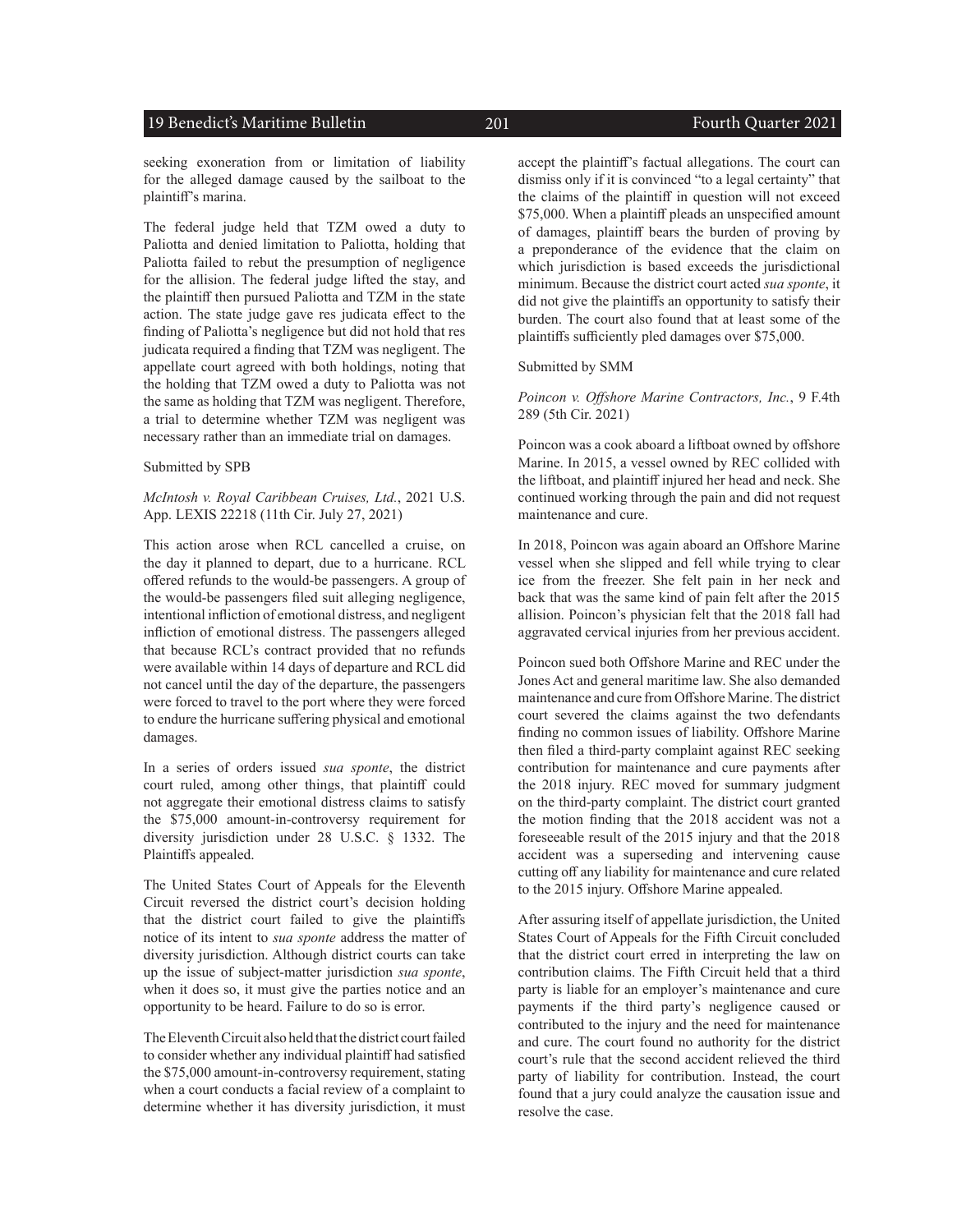#### 19 Benedict's Maritime Bulletin 202 Fourth Quarter 2021

The court further found issues of fact that precluded summary judgment in favor of REC. The court noted the similarity of pain felt by Poincon in 2018 and 2015 as well as the physician's conclusion that the 2018 injury aggravated the 2016 injury. The court found it possible that the 2018 accident would not have necessitated maintenance and cure had the 2015 collision not occurred. Therefore, the Fifth Circuit reversed summary judgment in favor of REC and remanded the case to the district court.

Submitted by KMM

*Rhoads Industries, Inc. v. Shoreline Foundation, Inc.*, 2021 U.S. Dist. LEXIS 124066 (E.D. Pa. July 2, 2021) (Strawbridge)

Holding: The court declined to strike expert testimony in a damage claim arising from marine construction projects because the experts were largely "qualified" and that their opinions were "reliable" and "fit" the facts of the case.

The litigation arose from a situation in which Defendants were completing construction projects, which involved pile driving, in Philadelphia Navy Yard, within the vicinity of certain properties and structures leased by Rhoads, allegedly causing damage. The United States Navy then undertook a project to complete certain improvements to property adjacent to Rhoads' property. Rhoads alleges the Defendants' pile driving caused subsidence, or sinkholes to form in the areas to both the east and west of Rhoads's dry dock, causing "significant damage" to the property.

The case dealt with the admissibility of expert testimony. Magistrate Judge Strawbridge addressed motions to strike expert testimony in this case, denying the motions with two limited exceptions: declining the motions with respect to Mark Kilgore on the standard of care for engineers on maritime projects; Edward Garbin, David Wilshaw, and Benjamin Irwin as to the pile driving or other factors causing damages; James Schofield on the age, maintenance, and repair of the plaintiff's dry dock; and Wesley Grover, Greg Cowhey and Charles Boland on the damage claims. Magistrate Judge Strawbridge decided to exclude the expert testimony of John Vitzthum as the expert disclosures with respect to Vitzthum failed comply with Rule 26(a).

Magistrate Judge Strawbridge held the parties' expert witnesses were largely "qualified" and that their opinions were "reliable" and "fit" the facts of this case.

Submitted by SPB

*Roberts v. Phila. Express Trust*, 2021 U.S. Dist. LEXIS 166226 (S.D. Ga. Sept. 1, 2021)

Leonard Roberts initially filed this action in the State Court of Chatham County in Georgia after he worked as a longshoreman aboard the vessel PHILADELPHIA EXPRESS with an individual who tested positive for COVID-19. Roberts alleged that he contracted COVID-19 from that exposure on the vessel and that Defendants knew about the seaman's positive test result but did not inform Roberts of it.

Plaintiff filed his Complaint in the State Court of Chatham County on September 8, 2020, asserting a fraud and deceit claim against all three Defendants. Defendants removed the case to this Federal Court and Defendants filed a Motion to Dismiss.

Defendants argued that Plaintiff was unable to state a claim for fraud and deceit under Georgia law because, under the facts pled in the Complaint, such claim was preempted by federal law. In Response, Plaintiff maintained that he could still assert his fraud and deceit claim, but he also alternatively requested leave to amend his Complaint.

Defendants argued that Plaintiff's state law claim was preempted by the Longshore and Harbor Workers' Compensation Act ("LHWCA"). Defendants, as the parties asserting the affirmative defense of preemption, bear the burden of adequately showing that what happened to Plaintiff qualifies as an "injury" covered by the LHWCA. In their Motion to Dismiss, Defendants did not specifically address the issue of whether Plaintiff's allegations implicated an injury as defined by the LHWCA. Accordingly, the Court could not determine whether Plaintiff's claim was preempted by the LHWCA, and, therefore, denied Defendants' Motion to Dismiss without prejudice to its being refiled.

Submitted by JAP

*Robertson v. Hynson*, 2021 U.S. Dist. LEXIS 141714 (D.N.J. July 29, 2021) (Kugler)

Holding: Husband of injured jet ski operator was allowed to maintain loss of consortium claim against operator of recreational vessel in collision, but the claims for loss of use and damage to the jet ski were denied

Deanna Robertson and her husband, Bryan Robertson brought this claim after Deanna Robertson, operating a jet ski, collided with Hynson's boat which was towing a tube for recreation. The collusion occurred in Avalon, New Jersey and resulted in Robertson bringing three causes of action: 1) a personal injury claim requesting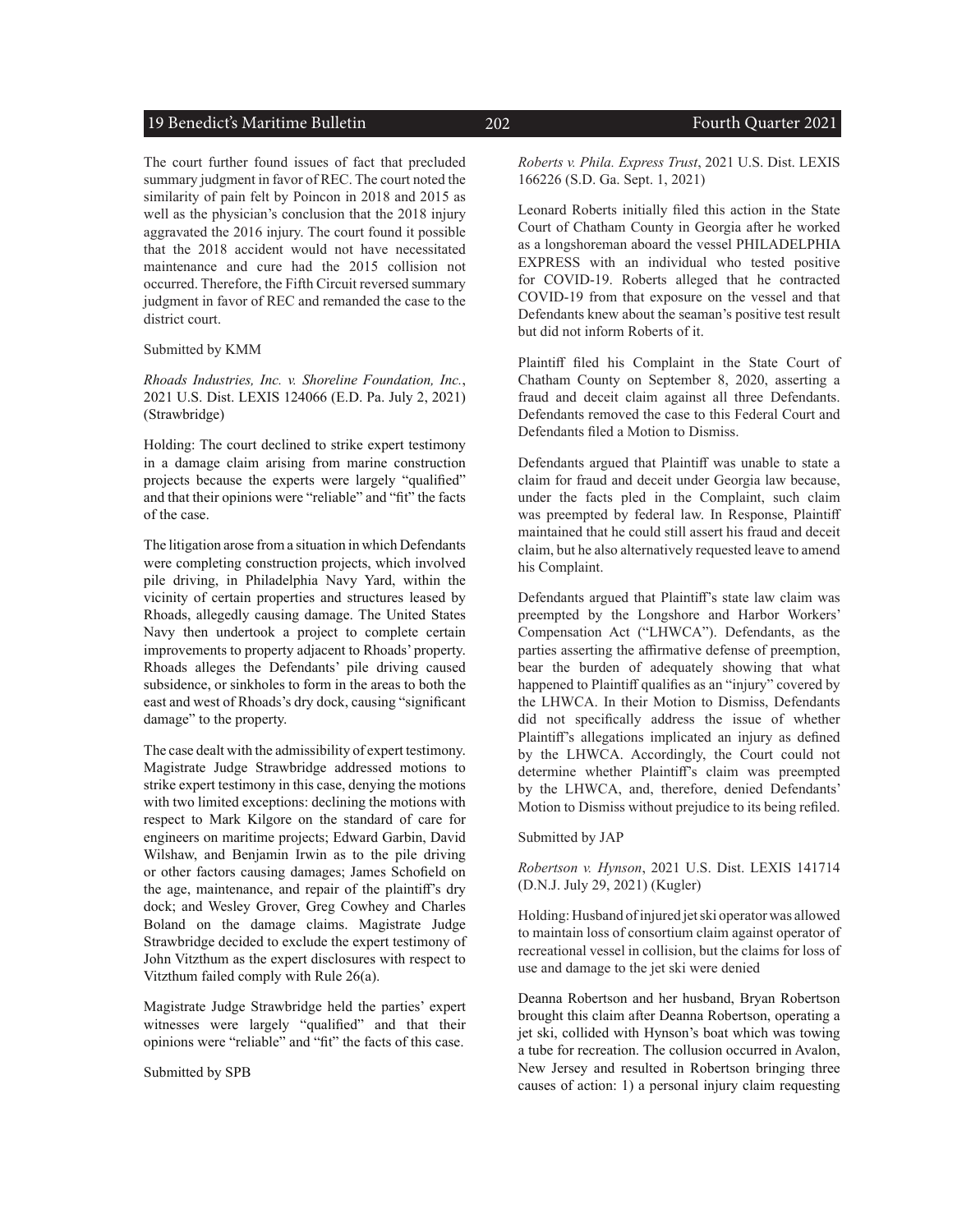#### 19 Benedict's Maritime Bulletin 203 Fourth Quarter 2021

damages suffered from the collision, 2) a loss of consortium claim for the loss of wife's services, and 3) a claim for loss of use to the jet ski involved in the collision.

Hynson moved for summary judgment for the loss of consortium claim and loss of use of and damage to the jet ski. Judge Kugler noted the different approaches of the United States Supreme Court in *Miles* and *Yamaha* with respect to loss of society in maritime cases, finding the case was more similar to *Yamaha*, except for the fact Robertson was not fatally injured.

Judge Kugler dismissed the claim for the loss of use of the jet ski and the claim for physical damage to the jet ski as the plaintiffs could not provide any evidence in response to the motion for summary judgment to establish the loss of use or the cost of the physical damage of the jet ski.

#### Submitted by SPB

*Taylor v. Royal Caribbean Cruises, Ltd.*, 2021 U.S. App. LEXIS 23650 (11th Cir. Aug. 10, 2021)

On May 26, 2019, Pamela Taylor was a fare-paying passenger aboard one of Royal Caribbean Cruises, Ltd.'s ("Royal Caribbean") cruise ships, the ALLURE of the Seas (the "ALLURE"), and she was severely injured when she tripped and fell while disembarking the ship via its gangway. On May 25, 2020, Taylor filed a complaint for damages against Royal Caribbean, and alleged a single count of negligence. The district court *sua sponte* issued an order striking Taylor's complaint as a shotgun pleading. Taylor filed her amended complaint and raised the following negligence claims: (1) negligent failure to warn her of the "dangerous condition of the uneven flooring" of the Allure's gangway, which she described as a ramp; (2) negligent maintenance of the gangway's flooring by Royal Caribbean's employees, agents, and/ or independent contractors; and (3) negligent failure to follow various disembarkation policies and procedures.

Royal Caribbean moved to dismiss Taylor's amended complaint on the basis that Taylor failed to allege facts as to how any breach of duty as alleged in her amended complaint proximately caused her injuries, which resulted in her failure to state a claim. Royal Caribbean further argued that the negligent failure to warn count should be dismissed because Taylor failed to allege facts establishing Royal Caribbean had notice of the alleged dangerous condition. The district court granted Royal Caribbean's motion to dismiss Taylor's amended complaint. The district court found that each negligence claim in the amended complaint failed to adequately allege causation, i.e., that the breaches of duty

complained of actually and proximately caused Taylor's injuries. As to the negligent failure to warn claim, the district court found that the amended complaint did not affirmatively allege that the purportedly dangerous conditions actually caused Taylor's injuries.

Pamela Taylor appealed the district court's order dismissing her amended complaint against Royal Caribbean Cruises, Ltd. On appeal, Taylor claimed that the district court erred by (1) determining that she failed to plausibly allege causation as to her three negligence claims and (2) failing to accept her factual allegations as true and evaluating all plausible inferences derived from those facts in favor of her.

At issue in this case was whether Taylor plausibly pled the causation element of any of her negligence claims. As to the negligent maintenance claim, the appellate court agreed with the district court that Taylor has failed to plausibly plead causation. Reviewing her amended complaint and accepting her allegation that Royal Caribbean breached its duty to maintain the gangway flooring as true, Taylor never identifies which one, if any, of Royal Caribbean's alleged maintenance failures—damaged treading, an unreasonably large gap in the gangway flooring, a loose screw in the flooring, or some other condition—caused the alleged unevenness of the gangway flooring. Instead, she merely alleges a possibility. Therefore, the Court found that the district court did not err in dismissing the negligent maintenance claim.

The appellate court also agreed with the district court that Taylor failed to plausibly allege causation as to her negligent failure to follow policies claim. Indeed, Taylor did not allege facts concerning which Royal Caribbean policy that was allegedly not followed caused her injuries. For example, while Taylor alleged that Royal Caribbean allowed passengers to carry excess luggage off the ship, she did not allege facts stating that she tripped and fell over luggage present on the gangway. Similarly, Taylor did not allege facts stating that her injuries were caused by too many passengers exiting the gangway that caused her to trip and fall, e.g., passengers either blocking her pathway while disembarking the gangway or pushing and shoving her due to lack of space on the gangway. Turning to the negligent failure to warn claim, the amended complaint did not provide factual detail as to how the gangway flooring was uneven and how that unevenness caused Taylor's trip and fall. Accordingly, the appellate court found that the district court did not err in dismissing Taylor's amended complaint, and affirmed its dismissal order.

Submitted by JAP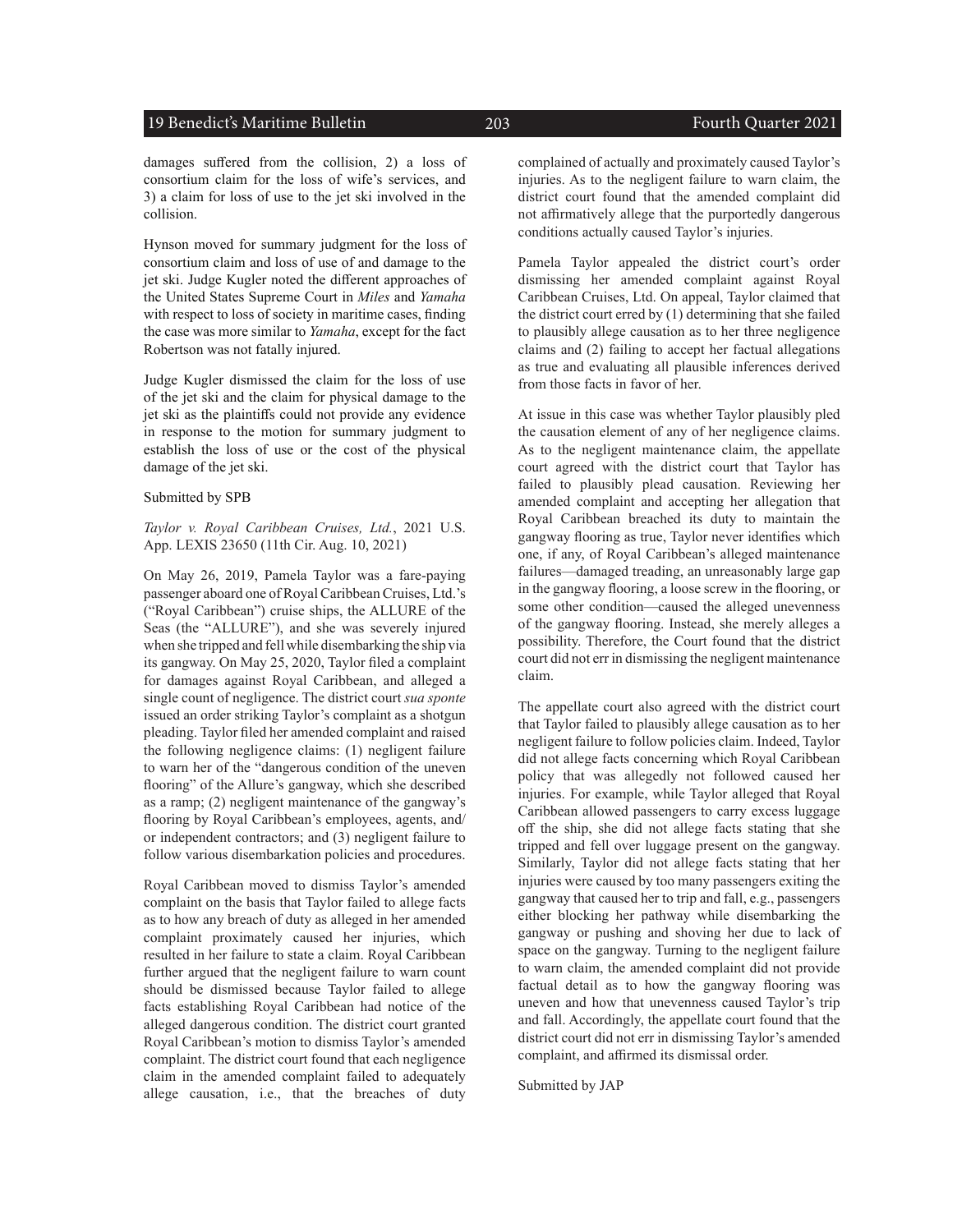#### 19 Benedict's Maritime Bulletin 204 Fourth Quarter 2021

*Zim American Integrated Shipping Services Co. v. Sportswear Group, LLC*, 2021 U.S. Dist. LEXIS 139863 (S.D.N.Y. July 27, 2021) (Liman)

Holding: The court held a purchaser of an international shipment that received cargo under negotiable bills of lading was not bound by the detention provision in the bills of lading because the bill of lading did not specifically identify the party's role.

The Defendant, Sportswear Group, LLC purchased women's apparel from a factory in Bangladesh, and arranged sales contracts which obligated the suppliers to arrange for and pay for overseas carriage. The shippers, Zim American Integrated Shipping Services Co., fulfilled their obligations by arranging for carriage of cargo aboard a vessel owned or operated by Seth Shipping and issued bills of lading to the shippers for carriage of goods from the ocean port at Chittagong, Bangladesh to the Port of New York. The negotiable bills of lading were drawn to the "order" of the Bangladeshi shipper's bank. Upon payment by the Defendant, the shipping documents would be released to the Defendant. Sportswear paid the bank and the bills of lading were released. Sportswear then hired a truck company to pick up the apparel at the port and deliver it to Sportswear's warehouse, but the empty containers were not returned to the carrier, in violation of the provisions of the bill of lading.

Zim American Integrated Shipping Services Co. brought suit for Sportswear's failure to return the containers alleging that Sportswear knowingly and willfully failed and refused to pay the Plaintiff the full amount due for transportation and services provided. Sportswear argued there was no federal admiralty subject mattery jurisdiction, and even if such jurisdiction were to exist, the Plaintiff failed to state a claim for which relief could be granted.

Judge Liman held that the court had admiralty jurisdiction over the claim, despite Sportswear's argument that the obligation to return the containers arose out of non-maritime transportation services. Although the court had admiralty jurisdiction, Judge Liman cited New York law for the elements of a claim for breach of contract and held that the allegations in the complaint were insufficient to establish contractual privity between the carrier and Sportswear.

Judge Liman held that complaint failed to contain a well pleaded allegation of any indebtedness of the Defendant to the Plaintiff as the complaint did not itself allege that Sportswear was the shipper, consignee, holder, assignee, or endorsee of the bills or how Sportswear became such

a party even though the bills of lading were negotiable. Judge Liman dismissed the claim without prejudice.

Submitted by SPB

#### **Salvage**

*Cape Waterman, Inc. v. M/V AVA PEARL*, 2021 U.S. Dist. LEXIS 10467 (D. Mass. June 3, 2021) (Sorokin)

Holding: The Court decided the AVA PEARL was in a salvaging situation because it appeared to be dead in the water, riding anchor until help could arrive and the mayday distress call reflected the captain believed the situation was dire. The Court decided to award SEATOW DEFENDER according to salvage law.

The AVA PEARL is a 105-foot high-speed catamaran passenger ferry valued at \$5 million owned by Rhode Island Fast Ferry. On May 27, 2018, it was carrying 67 passengers on its regular route from Quonset Point, Rhode Island to Oak Bluffs, Martha's Vineyard. Upon nearing Oak Bluffs Harbor, the AVA PEARL was struck by three waves causing Captain's Bessinger's small portable heater to strike the emergency stop button for the engines. The engines disengaged and the rudders froze. Captain Bessinger tried to restart the engines but was unaware the emergency stop button had been engaged.

The vessel began drifting toward shore and Captain Bessinger decided to deploy the anchor (incorrectly) to prevent running aground. The anchor was holding, but Captain Bessinger feared the catamaran dragging. Captain Bessinger then issued a mayday distress call and the SEATOW DEFENDER and a Coast Guard Vessel arrived. The SEATOW DEFENDER attached a line to the catamaran and began towing it to the docks in Vineyard Haven Harbor three miles away. SEAWTOW DEFENDER towed the AVA PEARL for two miles, then the tug SIRIUS completed the final mile tow.

The SEATOW DEFENDER brought this action seeking a salvage award. SEATOW DEFENDER argued it should receive an award of \$750,000, while Rhode Island Fast Ferry argued the range should be between \$4,200 to \$10,500 for the approximate cost of labor and material provided.

The Court needed to decide whether the catamaran was in a salvage situation, and if so what to award SEATOW DEFENDER. The Court decided that the AVA PEARL required salvaging as it appeared to be dead in the water, riding anchor until help could arrive and the mayday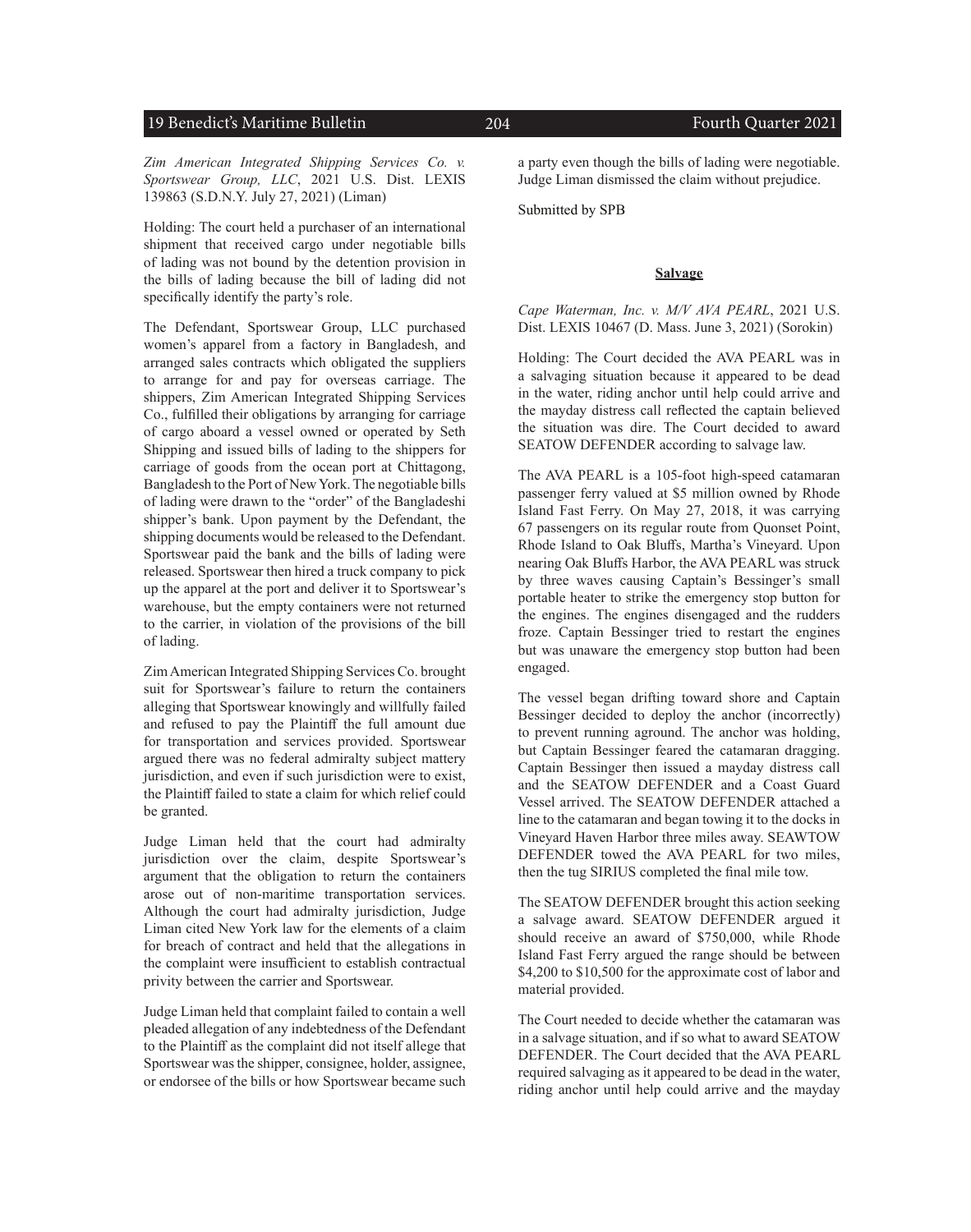#### 19 Benedict's Maritime Bulletin 205 Fourth Quarter 2021

distress call reflected the captain believed the situation was dire.

As a result, the Court then considered factors in *The Blackwall* to decide the award. Judge Sorokin awarded SEATOW DEFENDER \$66,500 and apportioned 5% of that to the captain of the SEATOW DEFENDER per their contract.

Submitted by SPB

#### **Seamen**

*Adams v. All Coast, L.L.C.*, 2021 U.S. App. LEXIS 29559 (5th Cir. Sept. 30, 2021)

Plaintiff was hired as an able-bodied seaman to work on a fleet of defendant's liftboats that service oil and gas platforms in the Gulf of Mexico. He spent his time operating a crane to move personnel and equipment between the liftboat and dock, offshore platforms, and other vessels. He filed suit under the Fair Labor Standards Act arguing that he was not a seaman and was entitled to overtime pay under the FLSA. All Coast contended that Adams was a seaman exempt from the overtime rules of the FLSA. All Coast moved for summary judgment, which was granted by the district court. On appeal, a panel of the Fifth Circuit reversed and remanded.

On a request for rehearing en banc, the court declined to rehear the case by a vote of 15 against and 2 in favor of rehearing. The court then withdrew its initial opinion and issued a new opinion. The new opinion was the same as the previous opinion although it now included the dissenting opinion of the Judges Jones and Elrod who voted in favor of rehearing.

The Fifth Circuit concluded that the key question was whether the plaintiffs were engaged in work that aided the vessel "as a means of navigation" as defined in 29 C.F.R. § 783.32. The court found that crane operators were engaged in industrial work, not navigational work and were, therefore, within the scope of the FLSA. Because the work of cranes had nothing to do with the operation of liftboats, the workers were not seamen within the scope of the FLSA.

Another group of plaintiffs who worked as cooks aboard the liftboats also challenged their right to overtime under the FLSA. The court determined that the key question was whether the cooks' primary work was spent preparing food for crew members on the liftboats when compared to time spent preparing food for non-crew members or non-exempt seaman. If the cooks spent less than 20% of their time preparing food for exempt seamen, then the exception to the FLSA would apply. Thus, the Fifth Circuit reversed summary judgment in favor of the defendant and remanded for further proceedings.

In dissent, Judge Jones, joined by Judge Elrod, noted that crane operation is "integral" to the mission, transportation, and seaworthiness of the liftboats. Judge Jones found that the panel had improperly limited seamen's tasks to sailing the vessels and had improperly analogized crane operations on a liftboat to using cranes to perform industrial work like dredging. The dissent criticized the panel as applying the text of the statute and regulations too strictly and expressed concern about the effect of the ruling on the marine industry.

Submitted by KMM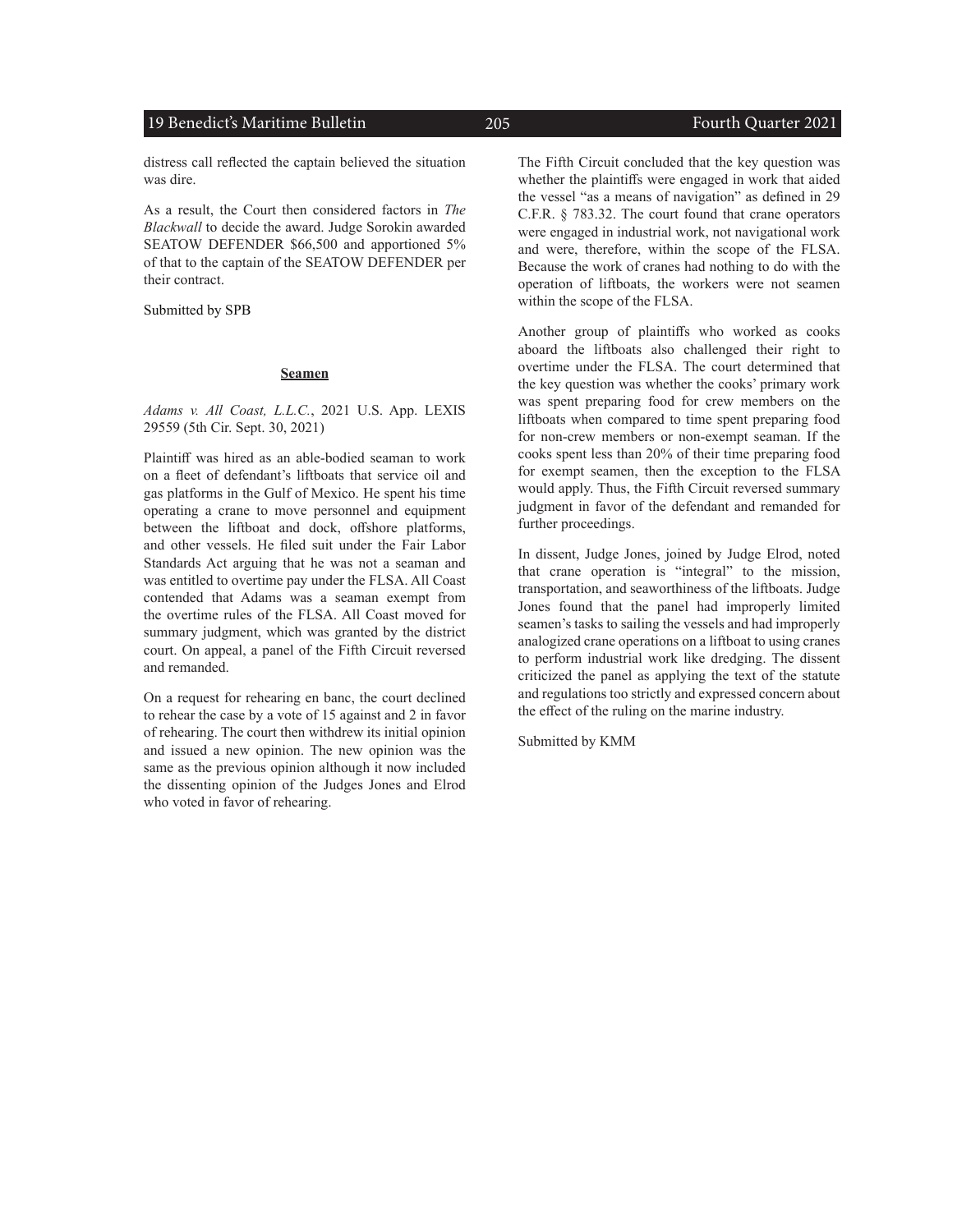## **Contributors**

| JAY        | Jeffrey A. Yarbrough<br>Moseley, Prichard, Parrish, Knight & Jones<br>JYarbrough@mppkj.com        |
|------------|---------------------------------------------------------------------------------------------------|
| JAP        | Joni Alexis Poitier<br>Moseley, Prichard, Parrish, Knight & Jones<br>JPoitier@mppkj.com           |
| KMM        | Kevin M. McGlone<br>Sher Garner Cahill Richter Klein & Hilbert, L.L.C.<br>KMcGlone@shergarner.com |
| SMM        | Shea Michael Moser<br>Moseley, Prichard, Parrish, Knight & Jones<br>$SMoser(\omega$ mppkj.com     |
| <b>SPB</b> | Samuel P. Blatchley, Esq.<br>Pierce Atwood LLP<br>SBlatchley@HolbrookMurphy.com                   |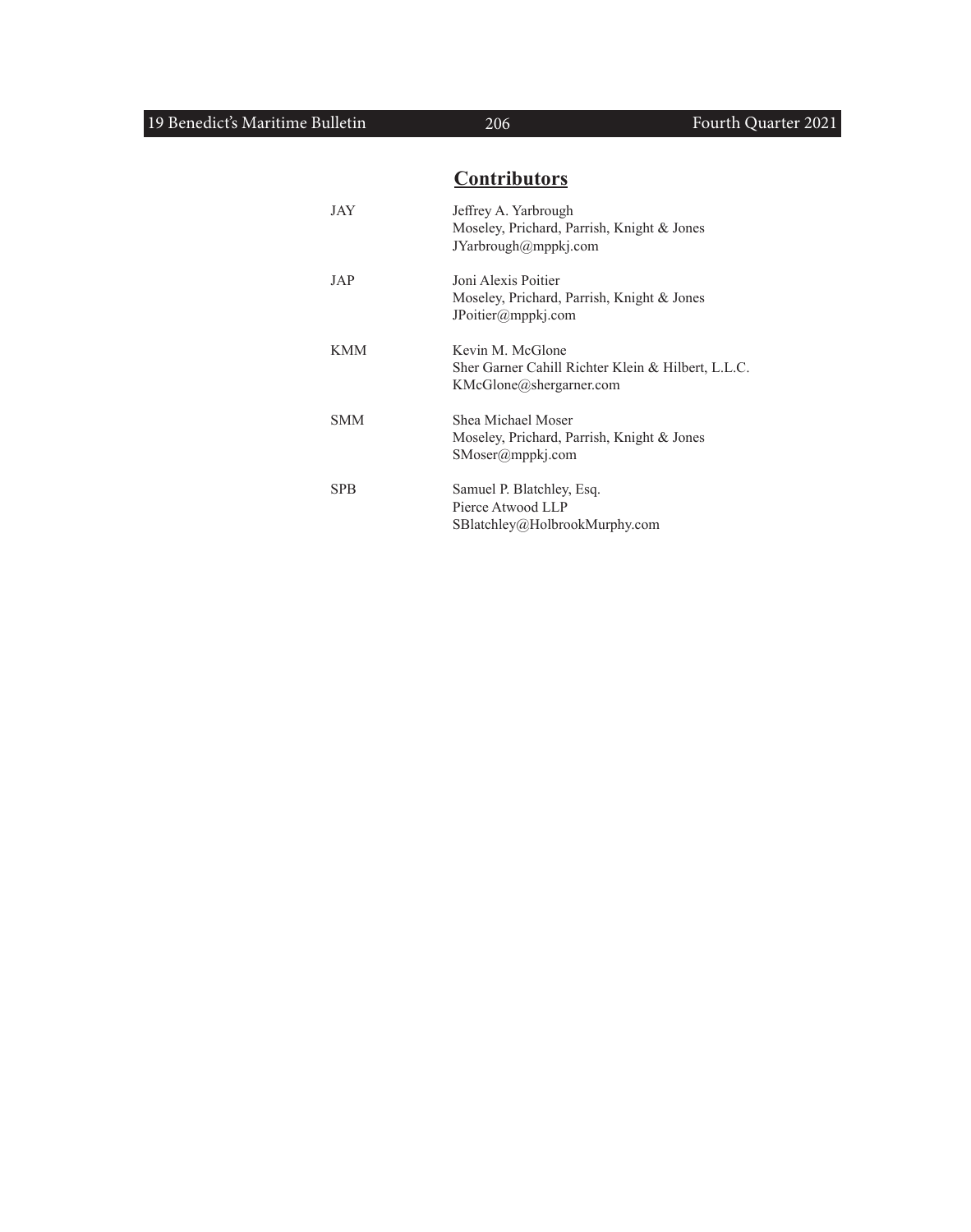## 19 Benedict's Maritime Bulletin 207 Fourth Quarter 2021

# TABLE OF CASES

| Freedom Unlimited v. Taylor Lane Yacht &<br>Ship, LLC, 2021 U.S. App. LEXIS 24524<br>(11th Cir. Aug. 17, 2021)  195        |
|----------------------------------------------------------------------------------------------------------------------------|
| Gay v. A.O. Smith Corp., 2021 U.S. Dist.<br>LEXIS 119013, 119065                                                           |
| Great Lakes Insurance SE v. Andersson, 2021<br><b>U.S. Dist. LEXIS 115267</b>                                              |
| G. Robert Toney & Assocs. v. M/Y Bad Boyz,<br>2021 U.S. Dist. LEXIS 160237                                                 |
| Hanousek v. United States,                                                                                                 |
| Hoopengarner v. United States, 270 F.2d 465                                                                                |
| Indictment of Boylan,<br>CR 2:20-cr-00600-GW, Doc. No. 1                                                                   |
| In re Asbestos Products Liability Litigation<br>(No. VI), DeVries v. General Electric Co.,<br>2021 U.S. Dist. LEXIS 127023 |
| <i>In re Bensch</i> , No. 20-2268-cv                                                                                       |
| In re Borghese Lane, LLC,<br>2021 U.S. Dist. LEXIS 134623                                                                  |
| In re Hapag-Lloyd Aktiengesellschaft,<br>2021 U.S. Dist. LEXIS 123150                                                      |
| Keefe v. Bahama Cruise Line, Inc., 867 F.2d                                                                                |

1318 (11th Cir. 1989) ............................ 193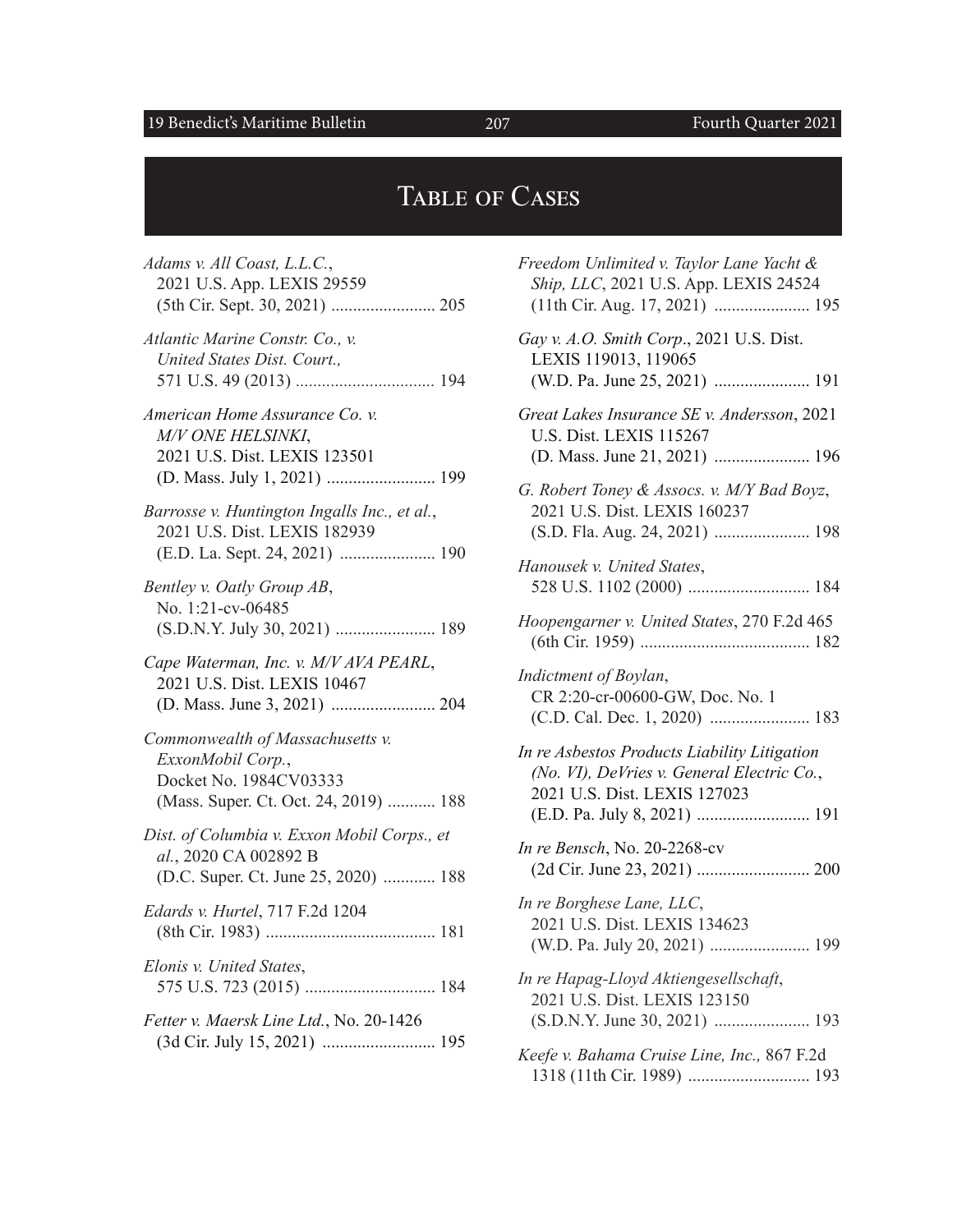## 19 Benedict's Maritime Bulletin 208 Fourth Quarter 2021

| Liparota v. United States, 471 U.S. 419                                                                                       |
|-------------------------------------------------------------------------------------------------------------------------------|
| Mackay v. Paliotta, 2021 N.Y. App. Div.<br>LEXIS 4470 (N.Y. Sup. Ct. App. Div. 2d                                             |
| Mann v. A.O. Smith Corp. (In re Asbestos<br>Products Liability Litigation (No. VI)),<br>2021 U.S. Dist. LEXIS 111559          |
| McIntosh v. Royal Caribbean Cruises, Ltd.,<br>2021 U.S. App. LEXIS 22218                                                      |
| MOL (America), Inc. v. Hepta Run, Inc.,<br>2021 U.S. Dist. LEXIS 155032<br>(S.D. Tex. Aug. 17, 2021)  192                     |
| Northwestern Selecta, Inc. v. Guardian<br>Insurance Co., 2021 U.S. Dist. LEXIS<br>97991 (D.P.R. May 24, 2021)  197            |
| Pacelli v. Vane Line Bunkering, Inc.,<br>2021 U.S. Dist. LEXIS 133033                                                         |
| People of the State of New York v. Exxon<br>Mobil Corp., Docket No. 452044/2018<br>(N.Y. Sup. Ct. Oct. 24, 2019)  188         |
| People v. Hao Quan Ye, 55 Misc. 3d 1214(A),<br>57 N.Y.S.3d 676, 2017 N.Y. Misc. LEXIS<br>1574, 2017 NY Slip Op 50580(U) (N.Y. |
| Poincon v. Offshore Marine Contractors, Inc.,                                                                                 |
| Rhoads Industries, Inc. v. Shoreline<br>Foundation, Inc., 2021 U.S. Dist. LEXIS<br>124066 (E.D. Pa. July 2, 2021)  202        |
| RMI Holdings v. Aspen Am. Ins. Co.,<br>2021 U.S. App. LEXIS 20926<br>(11th Cir. July 15, 2021)  192                           |

| Roberts v. Phila. Express Trust,<br>2021 U.S. Dist. LEXIS 166226                                                                  |
|-----------------------------------------------------------------------------------------------------------------------------------|
| Robertson v. Hynson, 2021 U.S. Dist. LEXIS<br>141714 (D.N.J. July 29, 2021)  202                                                  |
| Sisson v. Ruby, 497 U.S. 358 (1990)  182                                                                                          |
| Starr Indemnity & Liability Co. v. AGCS<br>Marine Insurance Co.,<br>2021 U.S. Dist. LEXIS 131239<br>(S.D.N.Y. July 14, 2021)  197 |
| State of Connecticut v. Exxon Mobil Corp.,<br>Docket No. HHDCV206132568S<br>(Conn. Super. Ct. Sept. 14, 2020)  188                |
| State of Delaware v. BP Am., Inc. et al.,<br>Docket No. N20C-09-097<br>(Del. Super. Ct. Sept. 10, 2020)  188                      |
| State of Minnesota v. Am. Petroleum Institute<br>et al., Docket No. 62-CV-20-3837<br>(Minn. Dist. Ct. June 24, 2020)  188         |
| Stevanna Towing, Inc. v. Atlantic Specialty<br>Insurance Co., 2021 U.S. Dist. LEXIS<br>111572 (W.D. Pa. June 15, 2021)  198       |
| Taylor v. Royal Caribbean Cruises, Ltd.,<br>2021 U.S. App. LEXIS 23650                                                            |
| Turner v. Costa Crociere S.P.A., 9 F.4th 1341                                                                                     |
| United States v. Abbott, 89 F.2d 166                                                                                              |
| United States v. Allied Towing Corp.,<br>602 F.2d 612 (4th Cir. 1979)  180                                                        |
| United States v. Alvarez, 809 Fed. Appx. 562,<br>564, 2020 U.S. App. LEXIS 10839<br>(11th Cir. April 7, 2020)  182, 184           |
| United States v. Balint,                                                                                                          |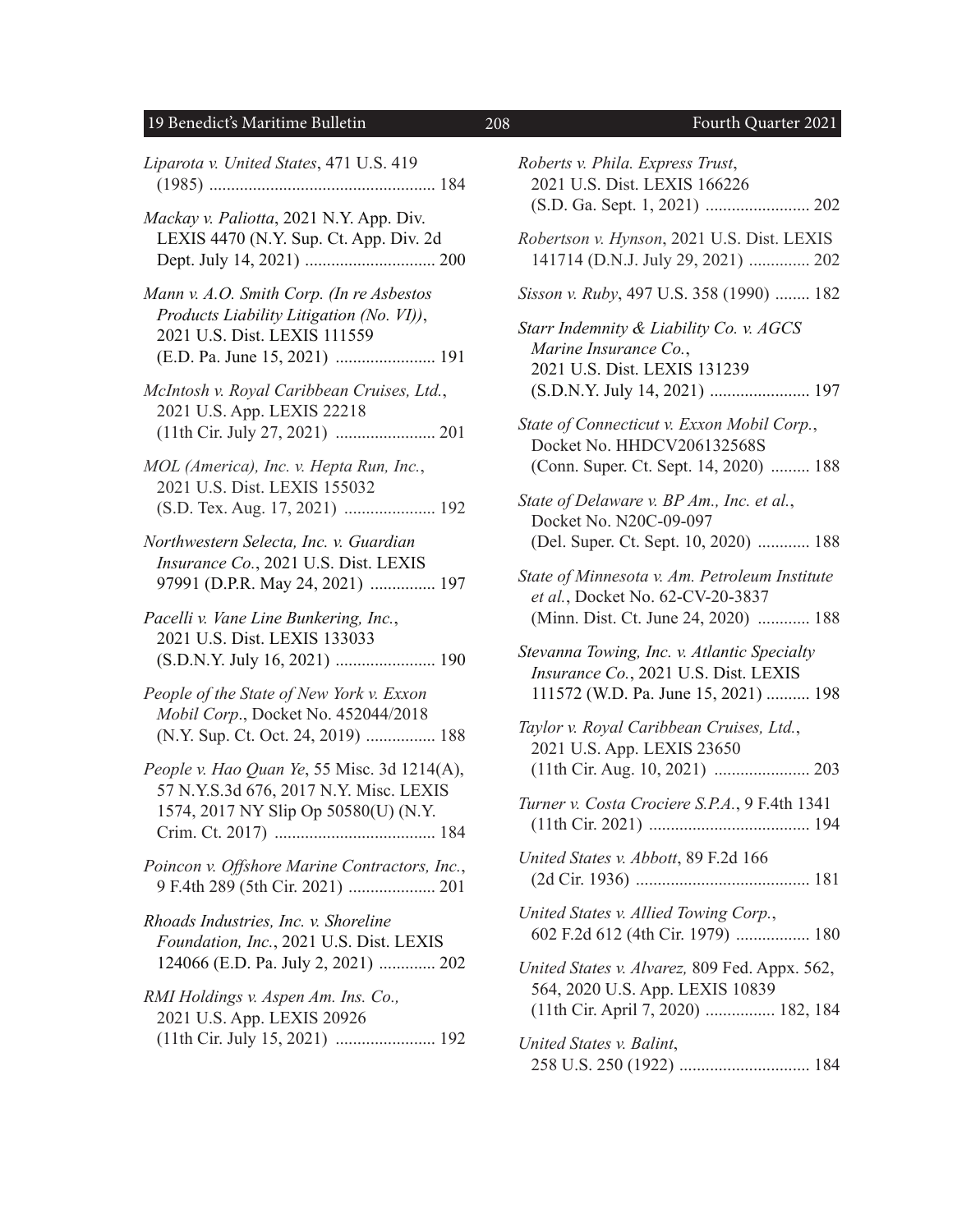## 19 Benedict's Maritime Bulletin 209 Fourth Quarter 2021

| United States v. Collyer,<br>25 F. Cas. 554, 1855 U.S. App. LEXIS 695                                          |
|----------------------------------------------------------------------------------------------------------------|
| United States v. Farnham,<br>2 Blatchf. 528, 25 F. Cas. 1042, 1044, F.<br>Cas. No. 15071, 1853 U.S. App. LEXIS |
| United States v. Hanousek, 176 F.3d 1116                                                                       |
| United States v. Holmes, 104 F. 884                                                                            |
| United States v. Kaluza, 780 F.3d 647                                                                          |
| United States v. Keller, 19 F. 633                                                                             |
| United States v. La Brecque, 419 F. Supp. 430                                                                  |
| United States v. Lebowitz, 676 F.3d 1000                                                                       |
| United States v. McKee, Case No. 18-CR-<br>05043-01/03-MDH, Doc. No. 104<br>(W.D. Mo. Dec. 3, 2020)  181, 183  |
| United States v. Mitlof, 165 F. Supp. 2d 558                                                                   |
| United States v. Oba, 317 Fed. App'x. 698,<br>2009 U.S. App. LEXIS 4705<br>(9th Cir. March 9, 2009)  181       |

| United States v. O'Keefe, 426 F.3d 274                                                                          |
|-----------------------------------------------------------------------------------------------------------------|
| United States v. Pardee, 368 F.2d 368                                                                           |
| United States v. Ryan, 364 F. Supp. 2d 338                                                                      |
| United States v. Thurston, 362 F.3d 1319                                                                        |
| United States v. Warner,<br>28 F. Cas. 404, 4 McLean, 463, 1848 U.S.<br>App. LEXIS 469, 6 West. Law J. 255      |
| Van Schaick v. United States, 159 F. 847                                                                        |
| Witbart v. Mandara, 2021 U.S. App. LEXIS<br>29285 (11th Cir. Sept. 28, 2021)  194                               |
| Woods Hole Oceanographic Institution v. ATS<br>Specialized, Inc., No. 17-12301<br>(D. Mass. Aug. 20, 2021)  193 |
| Yusko v. NCL (Bah.), Ltd., 4 F.4th 1164                                                                         |
| Zim American Integrated Shipping Services<br>Co. v. Sportswear Group, LLC,<br>2021 U.S. Dist. LEXIS 139863      |

(S.D.N.Y. July 27, 2021) ....................... 204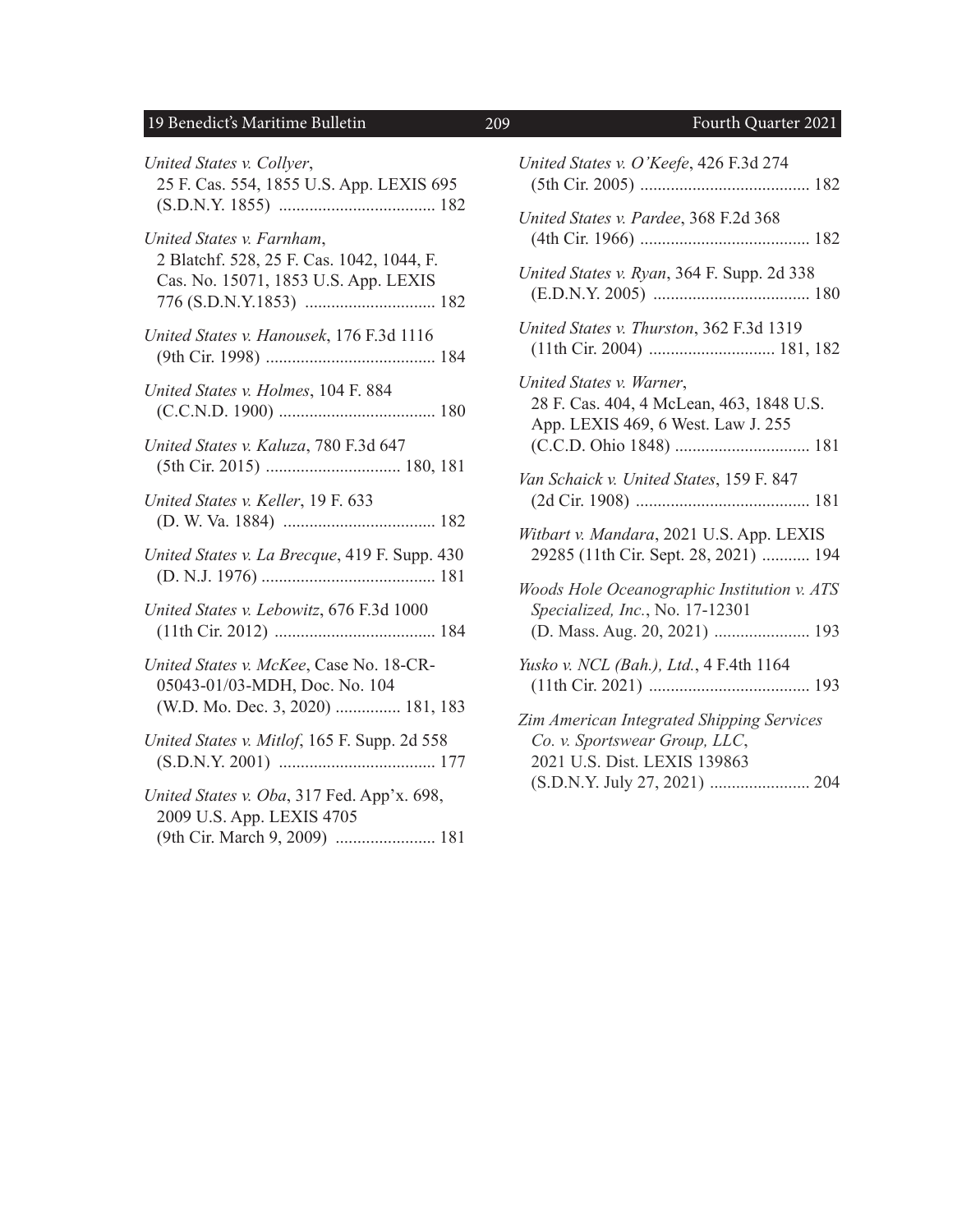### 19 Benedict's Maritime Bulletin 210 210 Fourth Quarter 2021

### **BENEDICT'S MARITIME BULLETIN EDITORIAL BOARD** Contact Information

Joshua S. Force (Editor-in-Chief) Sher Garner Cahill Richter Klein & Hilbert, L.L.C. New Orleans, LA [jforce@SHERGARNER.com](mailto:jforce@SHERGARNER.com)

> Robert J. Zapf (Managing Editor) Rancho Mirage, CA [RJZapf1@verizon.net](mailto:RJZapf1@verizon.net)

Bruce A. King (Past Chairperson Marine Financing Committee) Maritime Law Association [bkingseattle@msn.com](mailto:bkingseattle@msn.com)

Dr. James C. Kraska Howard S. Levie Professor of International Law The Stockton Center for the Study of International Law United States Naval War College 686 Cushing Road Newport, Rhode Island 02841-1207 [James.Kraska@usnwc.edu](mailto:James.Kraska@usnwc.edu)

Dr. Norman A. Martinez-Guti**é**rrez (International Maritime Law; Scholarly Notes and Papers) IMO International Maritime Law Institute P.O. Box 31, Msida MSD 01 MALTA [Norman.Martinez@imli.org](mailto:Norman.Martinez@imli.org)

Francis X. Nolan, III (Former President, Maritime Law Association) Vedder Price P.C. 1633 Broadway, 47th Floor New York, NY 10019 [fnolan@vedderprice.com](mailto:fnolan@vedderprice.com)

Anthony J. Pruzinsky Hill Rivkins LLP 45 Broadway, Suite 1500 New York, NY 10006-3793 [APruzinsky@hillrivkins.com](mailto:APruzinsky@hillrivkins.com)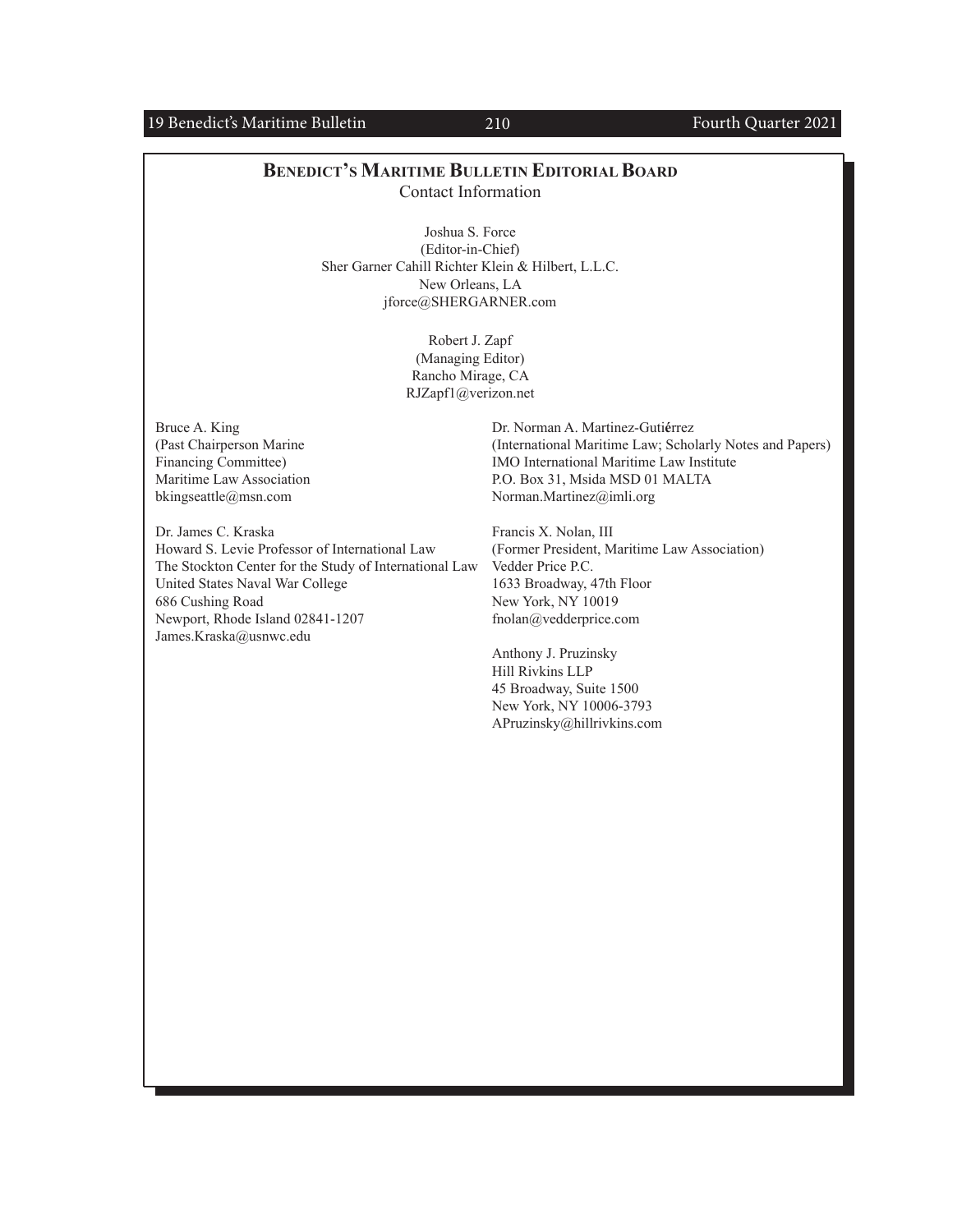## 19 Benedict's Maritime Bulletin 211 211 Fourth Quarter 2021

## **CONTRIBUTING AUTHORS TO THIS ISSUE Contact Information**

*Kenderick Jordan Marwedel, Minichello & Reeb, P.C. Chicago, Illinois [kjordan@mmr-law.com](mailto:kjordan%40mmr-law.com?subject=)*

### **Window on Washington**

*Bryant E. Gardner Winston & Strawn LLP Washington, DC [bgardner@winston.com](mailto:bgardner@winston.com)*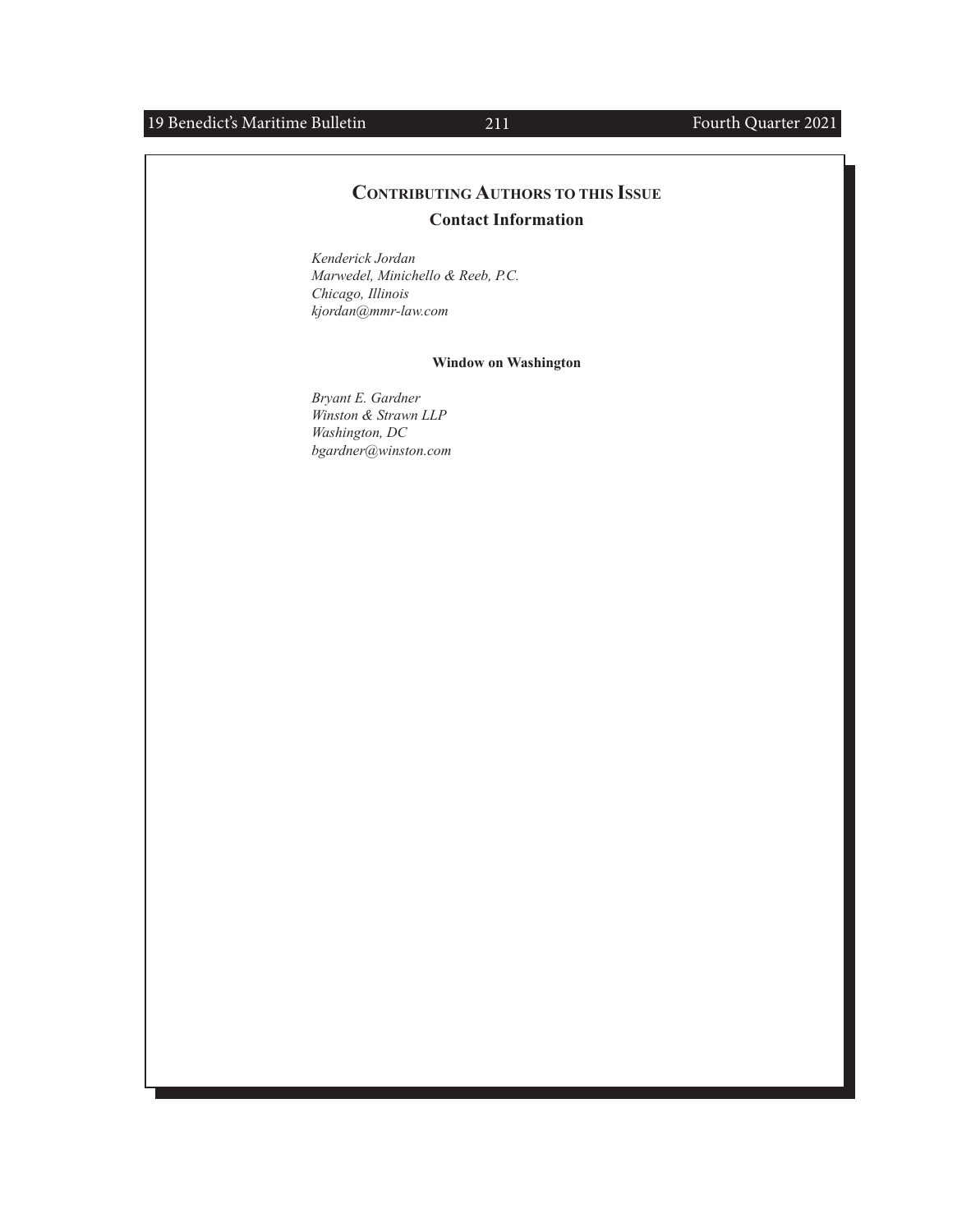#### **SUBSCRIPTION QUESTIONS?**

If you have any questions about the status of your subscription, please call your Matthew Bender representative, or call our Customer Service line at 1-800-833-9844.

#### **ATTENTION READERS**

Any reader interested in sharing information of interest to the admiralty bar, including notices of upcoming seminars, newsworthy events, "war stories," copies of advisory opinions, or relevant correspondence should direct this information to the Managing Editor, Robert Zapf, [rjzapf1@verizon.net](mailto:rjzapf1@verizon.net), or Cathy Seidenberg, Legal Editor, [Cathy.J.Seidenberg@lexisnexis.com.](mailto:Cathy.J.Seidenberg@lexisnexis.com)

If you are interested in writing for the BULLETIN, please contact Cathy Seidenberg at [Cathy.J.Seidenberg@](mailto:Cathy.J.Seidenberg@ lexisnexis.com) [lexisnexis.com](mailto:Cathy.J.Seidenberg@ lexisnexis.com).

The articles in this BULLETIN represent the views of their authors and do not necessarily reflect the views of the Editorial Board or Editorial Staff of this BULLETIN or of LexisNexis Matthew Bender.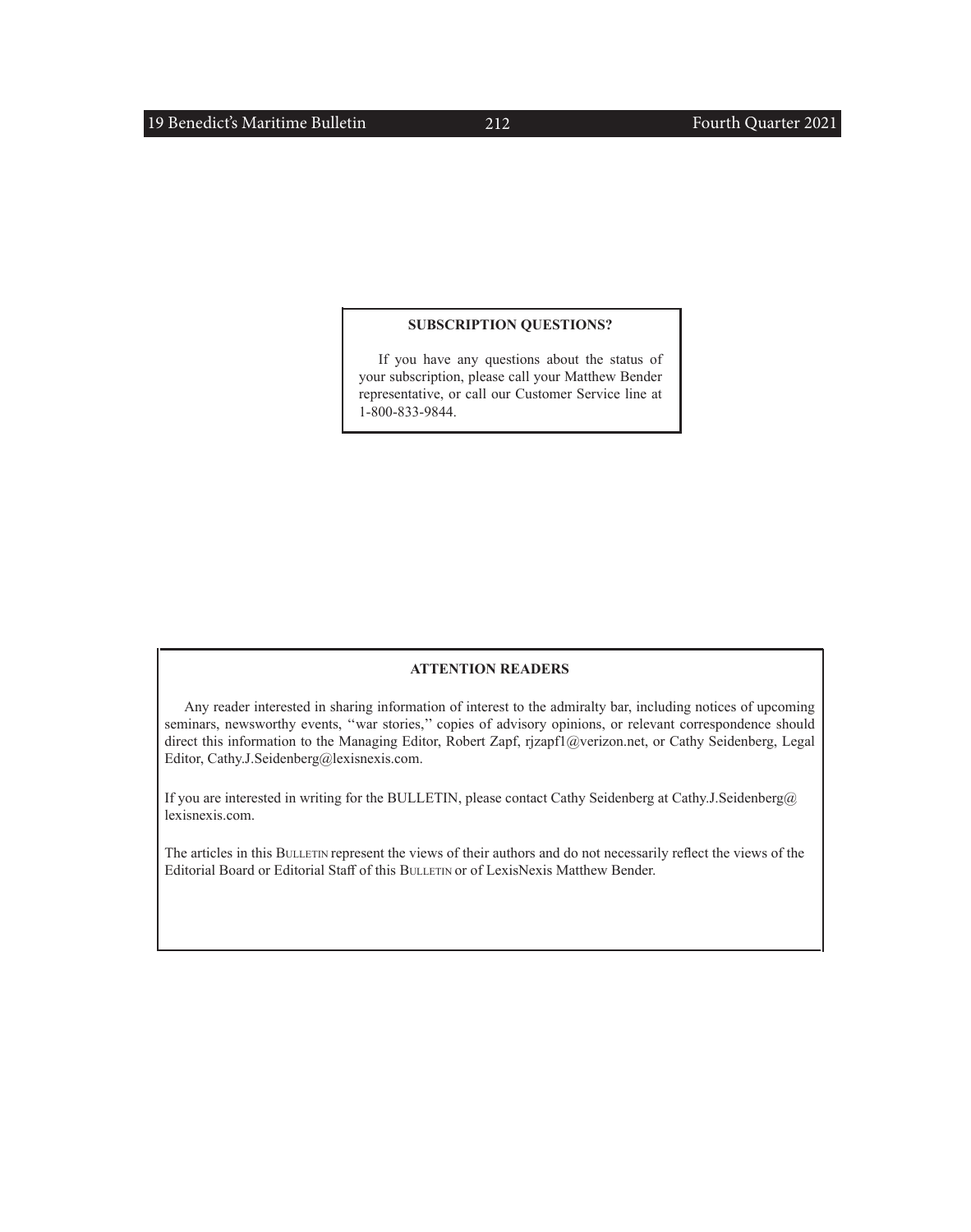BENEDICT'S MARITIME BULLETIN is now available online at Lexis.com and can be found by selecting the ''Area of Law – By Topic'' tab and then selecting ''Admiralty'', and is available on Lexis Advance and can be found by ''Browse'' > ''By Practice Area'' > ''Admiralty & Maritime Law''.